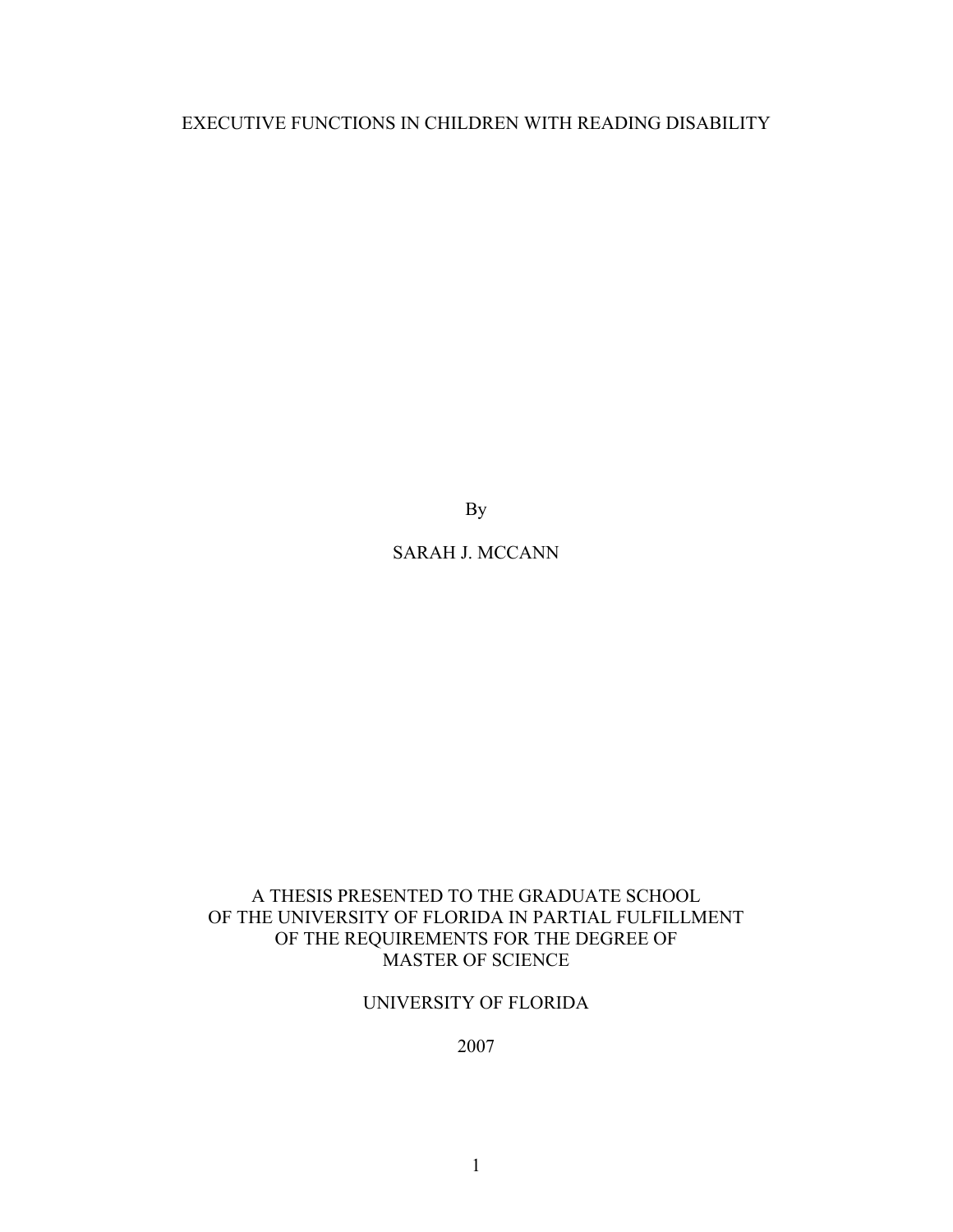© 2007 Sarah J. McCann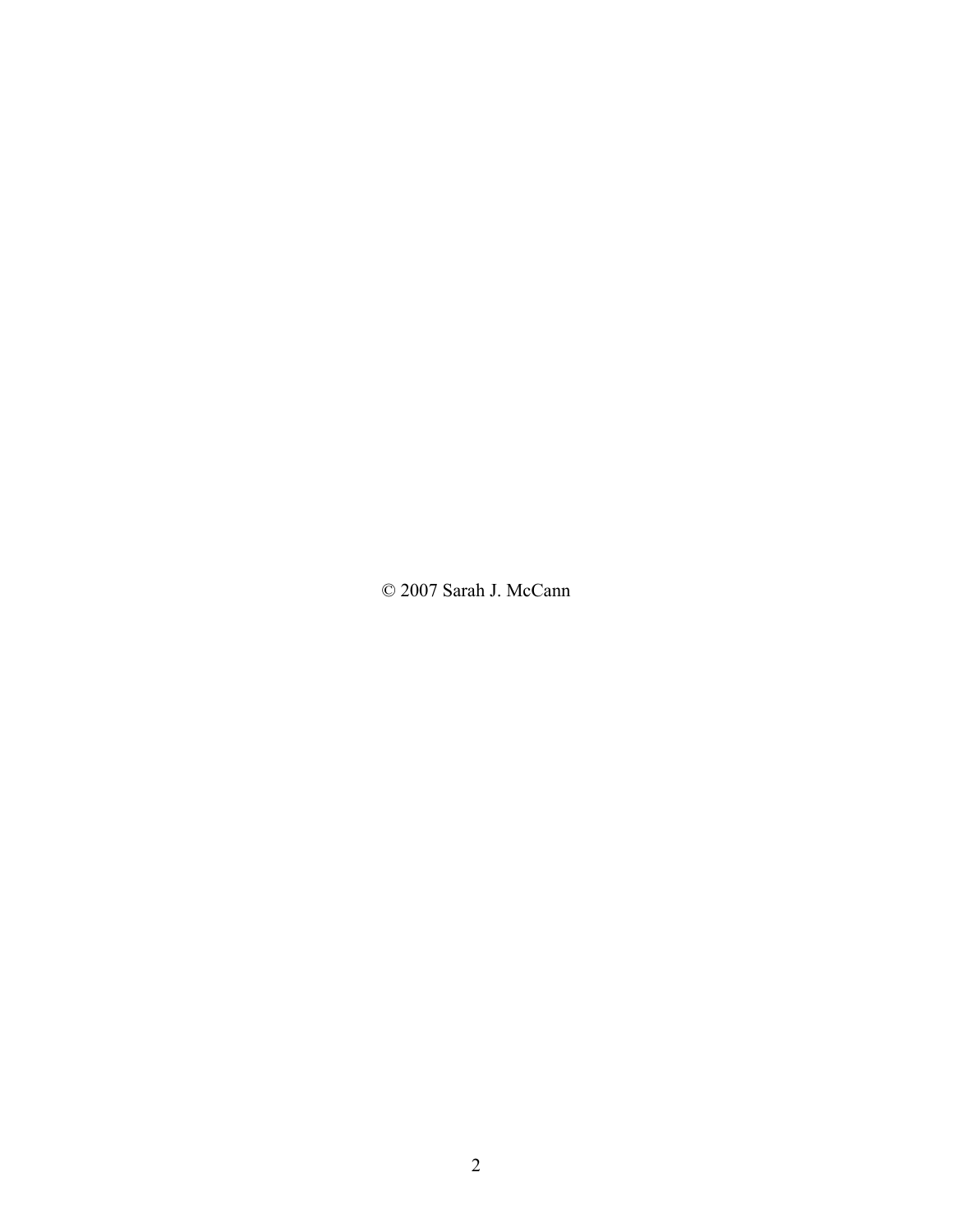# ACKNOWLEDGMENTS

<span id="page-2-0"></span>I thank Shelley C. Heaton, Ph.D. for her invaluable mentorship throughout this project. I also thank Tim Conway, Ph.D., for his guidance and expertise, and Richard Frye, M.D., Ph.D. for his help during the conceptualization of this project. Finally, I thank my parents, Martha and Joseph, for their encouragement and unconditional support.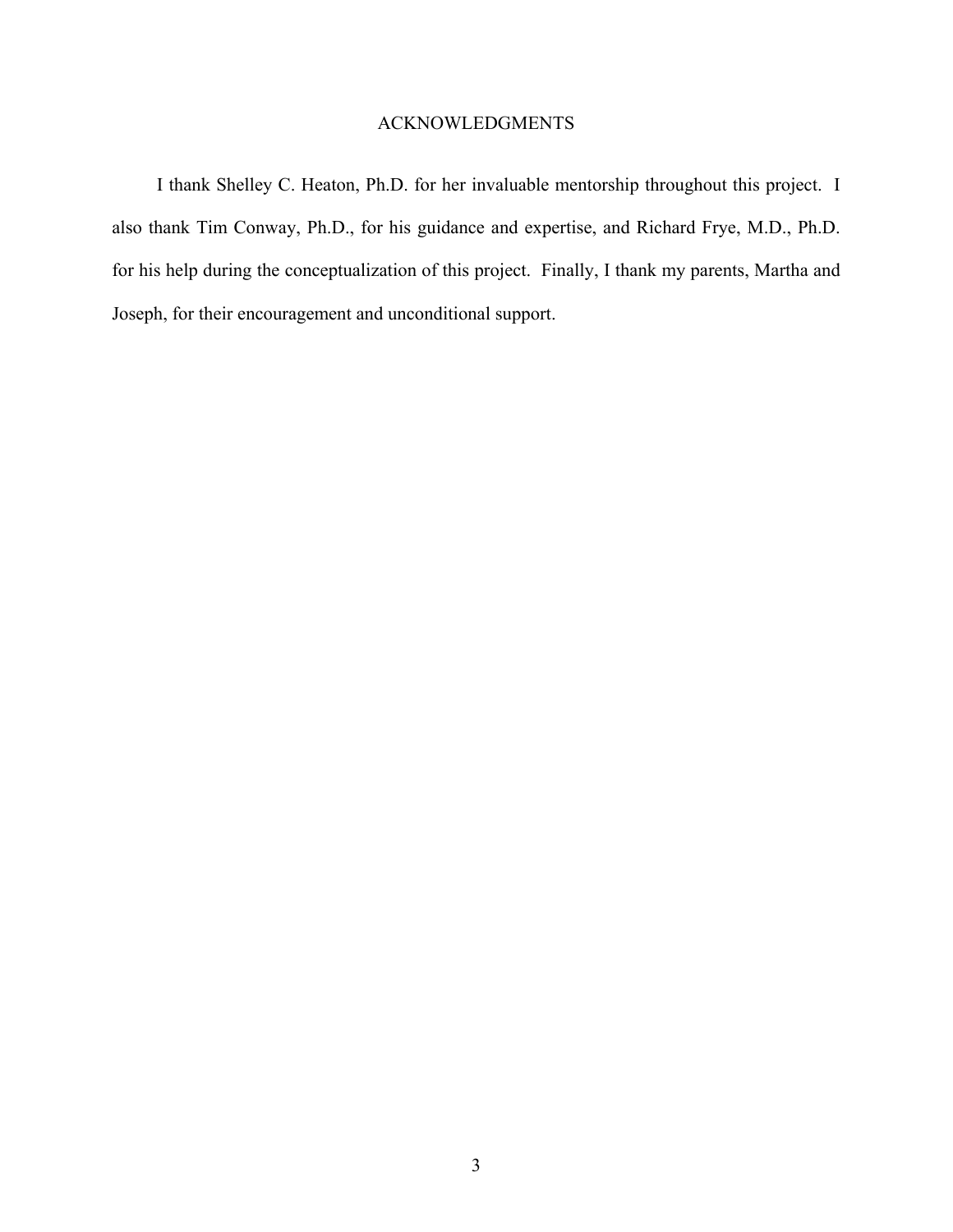# TABLE OF CONTENTS

|                |                                                                              | page |
|----------------|------------------------------------------------------------------------------|------|
|                |                                                                              |      |
|                |                                                                              |      |
|                |                                                                              |      |
|                |                                                                              |      |
|                | <b>CHAPTER</b>                                                               |      |
| $\mathbf{1}$   |                                                                              |      |
|                |                                                                              |      |
|                |                                                                              |      |
|                | Frontal Lobe Systems, the Inferior Frontal Gyrus, and Executive Functions 14 |      |
|                |                                                                              |      |
|                |                                                                              |      |
|                |                                                                              |      |
|                |                                                                              |      |
|                |                                                                              |      |
|                |                                                                              |      |
| $\overline{2}$ |                                                                              |      |
|                |                                                                              |      |
|                |                                                                              |      |
|                |                                                                              |      |
| $\overline{3}$ |                                                                              |      |
|                |                                                                              |      |
|                |                                                                              |      |
|                |                                                                              |      |
| $\overline{4}$ |                                                                              |      |
|                |                                                                              |      |
|                |                                                                              |      |
|                |                                                                              |      |
|                |                                                                              |      |
|                |                                                                              |      |
|                |                                                                              |      |
|                |                                                                              |      |
|                |                                                                              |      |
|                |                                                                              | 39   |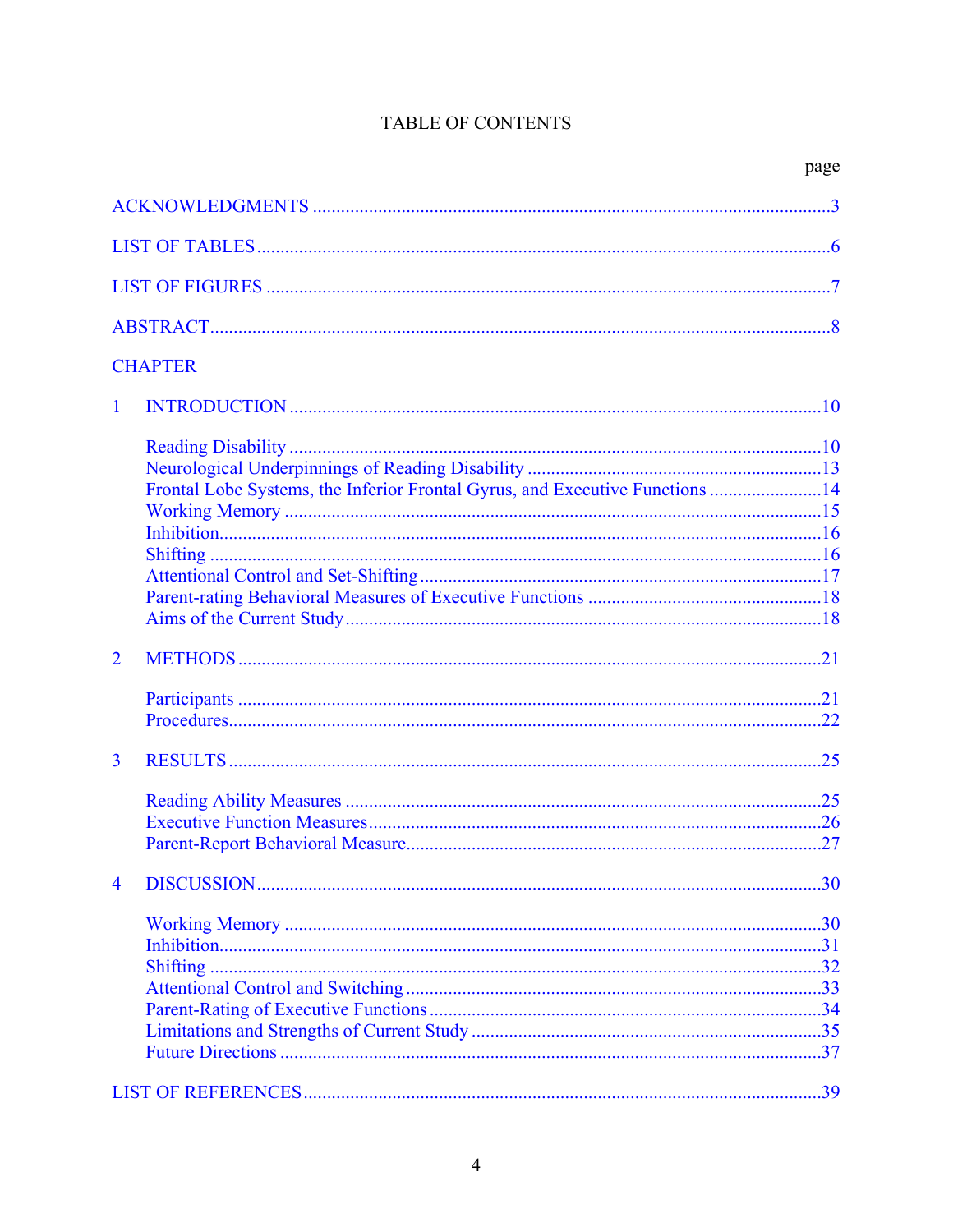|--|--|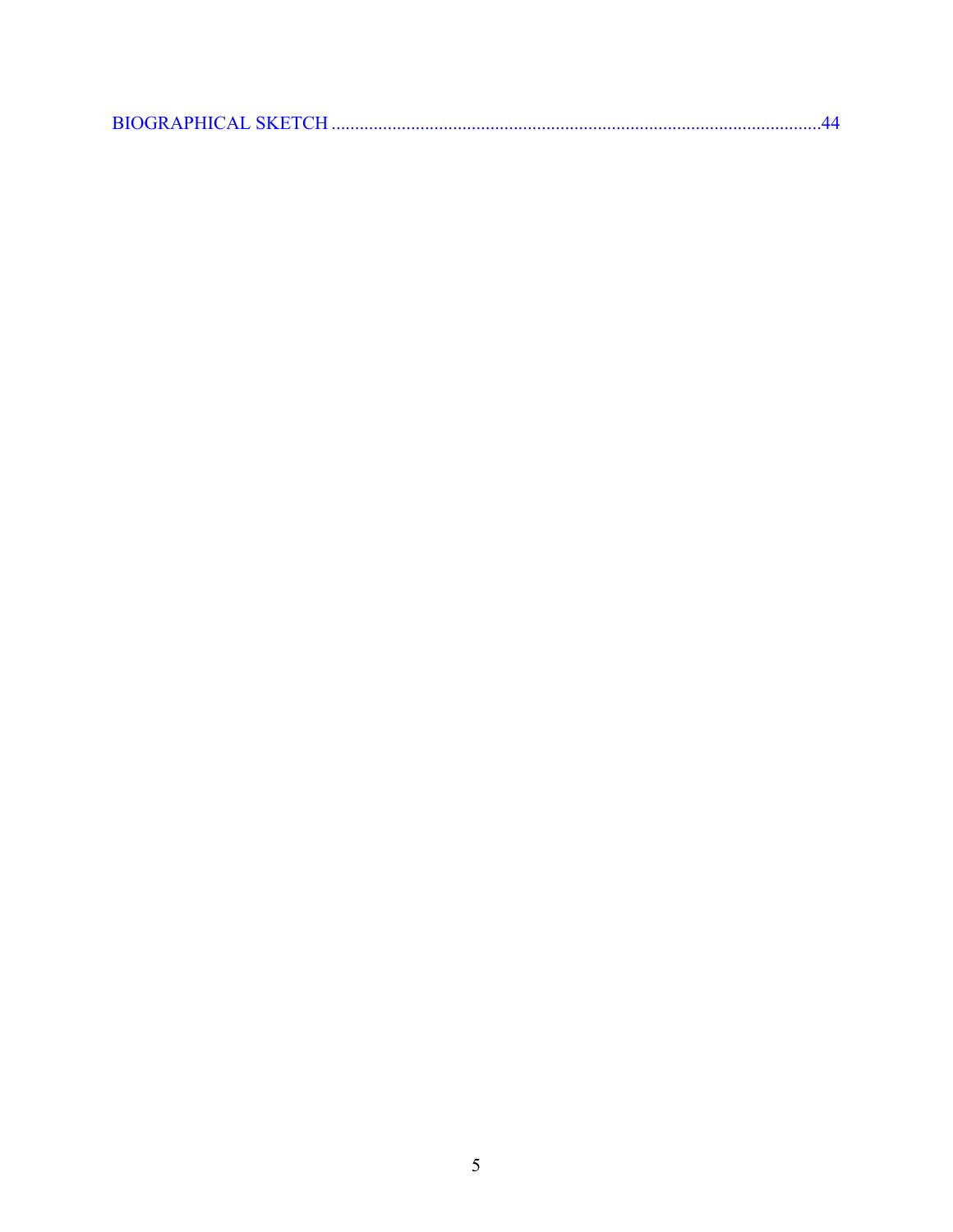# LIST OF TABLES

<span id="page-5-0"></span>

| Table   |                                                                                   | page |
|---------|-----------------------------------------------------------------------------------|------|
| $3-1$   |                                                                                   |      |
| $3 - 2$ |                                                                                   |      |
| $3 - 3$ | Means (and standard deviations) on executive functions measures: RD vs. control29 |      |
| $3 - 4$ | Means (and standard deviations) on three scales of the Behavioral Rating Index of |      |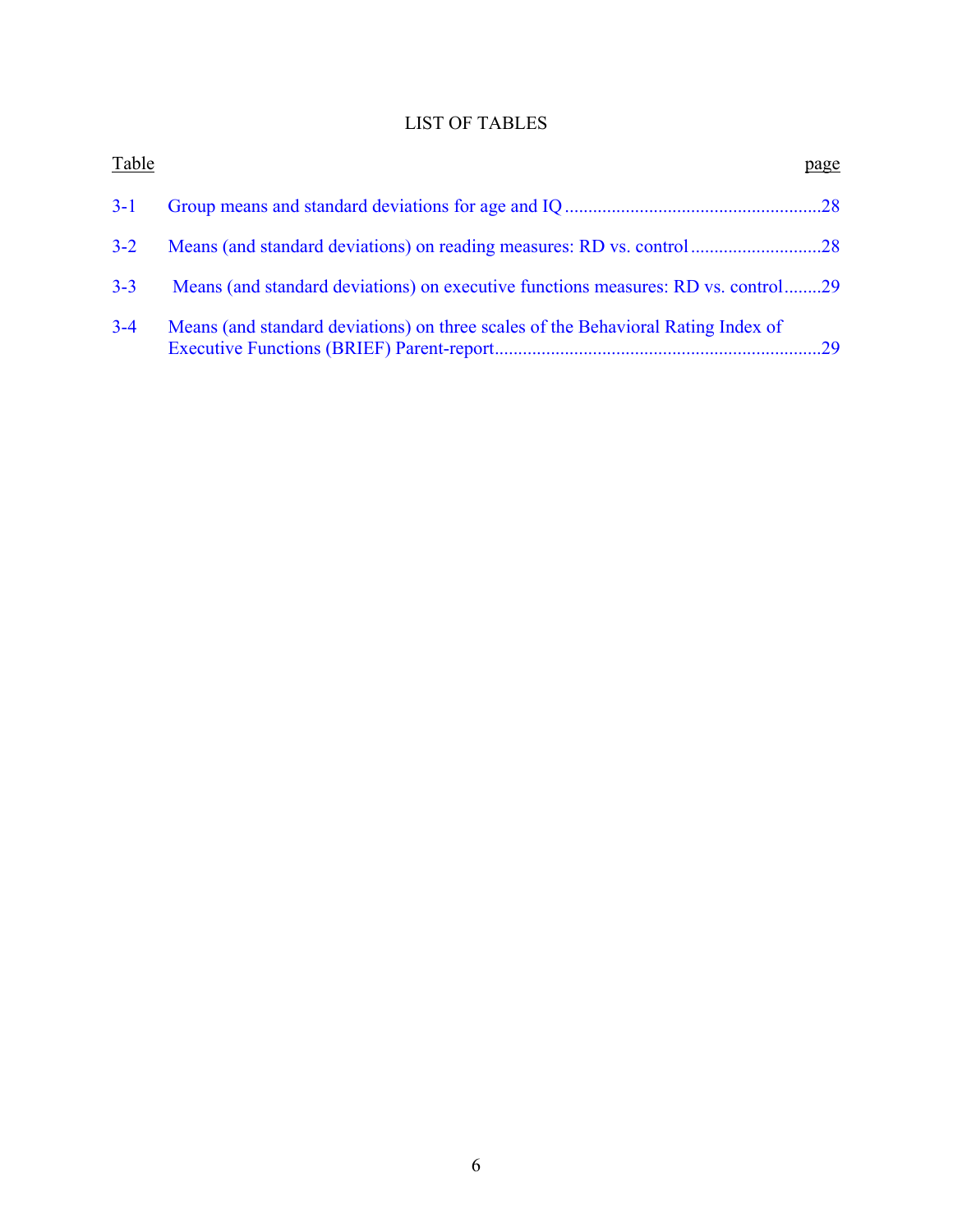# LIST OF FIGURES

<span id="page-6-0"></span>

| <b>Figure</b> | page |
|---------------|------|
|               |      |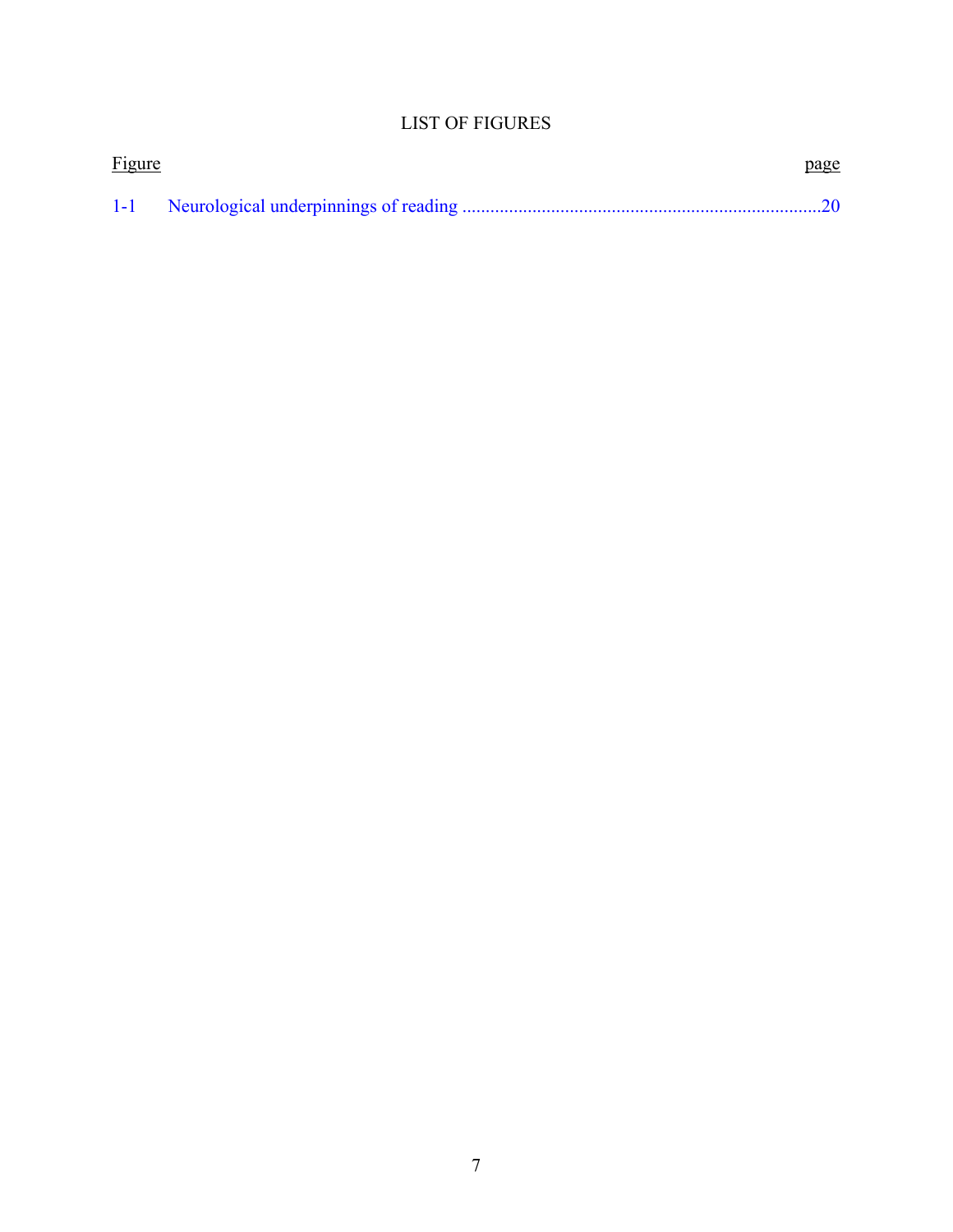# Abstract of Thesis Presented to the Graduate School of the University of Florida in Partial Fulfillment of the Requirements for the Degree of Master of Science

# <span id="page-7-0"></span>EXECUTIVE FUNCTIONS IN CHILDREN WITH READING DISABILITY

By

Sarah J. McCann

May 2007

Chair: Shelley C. Heaton Major: Psychology

Reading disability is a neurologically-based developmental disorder characterized by a deficit in processing phonological information in language. Linguistic models suggest that deficits in lower-level processes, such as phonological processing, may greatly tax upper-level domains of executive function. Additionally, functional neuroimaging conducted during reading tasks suggest that children with reading disability have underactivation in posterior brain regions and a relative overactivation in anterior brain regions, specifically in the inferior frontal gyrus. In addition to phonological processing, the inferior frontal gyrus has been implicated in executive functions such as inhibition and set-shifting. However, few studies have specifically examined these executive functions in children with reading disability. Characterization of the executive functions in children with reading disability is an important first step in identifying potential subgroups of children who may require different intervention strategies to improve their reading skills.

The current pilot study examined executive functioning of children with reading disability  $(RD, n=11)$  and a control group of normal readers (control;  $n=8$ ) using a battery of tests measuring different aspect of executive functions: inhibition (Color-Word Interference subtest from the D-KEFS), inhibition and shifting (WCST-64), attentional control and shifting (Creature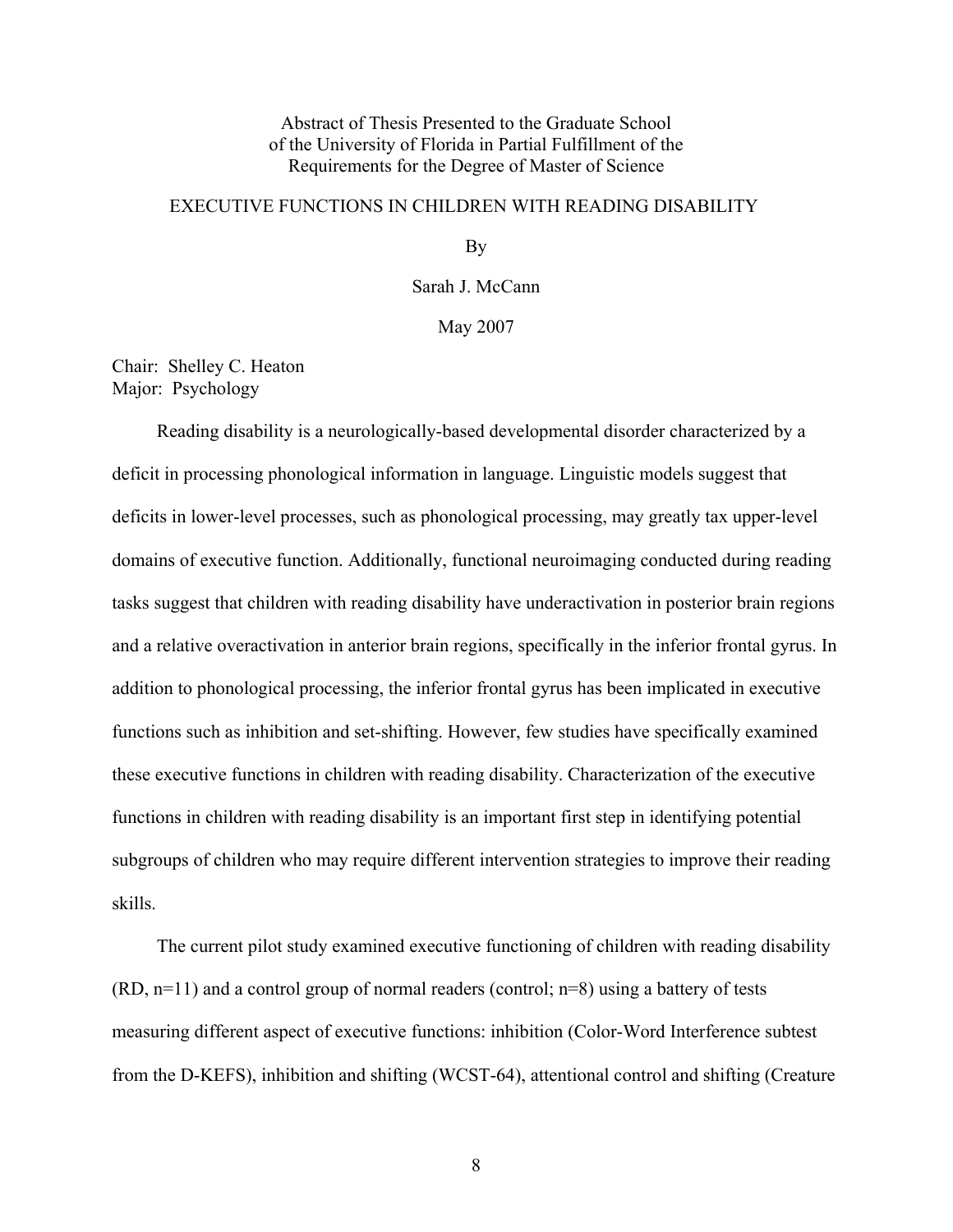Counting and Opposite Worlds subtests from the TEA-Ch), verbal working memory (Numbers subtest from the CMS), and parent-reported behavioral inhibition, set shifting, and working memory (Inhibition, Shift, and Working Memory Indices from the BRIEF). The performance profile of RD group was qualitatively examined using norm-based standardized performance scores and quantitative group differences were explored between the RD and normal control group.

Qualitative evaluation of the RD norm-referenced performance profile revealed impairment in the inhibition and attentional control and shifting domain, but performance was within normal limits across the other domains of executive functioning. They were rated in the clinically significant range on the working memory index on the parent-report measure of EF. Quantitative group comparisons indicated that the RD sample performed worse than the control group in four of the five domains of executive functioning and were rated worse than controls on the shift index on the parent-report of EF. Implications and plans for continued data collection are discussed.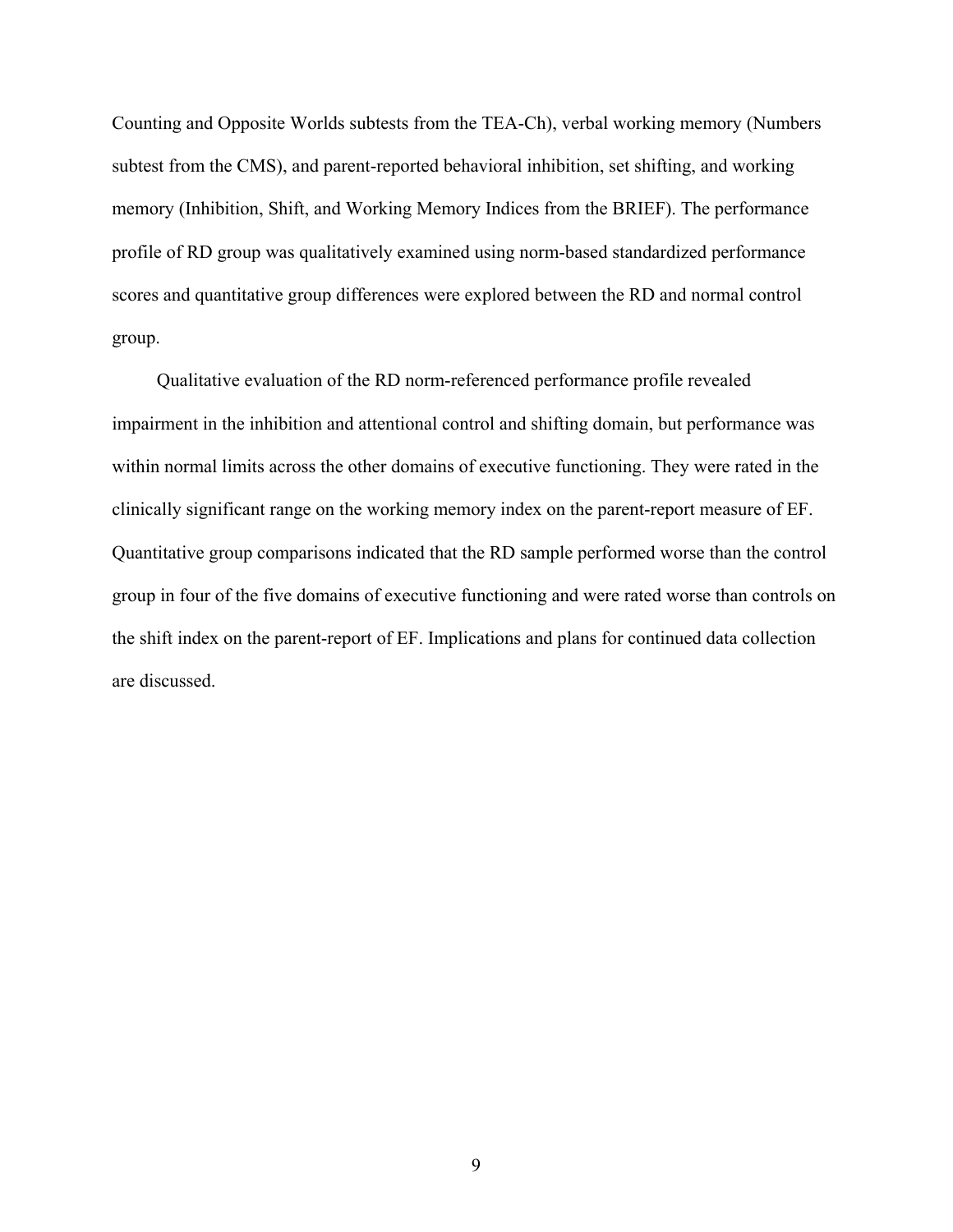## CHAPTER 1 INTRODUCTION

<span id="page-9-0"></span>Executive functions, broadly defined, make up a cognitive domain comprised of related, yet distinct, abilities that enable intentional, goal-oriented, problem-solving. Executive functioning is thought to be an over-arching construct that consists of supervisory or selfregulatory functions, which direct and organize cognition, emotional response, and overt behavior (Gioia, Isquith, Kenworthy, & Barton, 2002; Denckla & Reader, 1993). The commonly agreed upon subdomains of executive functions include the ability to initiate and sustain behavior, inhibit competing stimuli, select relevant task goals, plan and organize problemsolving strategies, shift cognitive strategies when necessary, and monitor and evaluate one's behavior (Pennington & Ozonoff, 1996; Hayes, Gifford, & Ruckstuhl, 1996). Additionally, working memory and attention are commonly referred to as subdomains of executive functioning (Pennington, Bennet, McAteer, & Roberts, 1996). The current study focuses on three aspects of executive functions most relevant to the reading disability population under the proposed model: the ability to inhibit irrelevant stimuli or responses, hold and manipulate verbal information in working memory, and flexibly shift cognitive set when necessary.

#### **Reading Disability**

Reading Disability is a developmental disorder with neurological underpinnings, and is characterized by reading achievement (reading accuracy, speed, or comprehension) that falls substantially below that expected given the individual's chronological age, measured intelligence, and age-appropriate education (American Psychological Association, 1994). The term "reading disability" and "developmental dyslexia" are synonymous, as dyslexia is not a diagnosable disorder according to the Diagnostic Statistical Manual  $-4^{th}$  Edition (DSM-IV), but is the colloquial term for reading disability. Reading disabilities affect up to 5-10% of school-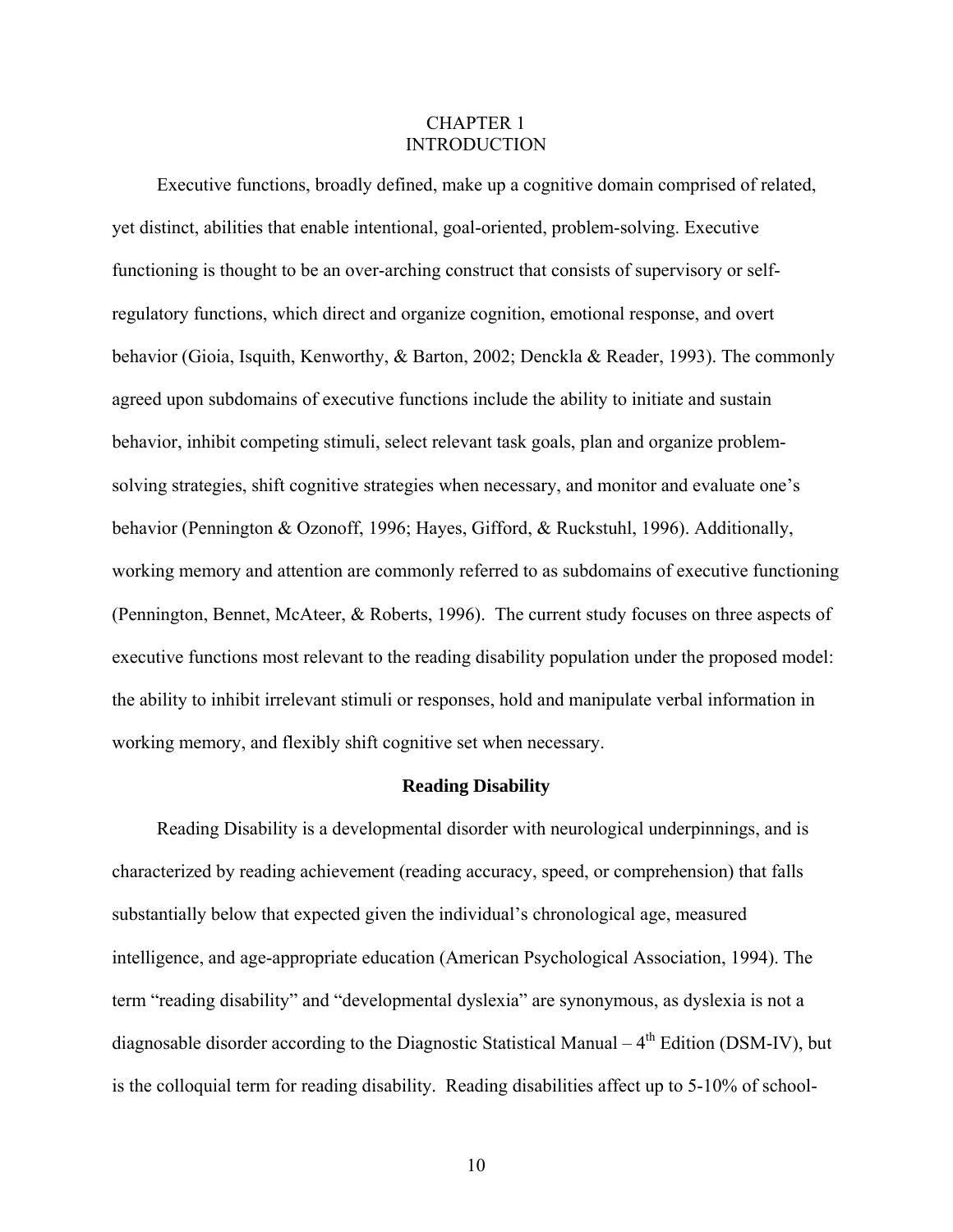age children (American Psychological Association, 1994; Shaywitz *et al*., 2003), often causing significant disturbances in the child's school performance, or even leading to school failure (Shaywitz *et al*., 1998). Reading disabilities can negatively impact the child's self concept and self-esteem (Cooley, 2002). In spite of recent advances in the diagnosis and treatment of reading disabilities, many children with reading disability fail to receive the necessary academic support. One of the major difficulties with allocating appropriate services is the significant variability in treatment efficacy at the individual level. Although commonly co-occurring conditions such as attention deficit/hyperactivity disorder, anxiety, depression, and oppositional defiant disorder could account for some of this variability in outcomes continues to be unexplained even when these factors are controlled (Shaywitz & Shaywitz, 2005; Torgesen, 2004). To identify effective intervention and paths to prevention, the underlying cognitive mechanisms must be identified and understood.

Several theories of reading disability have been proposed, such as the rapid auditory processing theory (Tallal, Allard, Miller, & Curtiss, 1997), the cerebellar theory (Nicolson and Fawcett, 1990), and the phonological theory (Liberman, Shankweiler, & Liberman, 1998; Torgesen, 2004). The phonological theory is the most supported and widely accepted theory. The phonological theory posits that, in order to learn to read and utilize language effectively, one must recognize that that spoken words can be broken up into elemental units of sound (phonemes) and that the letters of the written word represent these sounds (Bruck, 1992; Shaywitz et al., 2003). This basic awareness is deficient in children and adults with reading disability. Several studies of young school aged-children have confirmed that a deficit in phonological awareness represents the best individual correlate of reading disability (Fletcher *et al*., 1994; Morris *et al*., 1998; Helland & Asbjornsen, 2000). These findings are also the basis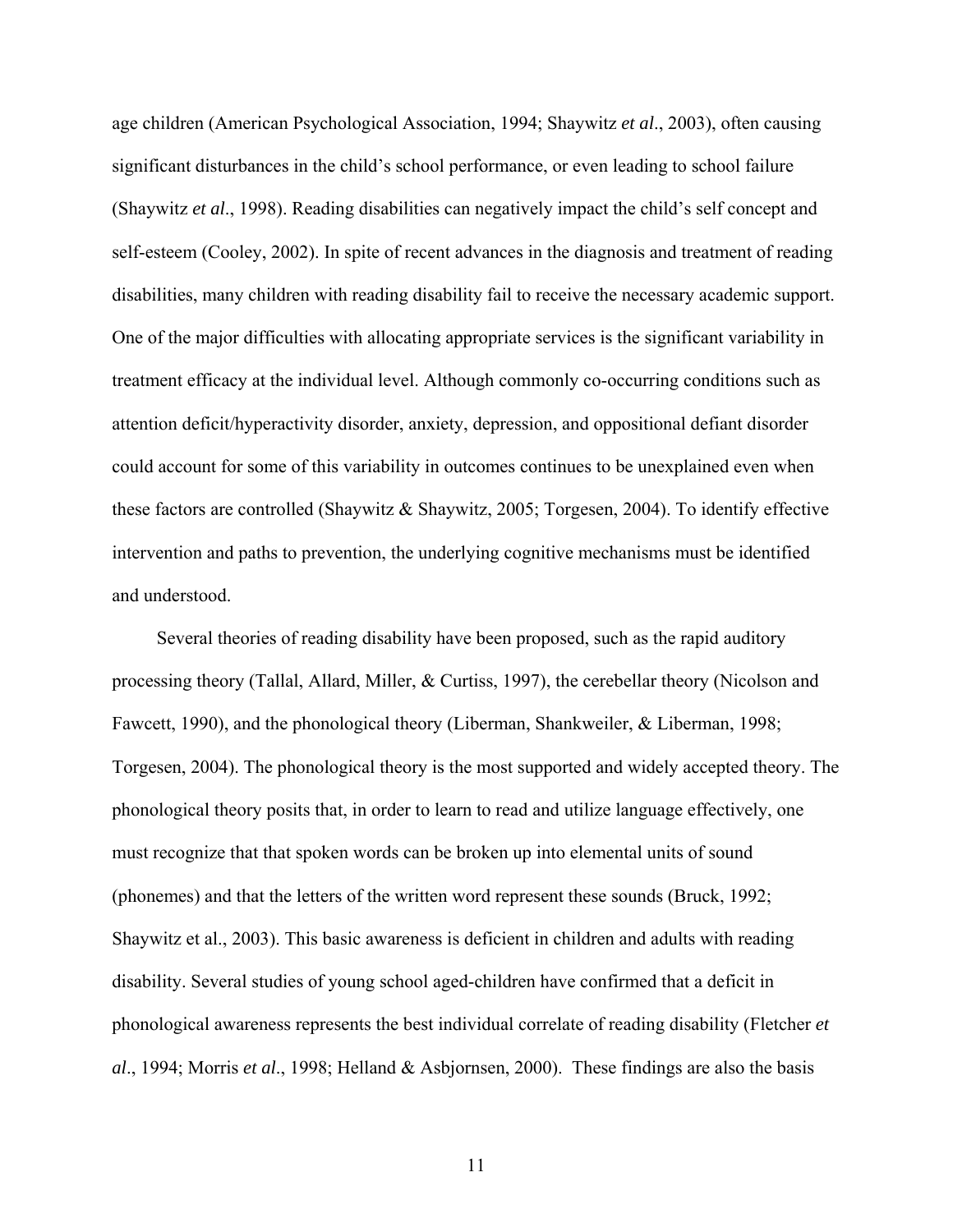for the most successful interventions designed to improve reading skills. These interventions most often include training in phonemic awareness, phonics, fluency, vocabulary, and comprehension (Report of the National Reading Panel, 2000; Torgesen *et al*., 1999).

A model based upon the phonological theory (Alexander & Slinger-Constant, 2004) indicates that reading is a multi-level process. According to this model, attention and arousal are necessary for consistent and accurate sensory input, and serves as the base level for this model. There are five processors, which create differing forms of sensory input. These processors include: orthographic, articulatory, phonologic, prosodic, and morphosyntactic. It is believed that children with reading disability are impaired in the orthographic, articulatory, and phonological processors, and therefore the output from these processors is less distinct than output from processors functioning at the normal level. The sensory input created by these lower-level processors is held briefly in short term memory and when processing must occur, working memory must become available. These holding systems of working memory have been found to serve as "slaves" for the central executive system, which is thought to develop strategies when there are roadblocks, organize information and plan action, and are responsible for selfmonitoring and controlling intention and holding back from responding too quickly. Executive functions depend of sensory input and cortical representations being held in working memory long enough for processing. Increasing the burden on working memory resources may result in an increased difficulty in controlling inhibition (Bitan *at al*., 2005; Pennington, Bennet, McAteer, & Roberts, 1996). Therefore, attention, working memory, and executive functions are integral to each other for the accurate perception, processing, and production of language. Additionally, using a top-down perspective, the central executive system plays an important role in mediating the language processing system, so that if these functions are impaired, a child may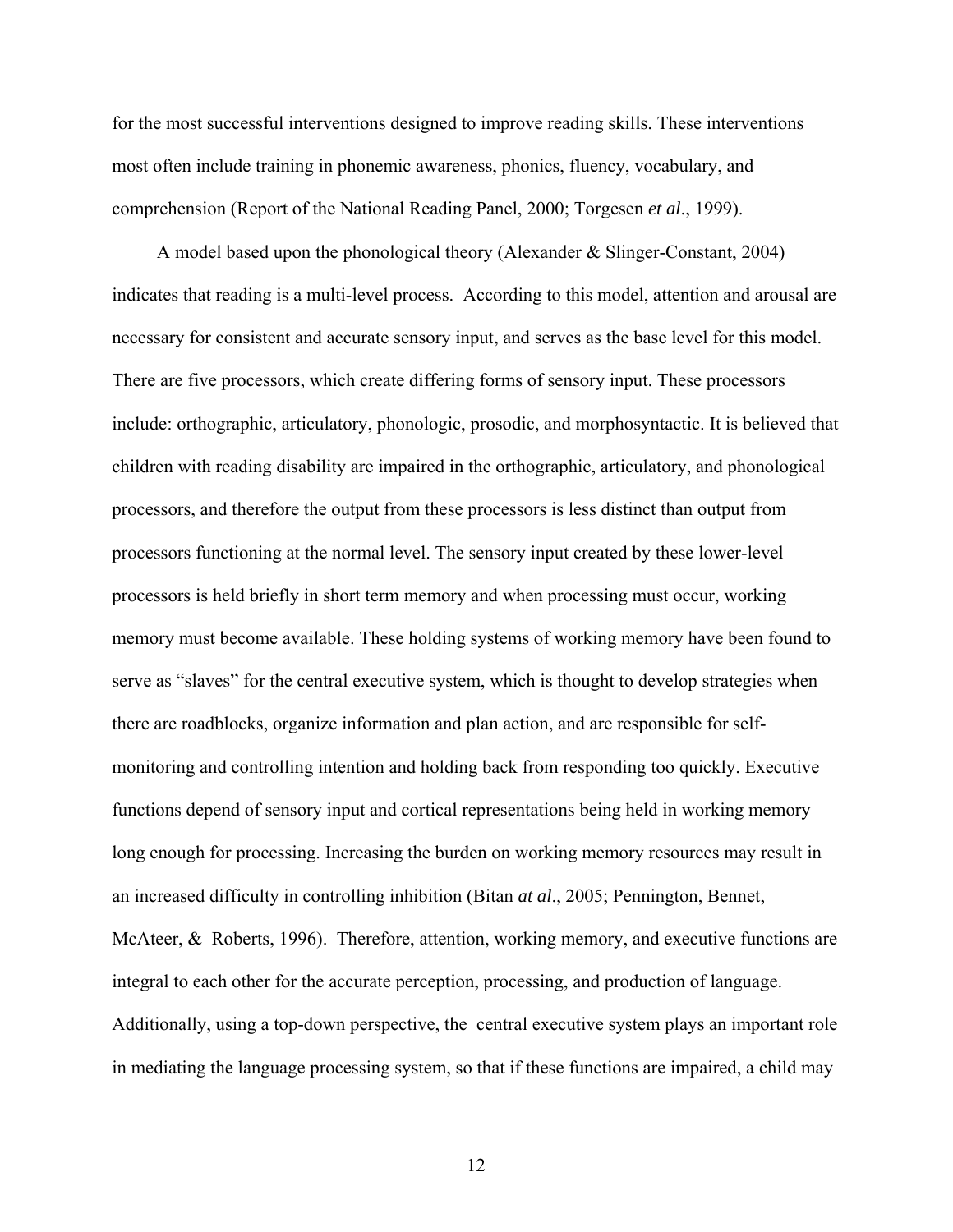<span id="page-12-0"></span>have a harder time holding on to and processing linguistic information. Therefore, the child's impairment may be further manifested in phonological processing because of a deficit in the central executive system that is used for the management of lower-level processes.

#### **Neurological Underpinnings of Reading Disability**

Converging evidence from a number of studies using several different brain imaging techniques [functional magnetic resonance imaging (fMRI), positron emission topography (PET), and magnetoencephalography (MEG)] indicates that successful reading involves a left hemisphere posterior reading system that consists of both ventral and dorsal components and frontal regions (e.g., the inferior frontal gyrus) (Pugh *et al*., 2001; Hickok & Poeppel, 2004). See Figure 1-2.

Findings from several studies suggest these circuits to be dysfunctional in children with reading disability (Shaywitz *et al*., 1998; Frackowiak, Friston, Frith, Dolan, & Mazziotta, 1997; Pugh *et al*., 2000). For instance, Shaywitz et al. (2003) found significant differences in brain activation during phonological analysis compared to normal readers. Specifically, nonimpaired readers demonstrated significantly greater activation compared to impaired readers in left hemisphere sites including the inferior frontal, superior temporal, parieto-temporal and middle temporal gyri. These findings further support the report from many researchers using neuroimaging indicating children with reading disability exhibit a failure of left hemisphere brain systems to function properly while processing linguistic information (Brunswick, 1999; Temple *et al*., 2000) as well as during non-reading visual processing tasks (Demb, Boynton, & Heeger, 1998).

Several studies (Shaywitz et al., 1998; Shaywitz & Shaywitz, 2005; Pugh *et al*., 2000) posit that children with reading disability utilize compensatory systems located in bilateral anterior sites, specifically in the inferior frontal gyrus (IFG) in response to left hemisphere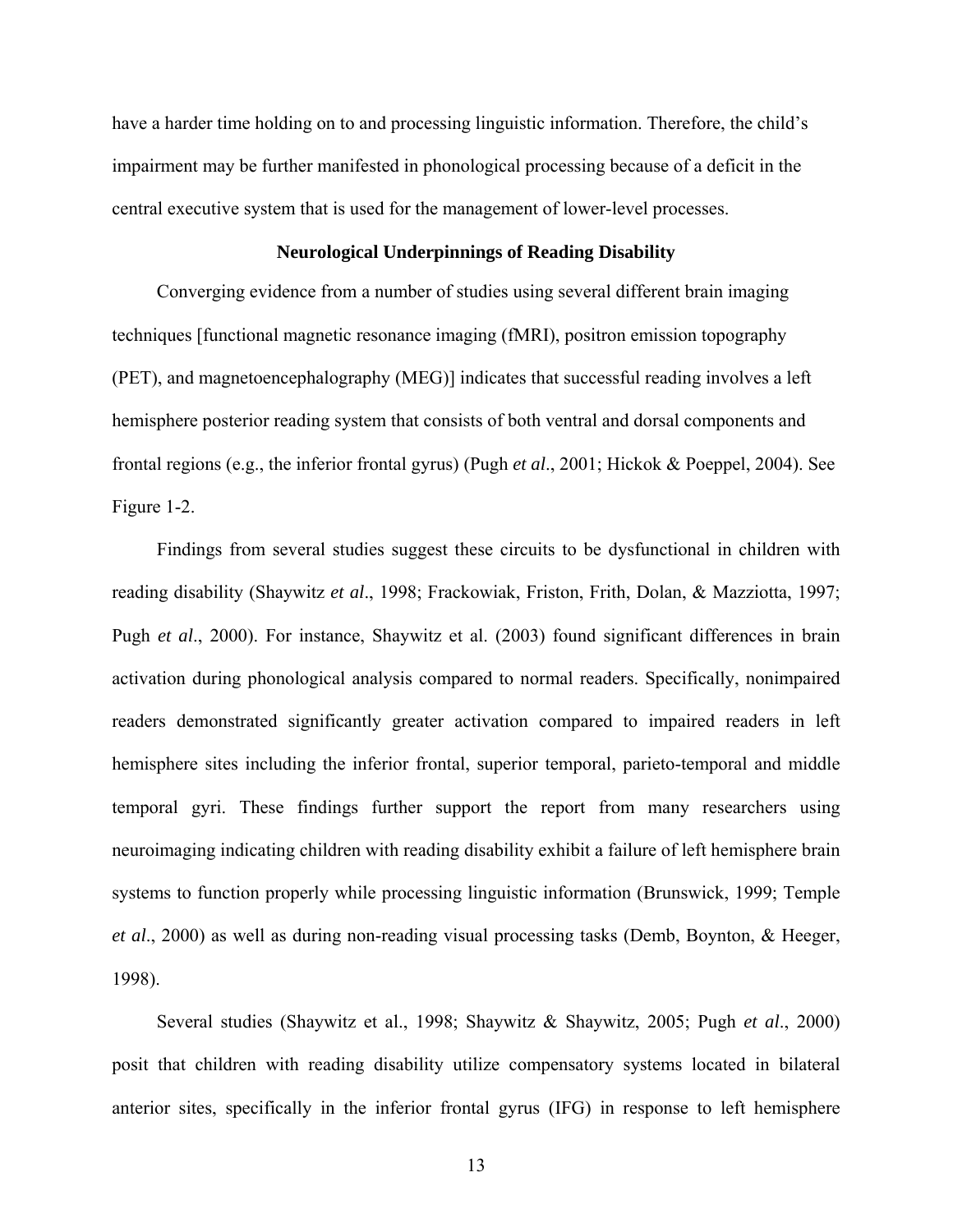<span id="page-13-0"></span>weakness. For instance, nonimpaired readers showed increased bihemispheric inferior frontal gyrus and prefrontal dorsolateral activation during non-word reading compared to non-impaired readers (Shaywitz *et al*., 1998). The IFG is typically known as Broca's area, and is involved in phonological processing. Therefore, researchers have hypothesized that the increased activity in the IFG in children with reading disability reflects an increased reliance on this region to phonological processing in an attempt to cope with the demands of phonological analysis (Pugh *et al*., 2000; Shaywitz & Shaywitz, 2005).

#### **Frontal Lobe Systems, the Inferior Frontal Gyrus, and Executive Functions**

The phrase "frontal lobe system" refers to the actual prefrontal cortex in conjunction with the areas of the thalamus and basal ganglia and those parts of the limbic system that are relevant to the affective aspects of executive functions. The current study utilizes neuropsychological assessments to measure performance on tasks that have been shown, via neuroimaging, to activate the IFG located within the frontal lobe region. The cognitive domains of working memory, inhibition, and set-shifting have been identified as three domains of executive functions that have been linked to prefrontal activation, specifically the IFG (Roberts, 1994). For instance, in a study by Buchsbaum et al., (2005), 30 normal participants completed the Wisconsin Card Sorting Task (WCST) while in a functional MRI (fMRI). The Wisconsin Card Sorting Task is a common measure of executive functions, and involves the ability to form abstract concepts, to sustain attention, and to shift cognitive sets flexibly in response to varying conceptual rules, while simultaneously inhibiting incorrect responses (Tsuchiya, Oki, Yahara, & Fujieda, 2004; Aron, Robbins, & Poldrack, 2004). Buchsbaum *et al*. (2005) found strong bilateral IFG activation temporally related to set-shifting and set maintenance within the task. Additionally, Aron *et al*., (2004) found bilateral IFG activation using fMRI while participants completed a stop-signal task, as task traditionally used to assess inhibitory ability. Furthermore, increasingly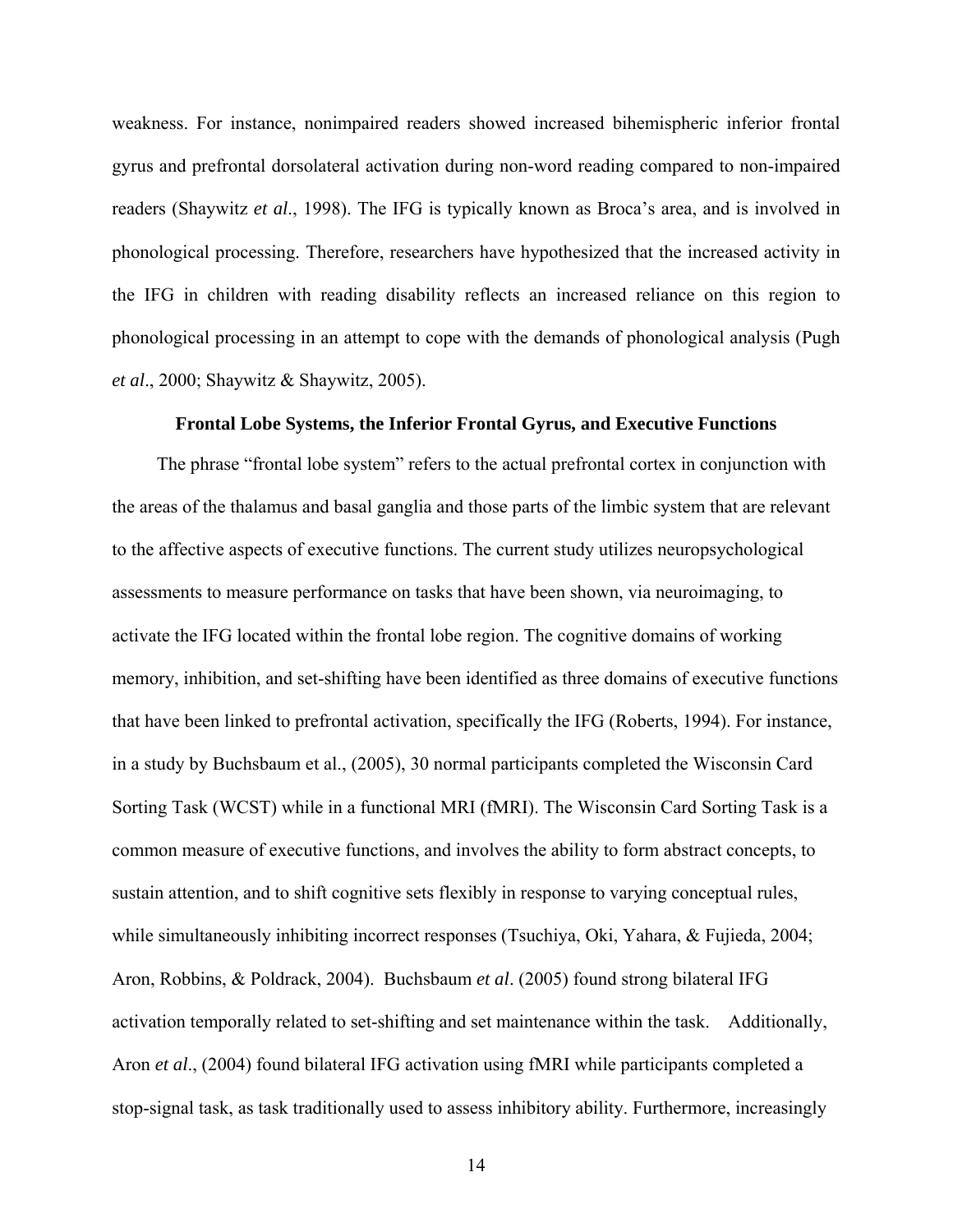<span id="page-14-0"></span>taxing the working memory resources leads to an increased difficulty in controlling inhibition (Bitan *et al*., 2005; Pennington, Bennet, McAteer, & Roberts, 1996). Thus, working memory, inhibition, and set-shifting have been identified as three dimensions critical for understanding the breadth of executive function tasks.

The sections that follow summarize the existing literature regarding the executive functioning performances of children with reading disabilities across components of verbal working memory, inhibition, set-shifting, and parent ratings of behavior. The current study is the first study of reading disability to examine an attentional control/shifting subdomain as a component of executive functions.

#### **Working Memory**

Working memory allows for a finite amount of information to be actively maintained and manipulated (Baddeley, 1986, 1992), and may serve as a mechanism for higher cognitive processes, such as problem-solving, reasoning, decision-making, and language comprehension (Jonides, 1995). Baddeley's tripartite model of working memory posits that it is not a unitary system, and instead proposes two separate "slave systems" for the short-term maintenance of information (one for verbal information and one for visual information) and one central executive system for the supervision and information integration of the other systems (Baddeley, 1992, 1996). The articulatory loop is one of the "slave systems" that uses primarily phonological information (verbal) and prevents its decay by refreshing its contents through articulatory rehearsal (subvocal repetition). The visuo-spatial sketchpad is the second "slave system". Its purpose is to store visual and spatial information.

It is posited that children with reading disability have impairment in the articulatory loop component of working memory, and therefore show deficit in verbal working memory tasks (Kibby, Marks, & Morgan, 2004). Verbal working memory appears important in the ability to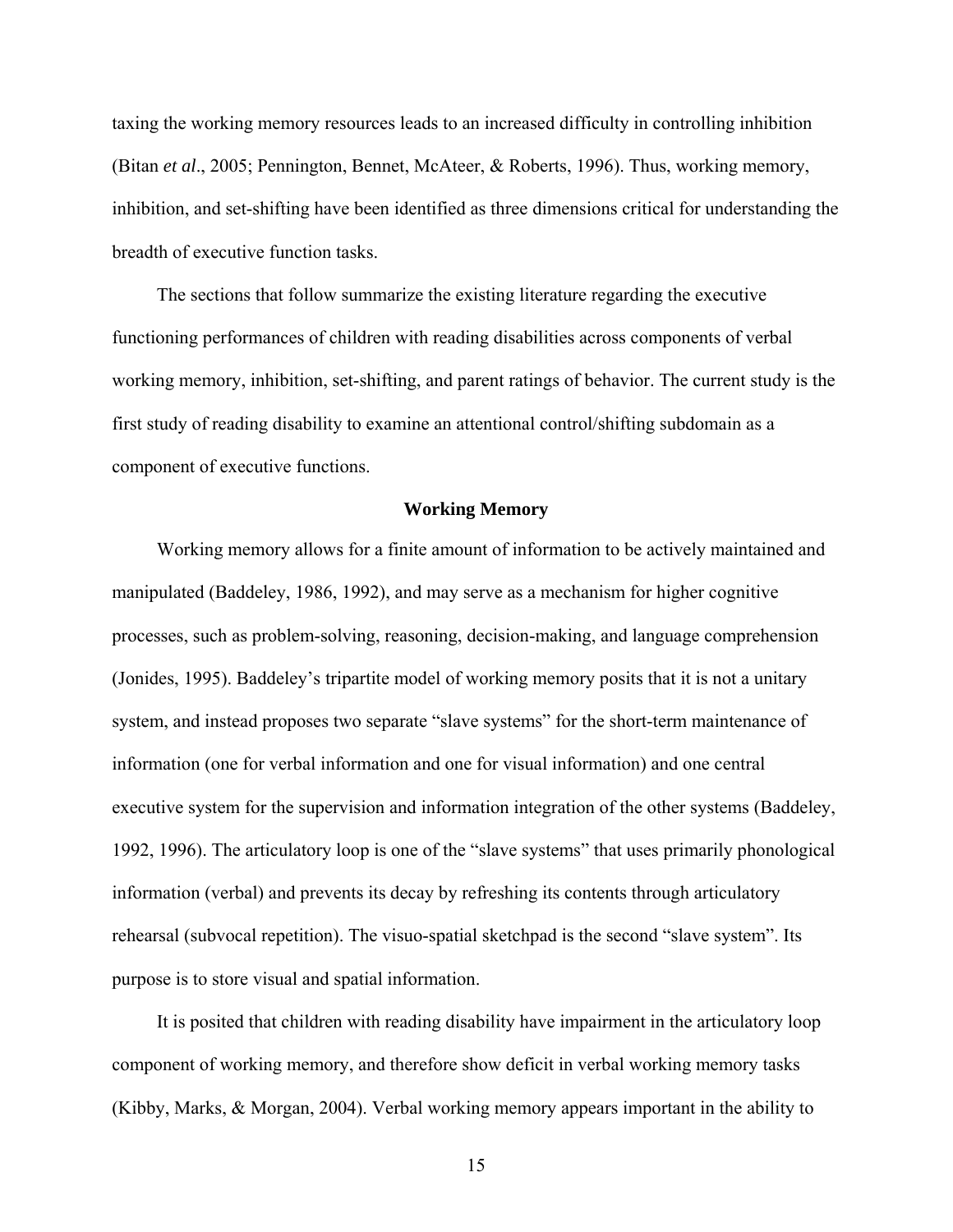<span id="page-15-0"></span>hold sounds and words in mind as well as content while reading a passage. Digit Span Tasks are commonly used to assess verbal working memory. These tasks provide a measure of immediate recall, particularly attention and short-term memory with the digits forward component; however the digit span backward task is more of a working memory test because it requires manipulation, or reorganization, of the information (Lezak, 1995; Sattler, 1988). In general, marked deficits have been found in children with reading disability in verbal working memory (Wilcutt, *et al*., 2002; Lezak, 1995; Reiter, Tucha, Lange, 2005; Jeffries & Everatt, 2004; and Kibby, Marks, & Morgan, 2004).

## **Inhibition**

Inhibition is a subdomain of executive functions that involves the ability to inhibit prepotent (or natural) responses and stop ongoing responses. Inhibition fundamentally contributes to the functioning of other executive functions, such as working memory (Barkley, 1992; Aron, Robbins, & Poldrack, 2004). Inhibitory processes are also important for the development of cognitive abilities such as learning, memory, and motor activity (Johnston  $\&$ Blue, 2006). The domain of inhibition is most often assessed using a go/no-go paradigm or Stroop color-word task, which measures the ability of a participant to inhibit a well-learned response. Helland *et al*. (2000) and Wilcutt *et al.* (2005) found marked deficits in a group of children with reading disability on the Stroop Color/Word task and a Stop Signal task. However, several studies have failed to replicate these findings (Reiter, Tucha, & Lange, 2005).

#### **Shifting**

This suddomain of executive functions is commonly referred to as "set-shifting", because this subdomain requires the ability to shift attention or shift between strategies or response sets (Baddeley, 1996; Monsell, 2003). Successful set-shifting involves the disengagement of an irrelevant task set or strategy and the consequent activation of a more appropriate one (van der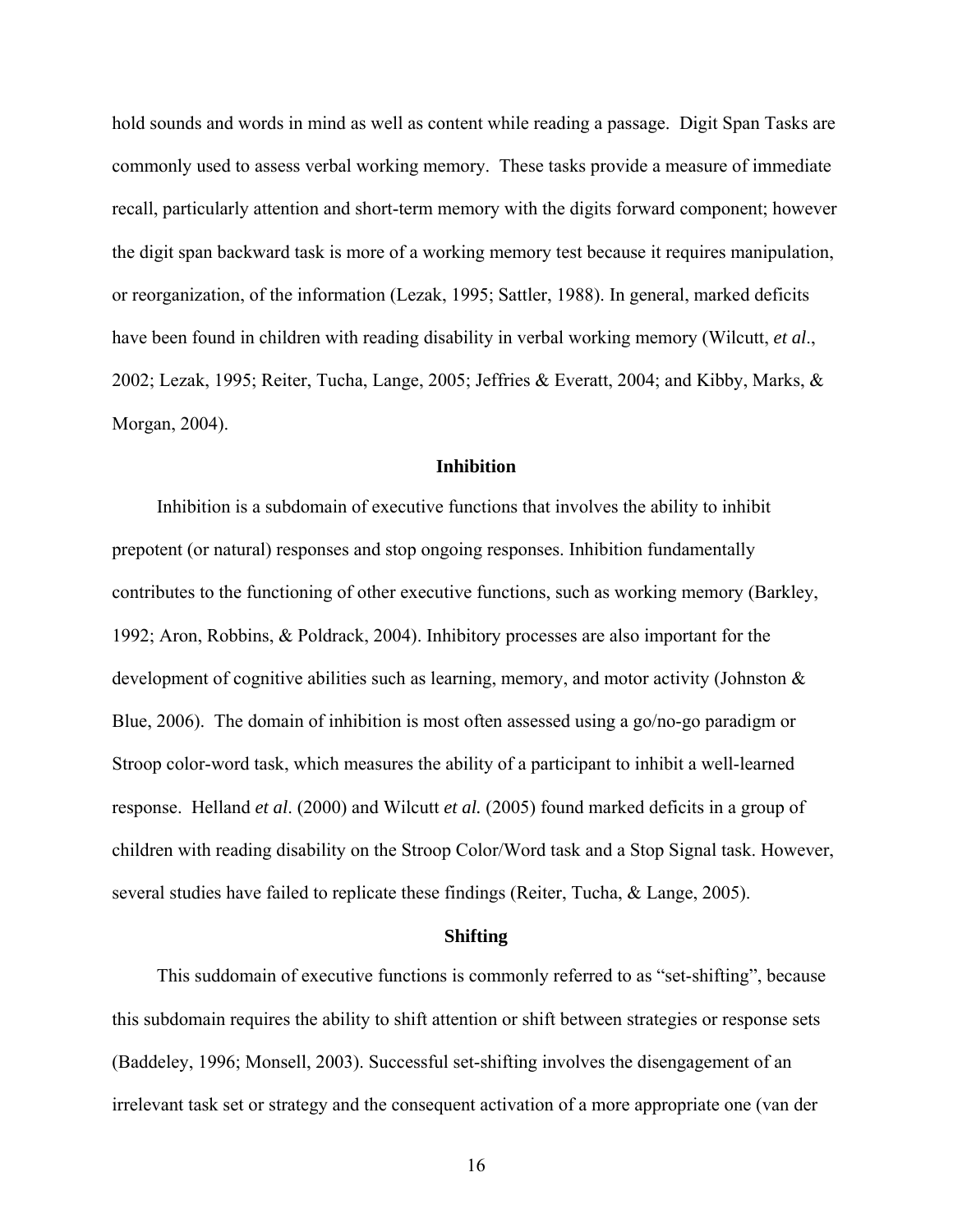<span id="page-16-0"></span>Sluis*,* de Jong, & van der Leij, 2004). Task-switching is subserved by other executive functions, particularly inhibition and working memory (Baddeley, 1996; Aron, Robbins, & Poldrack, 2004), and has been shown to have overlapping neural activation pathways utilized by working memory and inhibition (Aron, Robbins, & Poldrack, 2004; Bushbaum, Greer, Chang, & Berman, 2005; Demakis, 2003). Task-switching paradigms focus on the switching process by providing cues that inform the subject when to shift tasks, such as in the Wisconsin Card Sorting Task (Bushbaum, Greer, Chang, & Berman, 2005). Lazar (1998) and Zhang *et al*. (2004) found that a reading disability group performed significantly worse than controls on this task. However, several studies have failed to find deficits in this sub-domain in children with reading disability. However, these findings have not been consistently demonstrated on several scoring variables of the WCST-64 (Wilcutt, Pennington, Olsen, Chhabildas, & Hulslander, 2005; Narhi, Rasanen, Mesapelto, & Ahonen, 1997; Sengstock, 2001). There remain equivocal findings within this population as to whether impairments exist in this domain. Perhaps the difficulty lies in the failure to separate out the underlying deficit that may be causing the impairment because of the overlap in task specificity.

#### **Attentional Control and Set-Shifting**

Attentional control (which is also sometimes referred to as attentional shift or attentional flexibility) is defined as the ability to shift attention adaptively and flexibly (Manly, Robertson, Anderson, & Nimmo-Smith, 1999). Attentional control is therefore closely related to set-shifting and inhibition as outlined above. Much like its construct, tasks used to measure executive function (and therefore stated to measure attentional control) apply multiple cognitive components. Factor loading of subtests from the Test of Everyday Attention for Children (TEA-Ch; Manly, Robertson, Anderson, & Nimmo-Smith, 1999), suggest two subtests represent the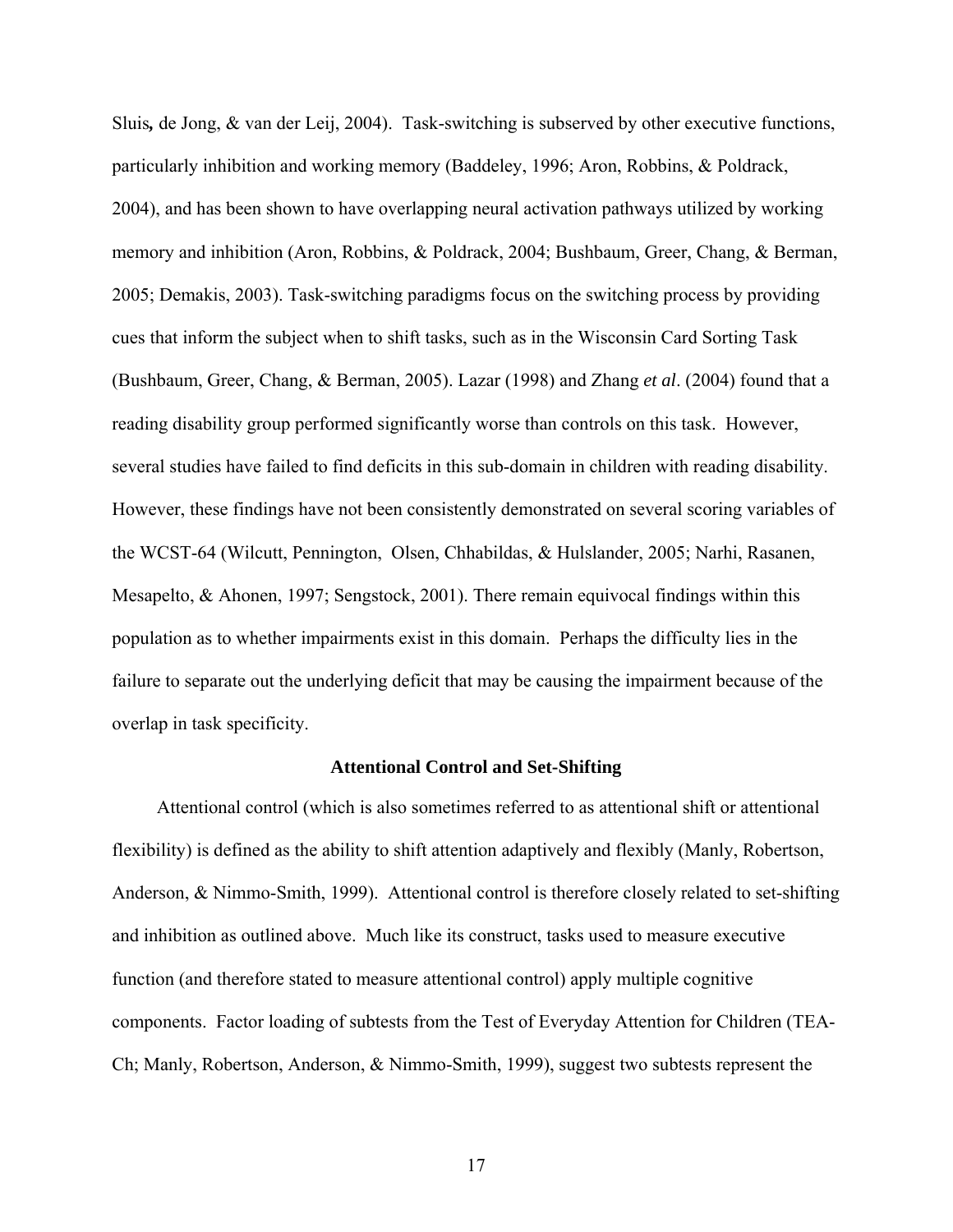<span id="page-17-0"></span>domain of attentional control and switching, and are most likely also supported by the inhibition and verbal working memory domains.

# **Parent-rating Behavioral Measures of Executive Functions**

Performance-based neuropsychological measures may yield a limited, incomplete assessment (Gioia & Isquith, 2002). While performance tests attempt to tap executive functions in explicit and specific ways, many confounds limit their ecological validity and generalizability (Gioia & Isquith, 2002). The Behavior Rating Inventory of Executive Function (BRIEF) – Parent-report is a measure of executive functions that yields two index scores, Behavioral Regulation and Metacognition, and eight subscale scores: Inhibit, Shift, Emotional Control, Initiate, Working Memory, Plan/Organize, Organization of Materials, and Monitor. Past research using the BRIEF – Parent-report has found children with dyslexia to receive significantly higher (reaching more clinical levels) scores than matched controls on the BRIEF Working Memory, Plan/Organize, and Monitor Scales. The reading disability group did not endorse more problem levels of the Inhibit, Shift, and Emotional Control Scales compared to normal controls (Gioia, Isquith, Kenworthy, & Barton, 2002). Thus, the proposed study also incorporates a parent-report measure of executive function in order to more completely assess executive function profiles in reading disability. Specifically, the current study will be examining the Inhibit, Shift, and Working Memory Indices from this measure.

## **Aims of the Current Study**

The primary goals of the current study are to use a clinical assessment battery to learn more about the specificity of executive functions impairment in children with reading disability and to compare this profile of executive functions performance to a normal control group. Characterization of the executive functions in children with reading disability is an important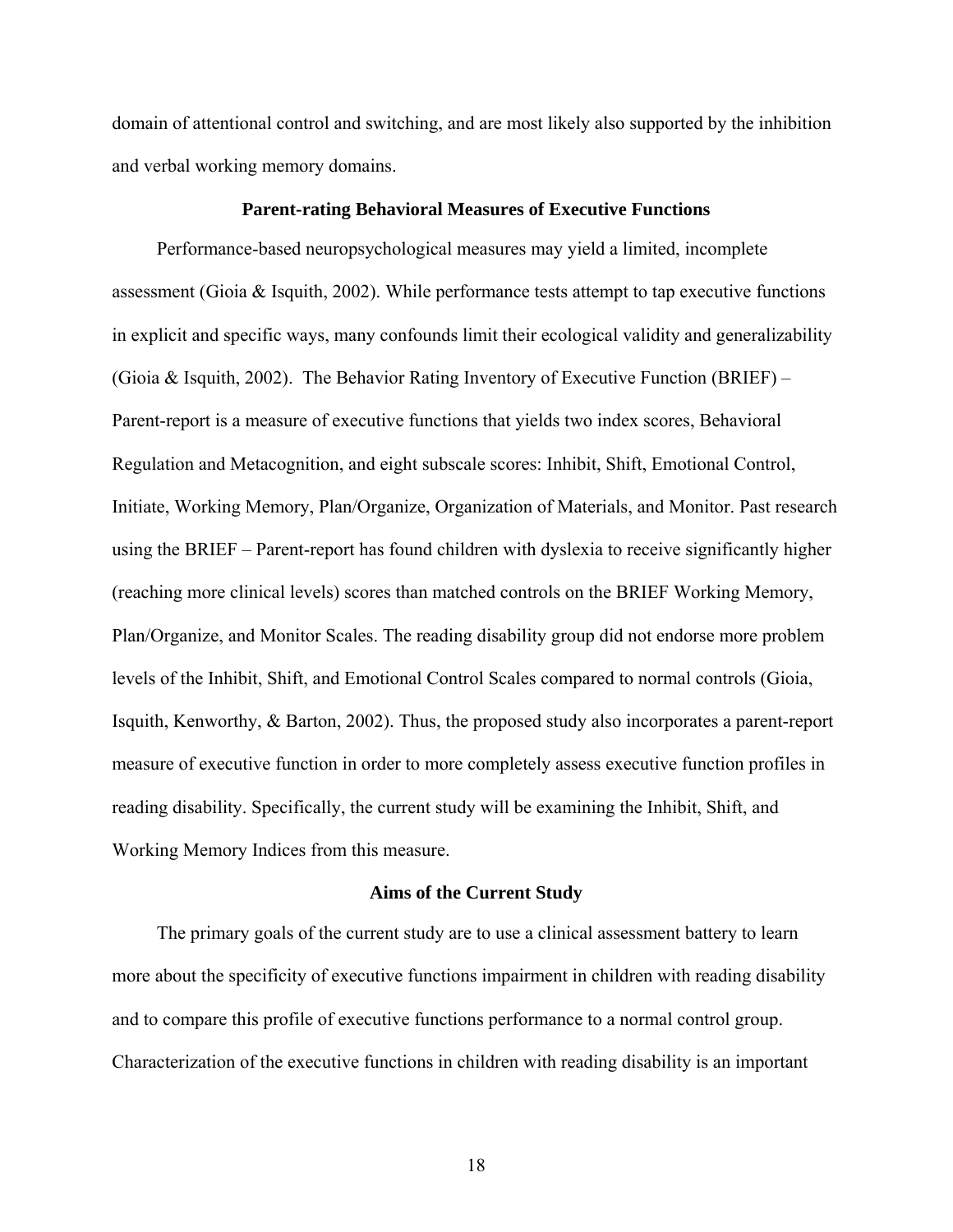first step in identifying potential subgroups of children who may require different intervention strategies to improve their reading skills.

Based on the literature and anecdotal observations, we hypothesized that the reading disability group would perform worse than controls in the domains of verbal working memory, inhibition, shifting, and attentional control and switching.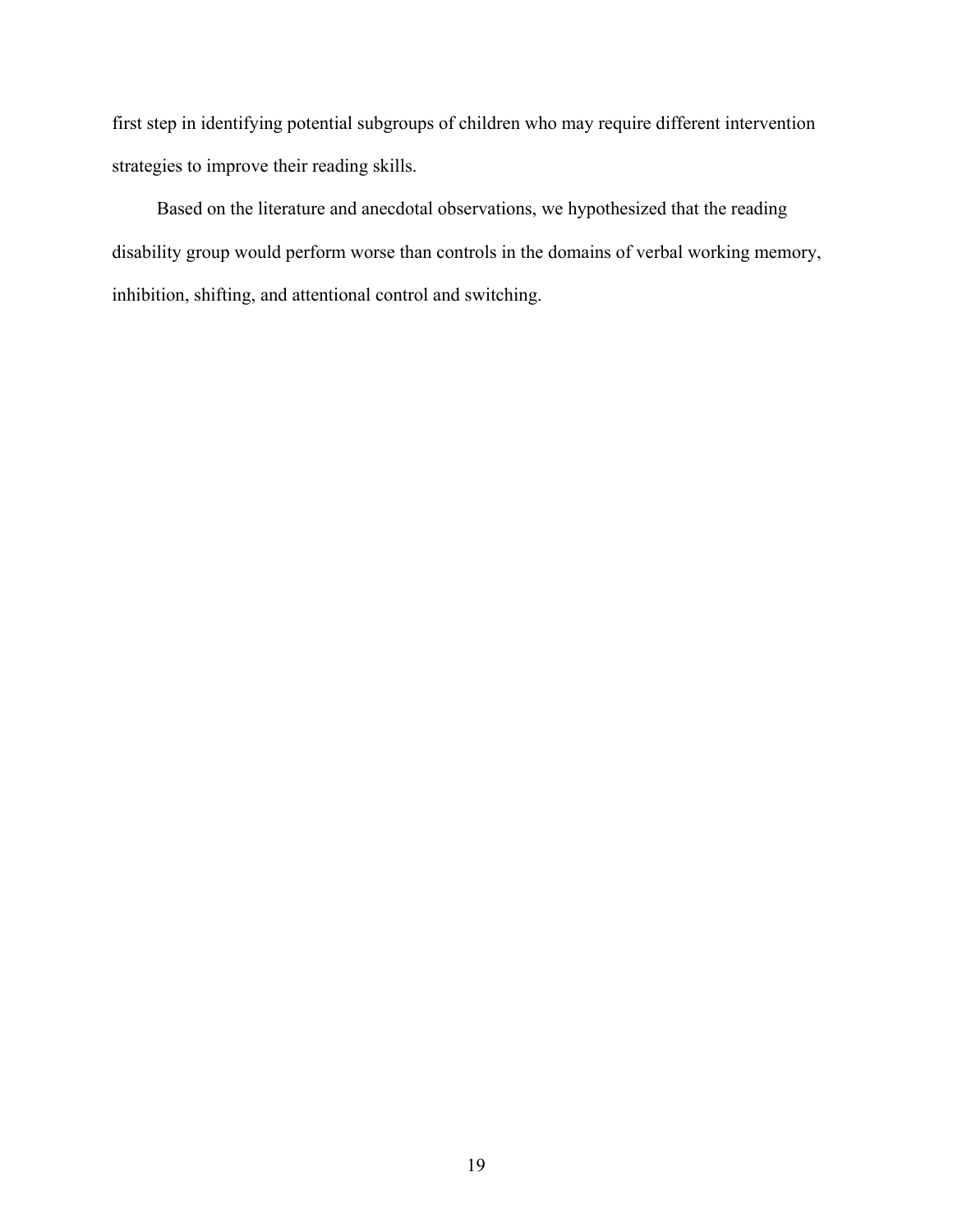<span id="page-19-0"></span>

Figure 1-1. Neurological Underpinnings of Reading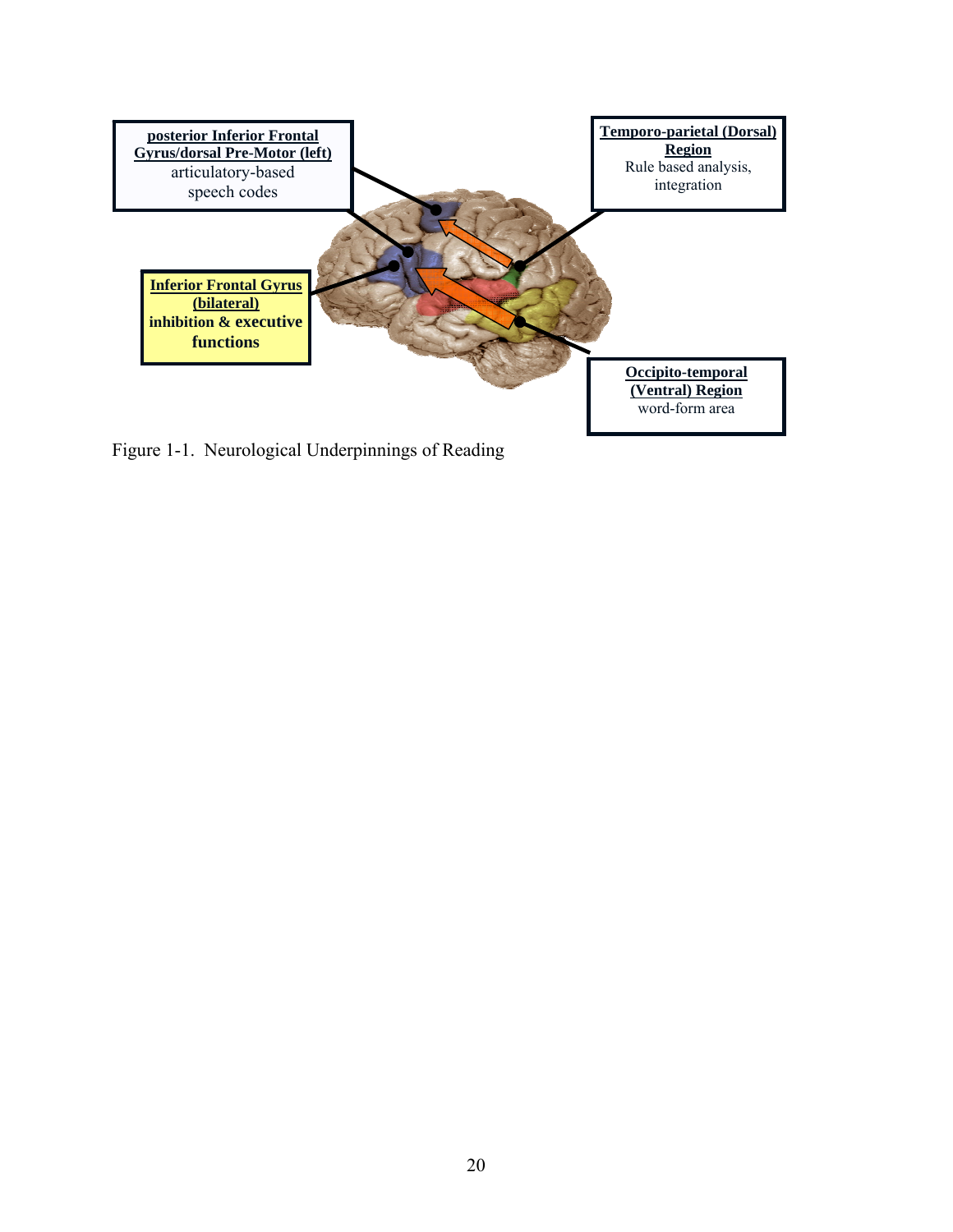#### CHAPTER 2 **METHODS**

#### **Participants**

<span id="page-20-0"></span>A total of 19 children between the ages of 8 and 14-years-old participated in this study: 11 diagnosed with reading disability (RD) and 8 with no diagnosis of a RD (normal control group). The majority of participants were Caucasian. Within the RD group, 8 (72.2%) were Caucasian and 3 (27.3%) were African American. Similarly, within the control group, 6 (75%) were Caucasian, 1 (12.5%) was Hispanic, and 1 (12.5%) was African American. Participants were excluded if their intellectual functioning was suggestive of mental retardation (FSIQ scores less than 70 on the Wechsler Intelligence Scale for Children – Third Edition, WISC-III, or the Wechsler Abbreviated Scale of Intelligence, WASI), if they had a prior head injury, or history of neurological condition (e.g. seizure disorder).

The RD group was recruited through flyers that were posted within the institution or at several local elementary schools. Additionally, children with RD were referred from ongoing studies within the University of Florida's Clinical and Health Psychology Program, Pediatric Neurology Department, and the Multi-Disciplinary Diagnostic and Training Program at the University of Florida. All children had previously been diagnosed with RD by a licensed psychologist using the discrepancy method (1 SD difference between IQ and achievement). Diagnosis was confirmed using the child's Individual Education Program (IEP) and psychoeducational testing reports that were obtained by the Principal Investigator. Three children were excluded because of comorbid learning disabilities or auditory processing impairments. Children were not excluded from the study if they had ever received a diagnosis of Attention Deficit/Hyperactivity Disorder from a psychologist or pediatrician, as long they were currently taking psychostimulant medication in order to treat this disorder. Given the high rates of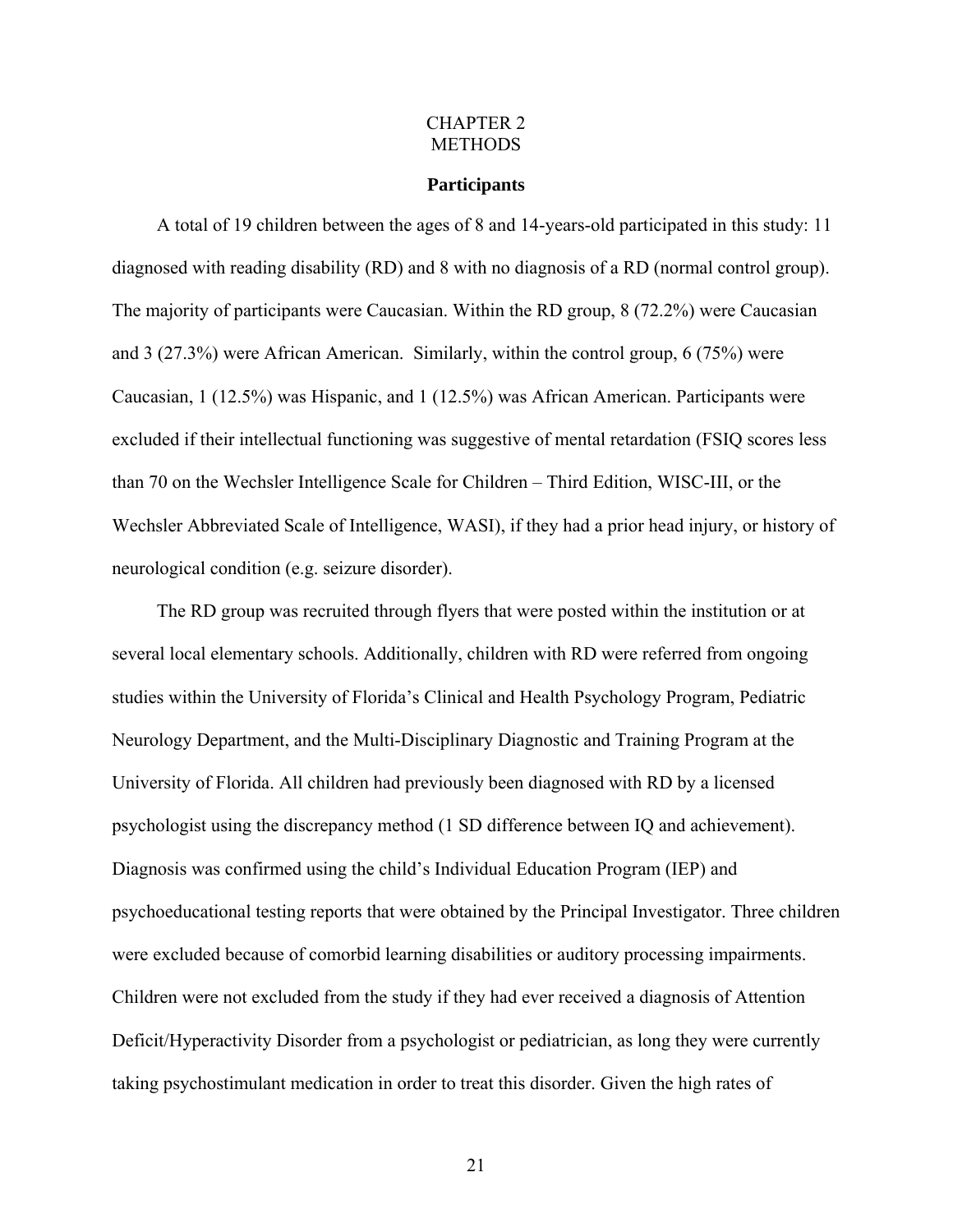<span id="page-21-0"></span>comorbidity of RD and ADHD (15% to 40%) it would have been extremely difficult to obtain an adequate sample size using these exclusion criteria. Furthermore, the inclusion of ADHD as a comorbidity enhances the generalizability of this sample (Gilger, Pennington, & DeFries,1992; Shaywitz, Fletcher, & Shaywitz, 1995; Willcutt & Pennington, 2000).

Children within the control group were recruited via flyers posted within the institution, local grocery stores, and at local elementary schools. The absence of diagnosis of RD and ADHD was confirmed by parent-report via a telephone screen prior to the testing session. Children were excluded if they were unable to complete any of the neuropsychological test measures (no children were excluded).

## **Procedures**

Several domains of reading and reading comprehension were evaluated in the current study. All study participants completed the Word Attack, Letter Word Identification, and Passage Comprehension subtests from the Woodcock Johnson Tests of Achievement-Third Edition (WJ-III; Woodcock, McGrew, and Mather, 2001). Additionally, the Gray Oral Reading Tests-Fourth Edition (GORT-IV; Weiderhold & Bryant, 2001) was used to assess the rate, accuracy, fluency, and comprehension of reading ability. Raw scores from the WJ-III subtests and the GORT-IV were transformed into age-and gender-adjusted standardized scores.

WJ-III subtests yield standardized scores, with a scale mean of 100 and a standard deviation of + 15, such that scores below 85 reflect reading impairment. The Word Attack subtest is a measure of pseudo-word reading that assesses phonological awareness. The Letter Word Identification subtest measures the ability to decode relatively high frequency real words. The Passage Comprehension subtest is a measure of covert reading comprehension.

The GORT-IV yields four scaled scores: Rate, Accuracy, Fluency, and Comprehension, and one standardized score: Oral Reading Quotient. These scaled scores have a scale mean of 10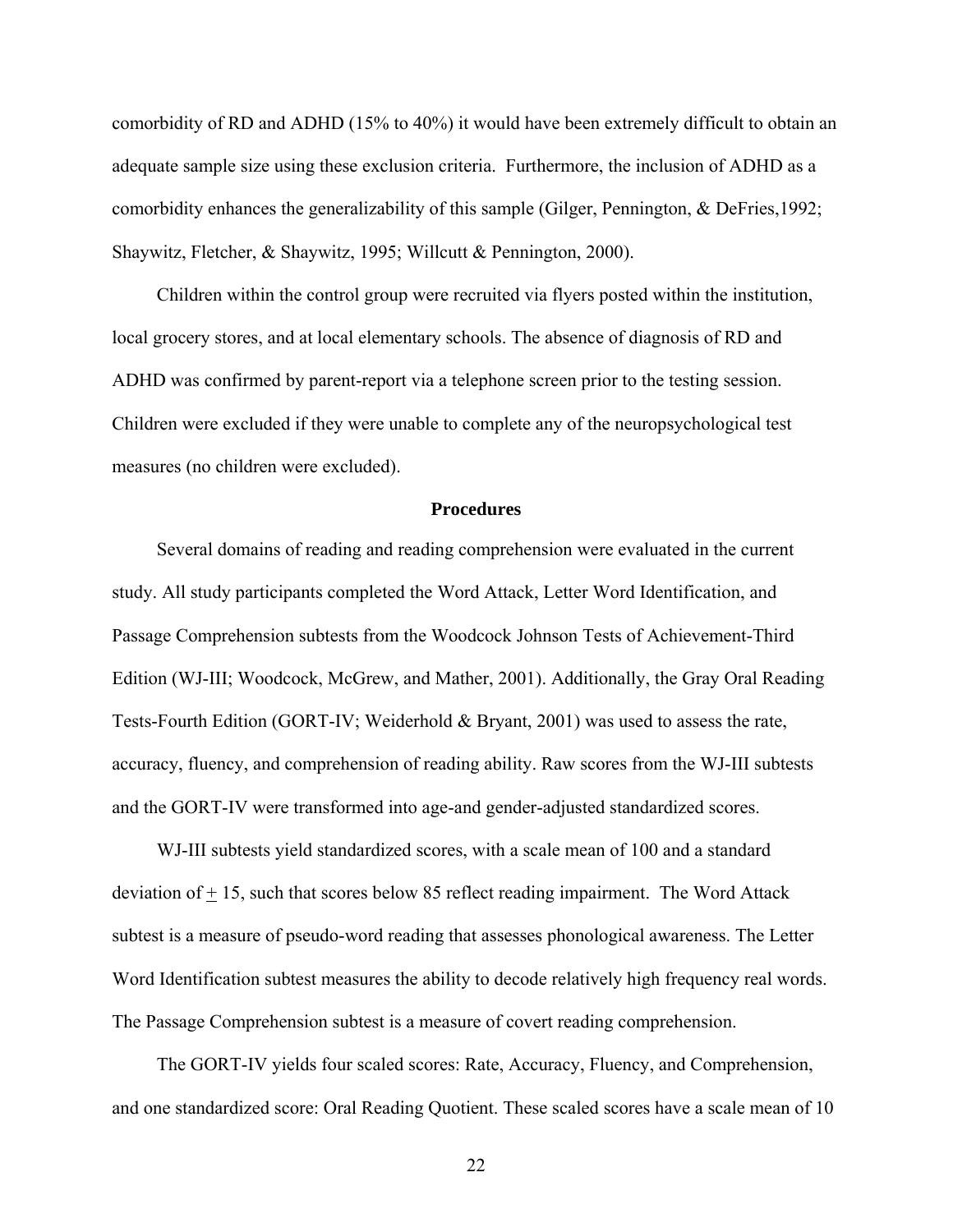and a standard deviation of  $+3$ , such that scores below 7 reflect reading impairment, and the standardized score has a mean of 100 and a standard deviation of + 15. The Rate score represents the amount of time taken by a participant to read a story. The Accuracy score represents the ability to pronounce each word in the story correctly. The Fluency score is the participant's Rate and Accuracy combined, and the Comprehension score measure the appropriateness of the participant's responses to questions about the content of each story read. Finally, the Oral Reading Quotient score is a combination the Fluency and Comprehension scores.

The current study assessed several domains of executive functions include: verbal working memory, inhibition, shifting, and attentional control/switching. Working memory was assessed using the Numbers subtest from the Children's Memory Scale (CMS; Cohen, 1997), which is essentially a Digit Span task with a forward and backward component. These scores were combined to yield a Numbers Total Scaled score with a mean of 10 and a standard deviation of + 3. Additionally, the Numbers Forward and Numbers Backward raw scores were transformed into Scaled scores, as the Numbers Forward task is a more of a measure of attention and shortterm memory, and the Numbers Backward is more taxing on the executive control aspects of verbal working memory ability as there is the component of manipulation that must be utilized in order to successfully complete the task (Lezak, 1995).

The ability to inhibit prepotent responses was assessed using the Inhibit Scaled score Delis Kaplan – Executive Function System (D-KEFS; Delis, Kramer, & Kaplan, 2001) Color-Word Interference subtest. This subtest is similar to the traditional Stroop Color-word test, but involves an additional task of switching between the classic stroop paradigm and normal word reading. Therefore, the domain of shifting was also assessed using the Switching score. All scores yielded from this subtest are scaled scores, with a mean of 10 and a standard deviation of  $\pm$  3.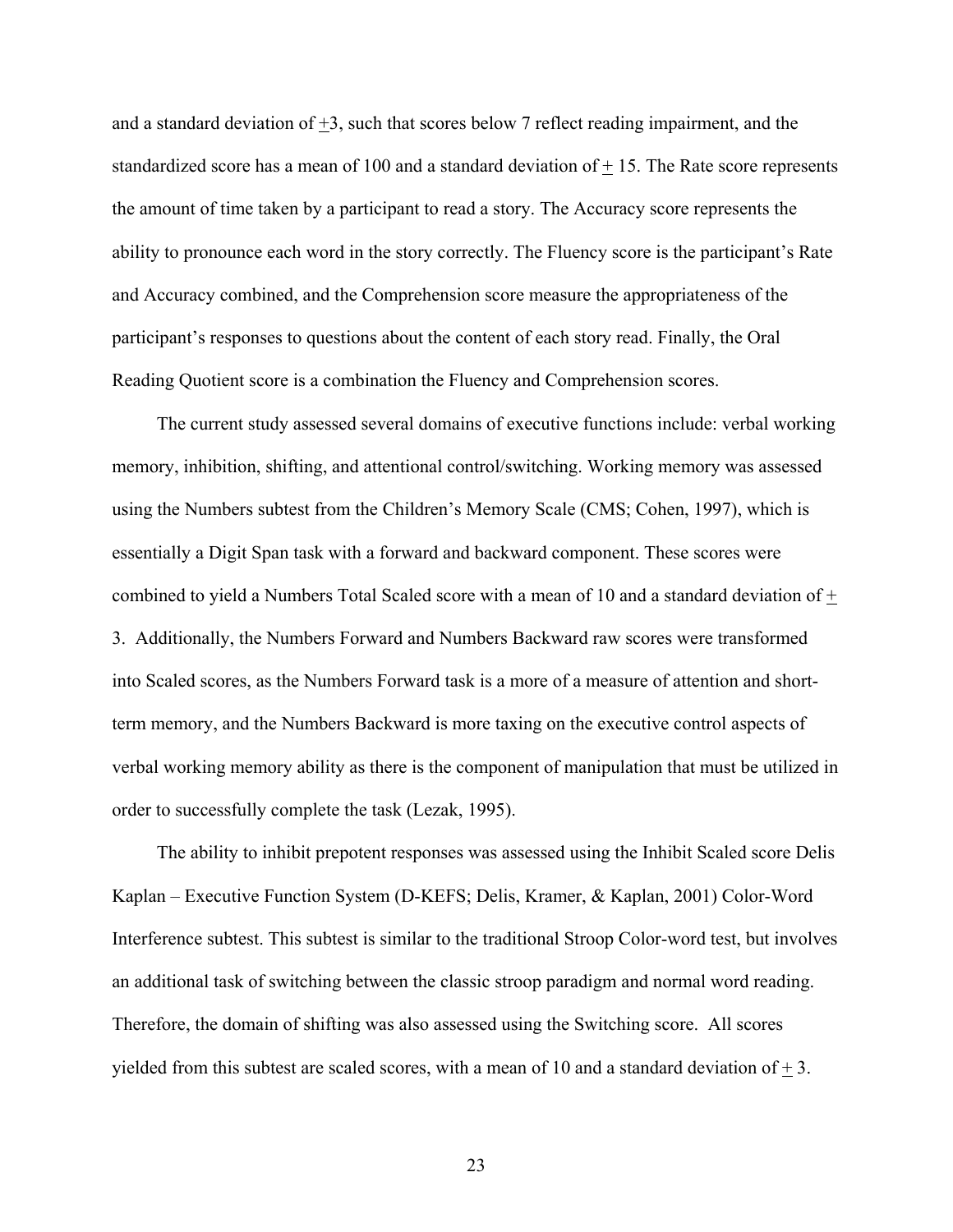The ability to shift set was also assessed using the Wisconsin Card Sorting Task-64 computerized version (WCST-64; Heaton, 1981). Although this measure yields several scores, only the Perseverative error score was used in the current study, and this score is most correlated with the ability to shift set. The scores yielded are T-scores with a mean of 50 and a standard deviation of  $+10$ .

Two subtests from the Test of Everyday Attention for Children (TEA-Ch; Manly, Robertson, Anderson, & Nimmo-Smith, 1999) were used to assess attentional control and switching. The Creature Counting and Opposite Worlds subtests scaled scores were combined to create a composite score to represent the ability to switch cognitive set and inhibit incorrect responses. Specifically, for each participant, scaled scores from the two attentional control and switching tasks were summed and divided by two, yielding a single composite attentional control and switching Scaled score. The creation of a composite score for this domain was performed in order to accomplish data reduction and thus reduce the number of variables to protect statistical power.

Cut-off scores of one or more standard deviation below the mean were used to qualitatively determine impairment in a domain. For instance, for Scaled Scores with a mean of 10 and a standard deviation of 3, a score of 7 or below represents impairment in that domain (Lezak, 2004).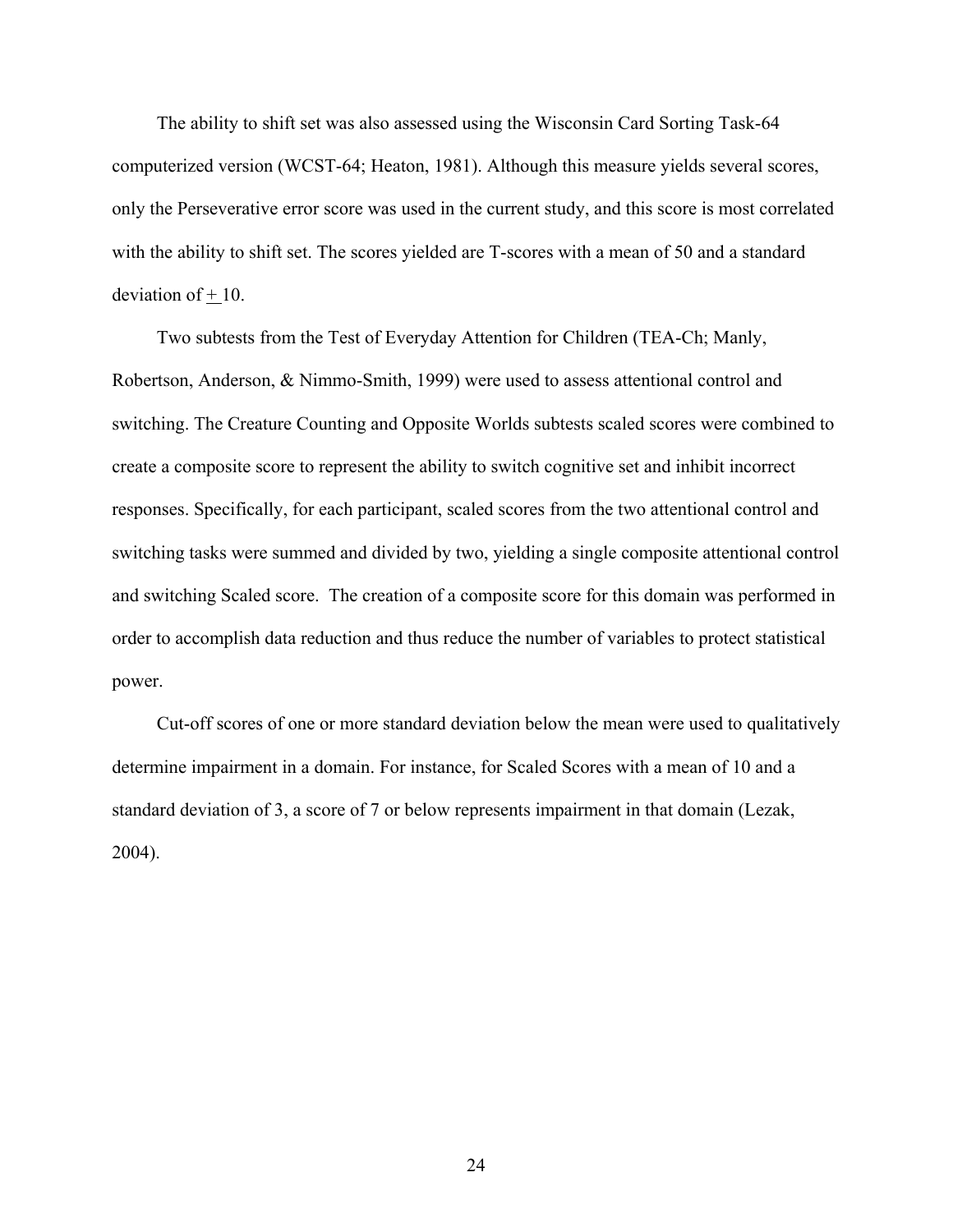#### CHAPTER 3 RESULTS

<span id="page-24-0"></span>Table 1 presents means (and standard deviations) for each group of participants for chronological age, Full Scale IQ (FSIQ), Performance IQ (PIQ), and Verbal IQ (VIQ). A t-test revealed that the groups were comparable in terms of age at the time of assessment  $(t(2) = -0.234)$ , p *=* .817). Chi square analysis similarly revealed that the two groups were comparable in terms of ethnicity, with approximately 75% Caucasian in both groups  $(X^2(2, N = 19) = 43.50, p =$ 0.00). T-tests were also conducted on the IQ scales (FSIQ, PIQ, VIQ). Groups were comparable across all measures (FSIQ (t(2) = 1.03, p = .319), PIQ (t(2) = -.551, p = .589, and VIQ (t(2) = 1.78,  $p = .095$ ). See Table 3-1.

#### **Reading Ability Measures**

In order to better characterize our samples, we used a MANOVA to compare groups on the dependent measures for each of the reading domains. The dependent measures (DVs) were the Standard Scores for real and pseudo-word reading, covert passage comprehension, and the rate, accuracy, and comprehension for passage reading. Additionally, a standard score was used to represent overall oral reading ability. Table 2 illustrates group means and standard deviations for the reading measures. The overall multiple analysis of variance found significant main effects for group  $(F[7, 10] = 7.87$ , p < .01,  $\eta^2 = 846$ ). This effect size suggests a large effect of group (Field, 2005). Follow-up univariate ANOVAs were conducted to examine the location of the significant effect. Significant effects of pseudo-word reading  $(F[1,17] = 5.64, p < .05, \eta^2 = .261)$ , rate of passage reading  $(F[1,17] = 15.11, p < .01, \eta^2 = .486)$ , accuracy of passage reading  $(F[1,17]$  $= 26.82, p \le .001, \eta^2 = .626$ , fluency of passage reading  $(F[1, 17] = 20.30, p \le .001, \eta^2 = .559)$ , comprehension of passage reading  $(F[1,17] = 8.56, p < .05, \eta^2 = .349)$ , and overall oral reading ability  $(F[1, 17] = 17.40$ ,  $p < .01$ ,  $\eta^2 = .521$ ) were found between groups, with the RD group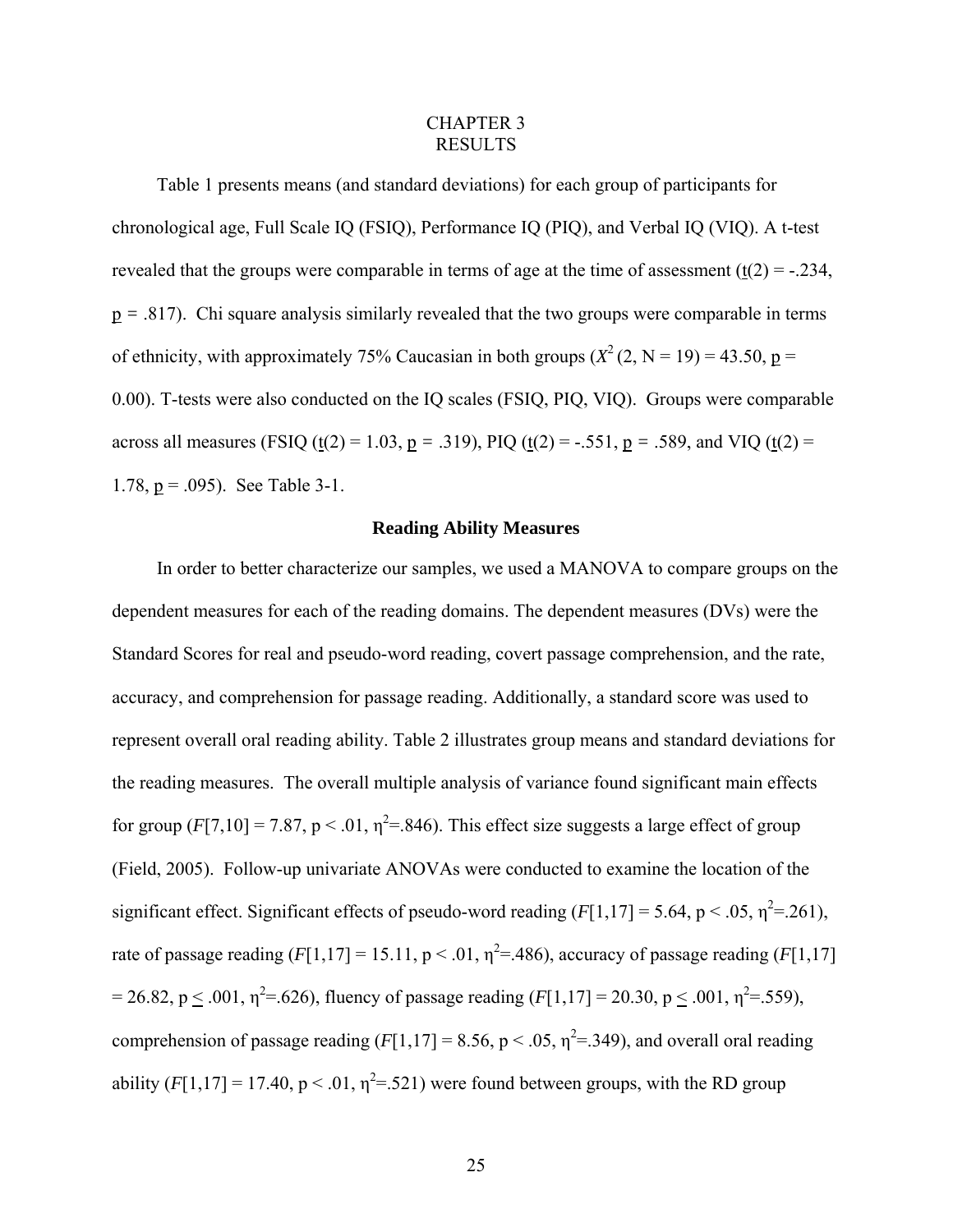<span id="page-25-0"></span>performing worse on all tasks with significant differences. Although the RD group performed worse on most of the reading ability measures compared to the control group, the group was in the impaired range (-1 SD) for only rate, accuracy, fluency, and overall oral reading ability measures. See Table 3-2.

# **Executive Function Measures**

Initial evaluations of the data suggested that all measures were univariate normal (i.e., all dependent variables had skewness and kurtosis between -1 and 1.) The *Box-M* test for the homogeneity of variance-covariance matrices across design cells produced a non-significant result and the Levene's test found that the assumption of homogeneity of variance could be supported for the main effect of group. Residual correlations between the DVs were only reaching relatively high levels for the two D-KEFS variables (.832), suggesting possible nonindependence of these DVs. Otherwise, it can be assumed that the DVs represent unique information relative to one another.

We used a MANOVA to compare groups on the dependent measures for each factor of executive functions. Scaled scores were considered to be the dependent measure for the domains of verbal working memory, inhibition, and shifting; and a T-Score was used as the dependent measure of set-shifting. A composite of two Scaled scores was used as the dependent measure for the domain of attentional control and switching. Table 2 illustrates group means and standard deviations for the executive functions tasks. The overall multiple analysis of variance found a significant main effect for group  $(F[1,17] = 17.40, p < .01, \eta^2 = .521)$ . We conducted follow-up univariate ANOVAs, separately for each DV, to examine the location of the significant effect. Significant effects of verbal working memory  $(F[1,17] = 11.32, p < .01, \eta^2 = .400)$ , inhibition  $(F[1,17] = 7.17, p < .05, \eta^2 = .297)$ , shifting for the D-KEFS Switching variable  $(F[1,17] = 10.15,$  $p < .01$ ,  $\eta^2 = .374$ ), and attentional control and switching ( $F[1,17] = 7.56$ ,  $p < .05$ ,  $\eta^2 = .308$ ) were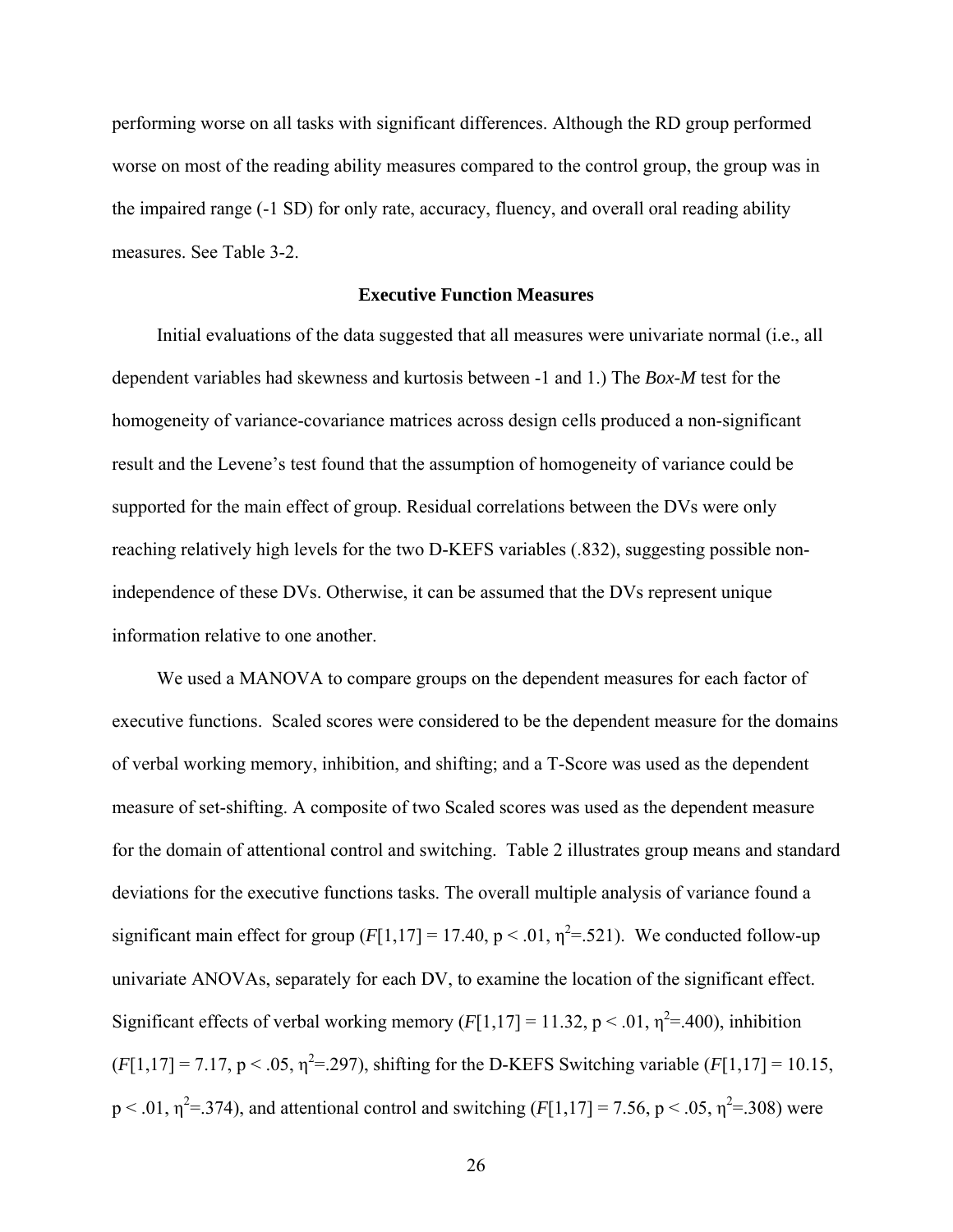<span id="page-26-0"></span>found between groups, with the RD group performing worse on all significant variables. There was no significant difference between groups for the domain of shifting as measured by the WCST-64. Additionally, in order to control for inflated family-wise error, the alpha level of p<.05 was adjusted to reflect the number o DVs used in the MANOVA, yielding an alpha level of p<.025. All variables of significance remain at the significant level when adjusting for familywise error. In order to determine if group differences in the Numbers Forward and Numbers Backwards tasks existed, an independent samples T-test was conducted. The RD group performed worse for both Forward and Backward  $(t(17) = 2.22, p = .041; t(17) = 3.31, p = .004$ . Qualitatively, the RD group performed in the impaired range (- SD) in the domains of inhibition and attentional control and switching. See Table 3-3.

#### **Parent-Report Behavioral Measure**

A MONOVA of the three BRIEF scales of interest (Inhibit, Shift, and Working Memory) indicated that the overall model is significant  $(F[1,17] = 3.28, p < .05, \eta^2 = .396)$ . Follow-up univariate analyses of variances indicated that children with RD were rated as having significantly higher scale elevations (indicative of higher problem levels) on the Shift scale  $(F[1,17] = 7.78, p < .05, \eta^2 = .314)$ . Qualitatively (using recommended clinical cut-off values), children with RD were noted to have been rated within the clinical range only on the Working Memory scale. Table 4 presents the group means for the BRIEF scales. See Table 3-4.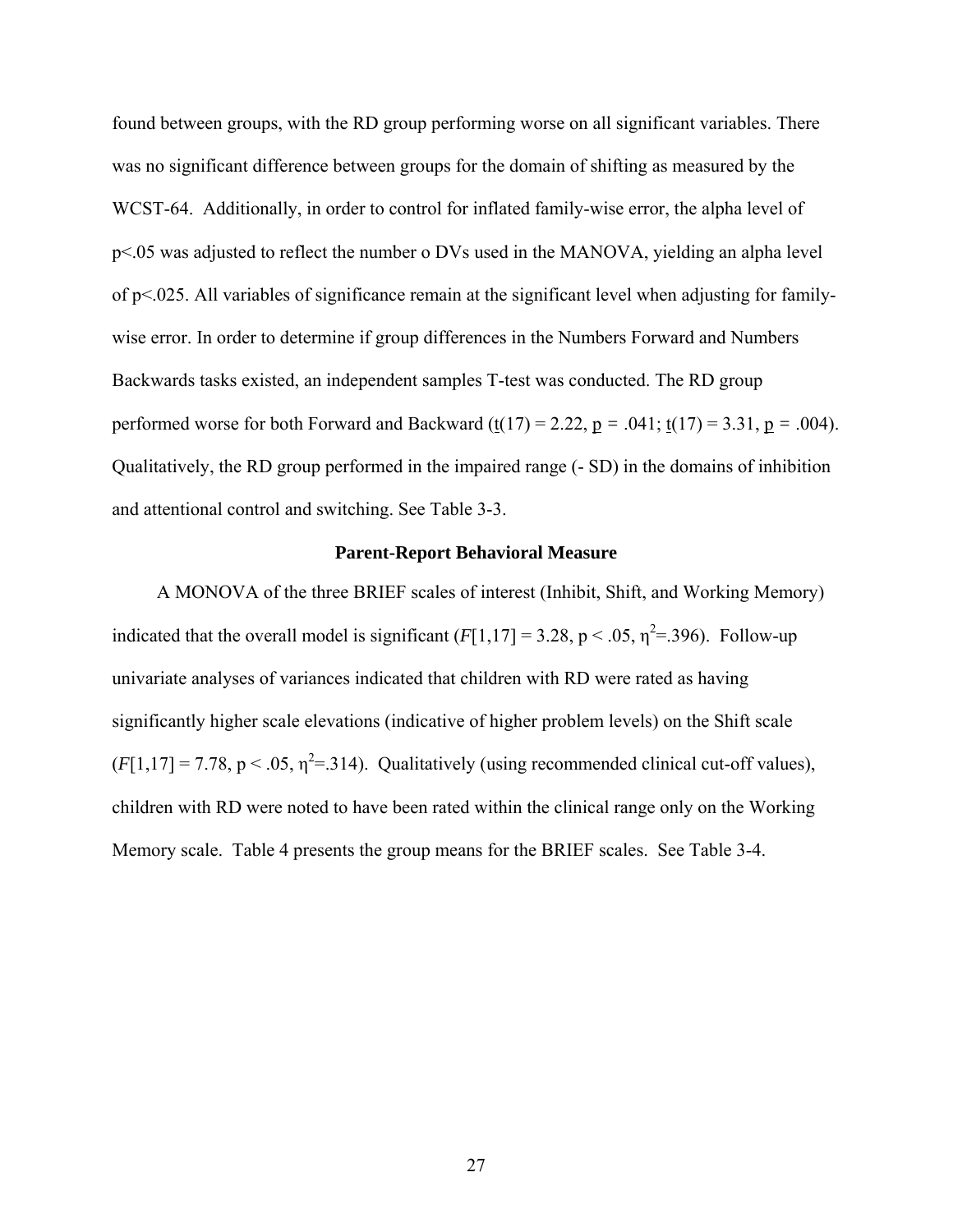<span id="page-27-0"></span>

| Table 3-1 Group Means and Standard Deviations for Age and IQ |  |  |  |  |  |
|--------------------------------------------------------------|--|--|--|--|--|
|--------------------------------------------------------------|--|--|--|--|--|

| RD                     |                | Control     | p-value        |       |
|------------------------|----------------|-------------|----------------|-------|
| $(N = 11)$             |                | $(N=8)$     |                |       |
| Chronological Age (CA) | 11.17(1.83)    | 10.91(2.75) |                | 0.817 |
| Full Scale IQ (FSIQ)   | 102.64 (12.32) |             | 109.38 (16.34) | 0.319 |
| Performance IQ (PIQ)   | 109.70 (12.45) |             | 106.13(15.13)  | 0.589 |
| Verbal IQ (VIQ)        | 97.89 (14.07)  |             | 111.25(16.83)  | 0.095 |

Table 3-2 Means (and Standard Deviations) on Reading Measures: RD vs. Control

| Reading Task Domain                  | <b>RD</b> | Control | p-value | Effect |  |  |  |
|--------------------------------------|-----------|---------|---------|--------|--|--|--|
|                                      | $(N=11)$  | $(N=8)$ |         | size   |  |  |  |
| Pseudo-word Reading                  |           |         |         |        |  |  |  |
| WJ-III Tests of Achievement          | 96.27     | 105.00  | .030    | .261   |  |  |  |
| (Word Attack Scaled score)           | (10.00)   | (6.40)  |         |        |  |  |  |
| <b>Real Word Reading</b>             |           |         |         |        |  |  |  |
| WJ-III Tests of Achievement          | 89.00     | 108.00  | .055    | .211   |  |  |  |
| (Word Identification Scaled score)   | (23.28)   | (7.67)  |         |        |  |  |  |
| <b>Covert Passage Comprehension</b>  |           |         |         |        |  |  |  |
| WJ-III Tests of Achievement          | 92.90     | 101.14  | .228    | .089   |  |  |  |
| (Passage Comprehension)              | (9.90)    | (14.73) |         |        |  |  |  |
| <b>Reading Rate</b>                  |           |         |         |        |  |  |  |
| <b>GORT-IV Rate Scaled score</b>     | 5.64      | 10.86   | .001    | .486   |  |  |  |
|                                      | (3.04)    | (2.27)  |         |        |  |  |  |
| Reading Accuracy                     |           |         |         |        |  |  |  |
| <b>GORT-IV Accuracy Scaled score</b> | 6.73      | 11.57   | < 0.01  | .626   |  |  |  |
|                                      | (2.28)    | (1.13)  |         |        |  |  |  |
| Reading Fluency                      |           |         |         |        |  |  |  |
| <b>GORT-IV Fluency Scaled score</b>  | 4.82      | 11.29   | < 0.01  | .559   |  |  |  |
|                                      | (3.55)    | (1.60)  |         |        |  |  |  |
| <b>Reading Comprehension</b>         |           |         |         |        |  |  |  |
| <b>GORT-IV Comprehension Scaled</b>  | 8.55      | 11.43   | .010    | .349   |  |  |  |
| score                                | (2.50)    | (.79)   |         |        |  |  |  |
|                                      |           |         |         |        |  |  |  |
| <b>Overall Oral Reading Ability</b>  |           |         |         |        |  |  |  |
| <b>GORT-IV Oral Reading Quotient</b> | 80.09     | 108.14  | .001    | .521   |  |  |  |
|                                      | (16.93)   | (6.18)  |         |        |  |  |  |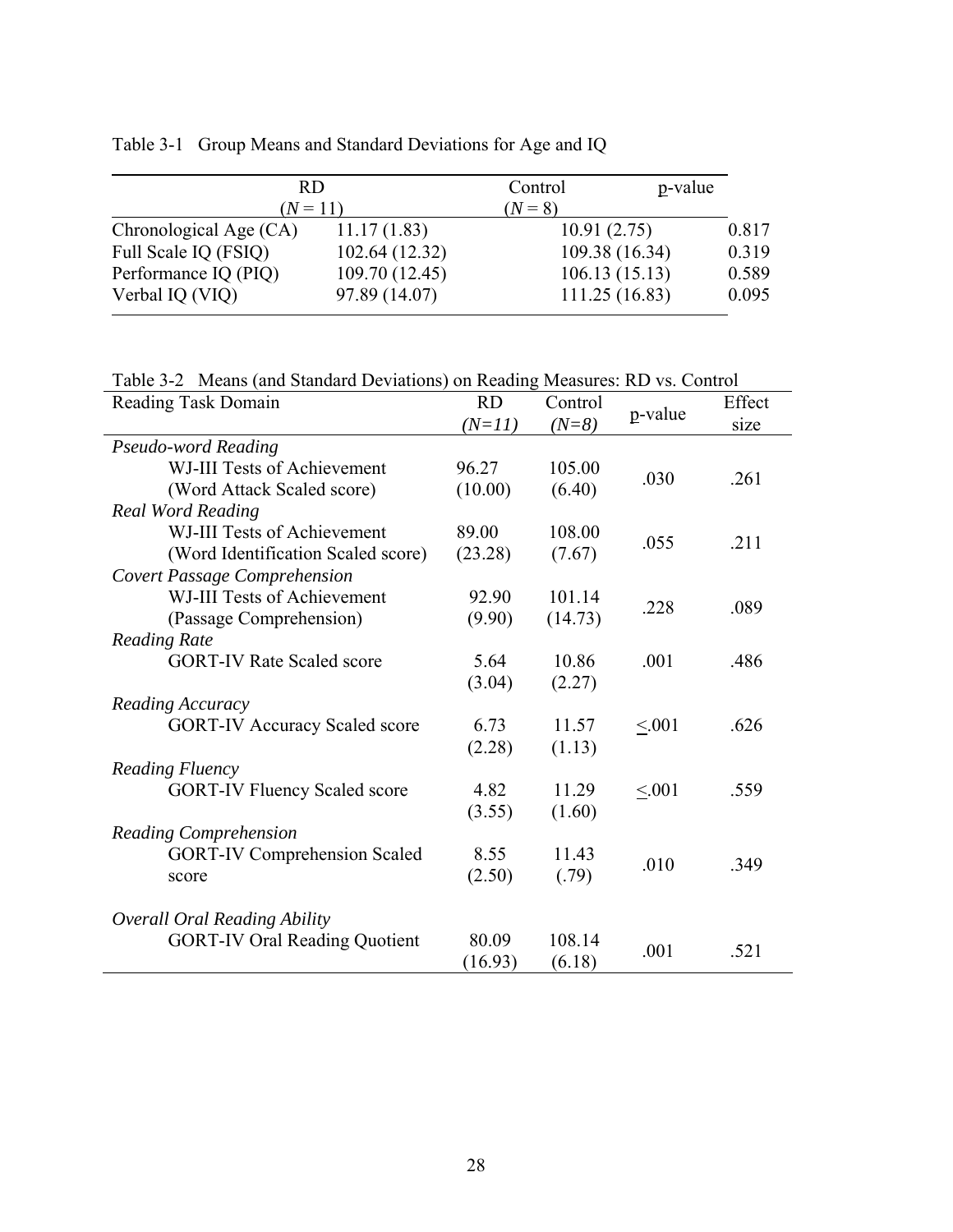| <b>Executive Function Domain</b>         | <b>RD</b> | Control |         | Effect size |
|------------------------------------------|-----------|---------|---------|-------------|
|                                          | $(N=11)$  | $(N=8)$ | p-value |             |
| Verbal Working Memory                    |           |         |         |             |
| Numbers Scaled score from CMS            | 8.27      | 11.25   |         |             |
|                                          | (1.74)    | (2.21)  | .004    | .400        |
| Numbers Forward Scaled score             | 8.13      | 10.13   |         |             |
|                                          | (2.40)    | (.641)  | .041    | .103        |
| Numbers Backward Scaled score            | 7.60      | 11.38   |         |             |
|                                          | (2.66)    | (2.07)  | .003    | .416        |
| <i>Inhibition</i>                        |           |         |         |             |
| D-KEFS Interference subtest              | 6.64      | 9.38    |         |             |
| (Inhibition Scaled score)                | (2.66)    | (1.30)  | .016    | .300        |
| Shift                                    |           |         |         |             |
| D-KEFS Interference subtest              | 7.35      | 11.00   |         |             |
| (Switching Scaled score)                 | (3.04)    | (1.20)  | .005    | .374        |
| <b>WCST-64 Perseverations T-Score</b>    | 55.91     | 56.63   |         |             |
|                                          | (14.75)   | (21.43) | .932    | .000        |
| <b>Attentional Control and Switching</b> |           |         |         |             |
| <b>TEA-Ch Attentional Control</b>        | 4.95      | 8.89    | .014    | .308        |
| composite Scaled score                   | (3.45)    | (2.42)  |         |             |

<span id="page-28-0"></span>Table 3-3 Means (and Standard Deviations) on Executive Functions Measures: RD vs. Control

| Table 3-4 Means (and Standard Deviations) on three scales of the Behavioral Rating Index of |  |  |
|---------------------------------------------------------------------------------------------|--|--|
| Executive Functions (BRIEF) Parent-report                                                   |  |  |

| Index Scale           | <b>RD</b><br>$(N=11)$ | Control<br>$(N=8)$ | p-value | Effect size |
|-----------------------|-----------------------|--------------------|---------|-------------|
| Inhibit               | 58.82 (11.05)         | 49.5 (12.90)       | .109    | .144        |
| Shift                 | 60.00(13.44)          | 44.5 (9.47)        | .013    | .314        |
| <b>Working Memory</b> | 65.00(12.11)          | 59.13 (16.39)      | .380    | .046        |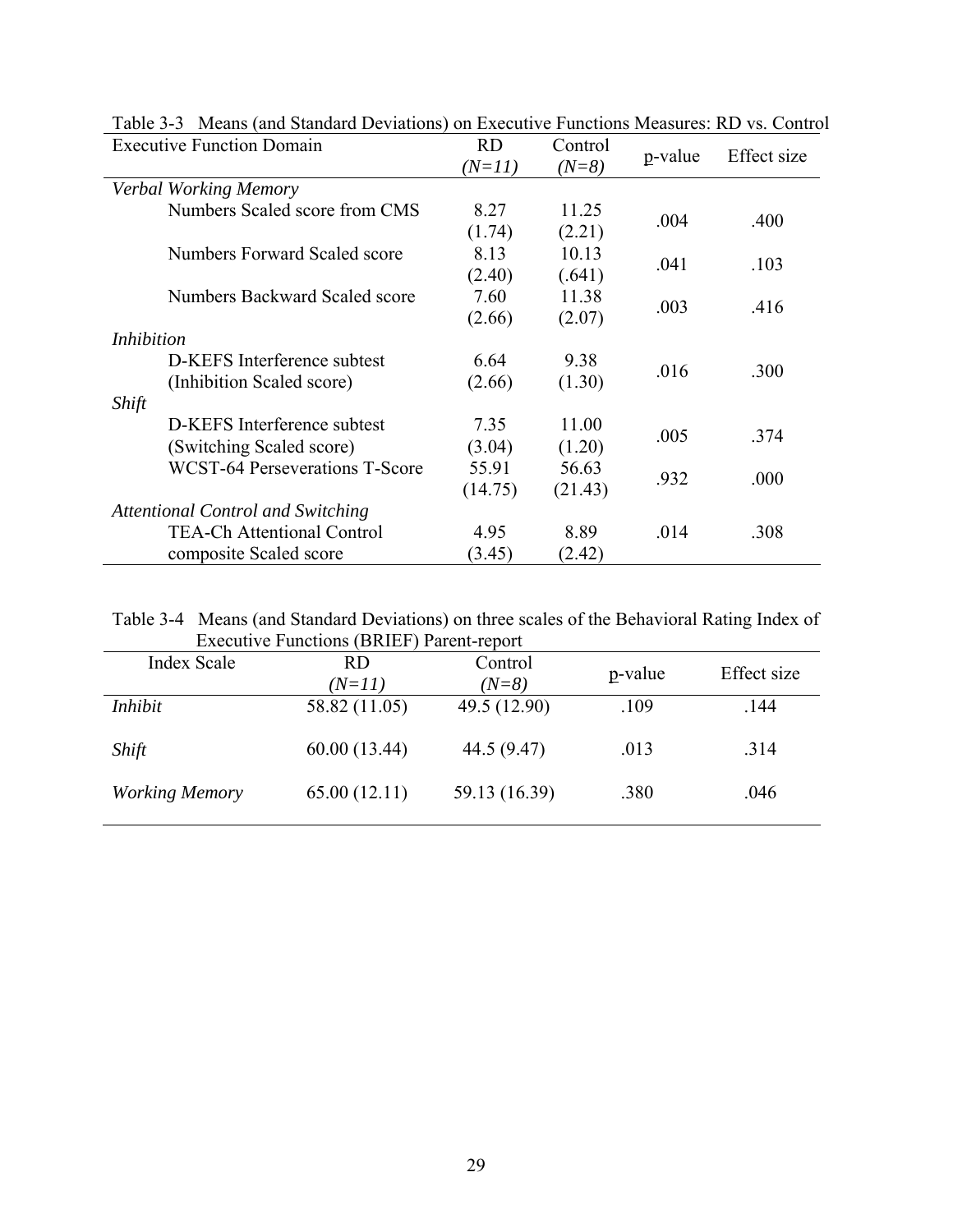## CHAPTER 4 **DISCUSSION**

<span id="page-29-0"></span>The primary goals of the current study were to characterize the profile of executive functions (EF) performance in children with Reading Disability (RD) and to investigate if this childhood neurodevelopmental disorder could be differentiated from a normal control group. The results suggest that the executive functions profile for this population reflect impairment as hypothesized. Consistent with our predictions, the RD group exhibited deficits on the both the neuropsychological measures of EF and on parent ratings of EF behaviors. Qualitative examination of the RD group's neuropsychological profile revealed impaired performance (1 SD below the mean) in the domains of inhibition and attentional control/switching. The RD group also was rated in the clinically significant range in the domain of working memory. Moreover, the RD group performed significantly worse than the control group in the domains of verbal working memory, inhibition, shifting, and attentional control and switching. Furthermore, the RD was rated has having more behavioral elevations than the control group in the shifting domain.

## **Working Memory**

It was hypothesized that the domain of verbal working memory would be a critical component of executive functions in distinguishing RD from the control group. This prediction was based on prior studies, as well as the proposed role that verbal working memory plays in the mediation of lower-level processors (e.g., phonological processing) in a model of the linguistic system (Alexander & Slinger, 2004). Specifically, digit span forward is frequently used as a measure of the phonological loop of Baddeley's (1992) model for working memory, as this task relies on the phonological loop with little reliance on the central executive system. The 'backward' component of this task requires resources of the central executive system as the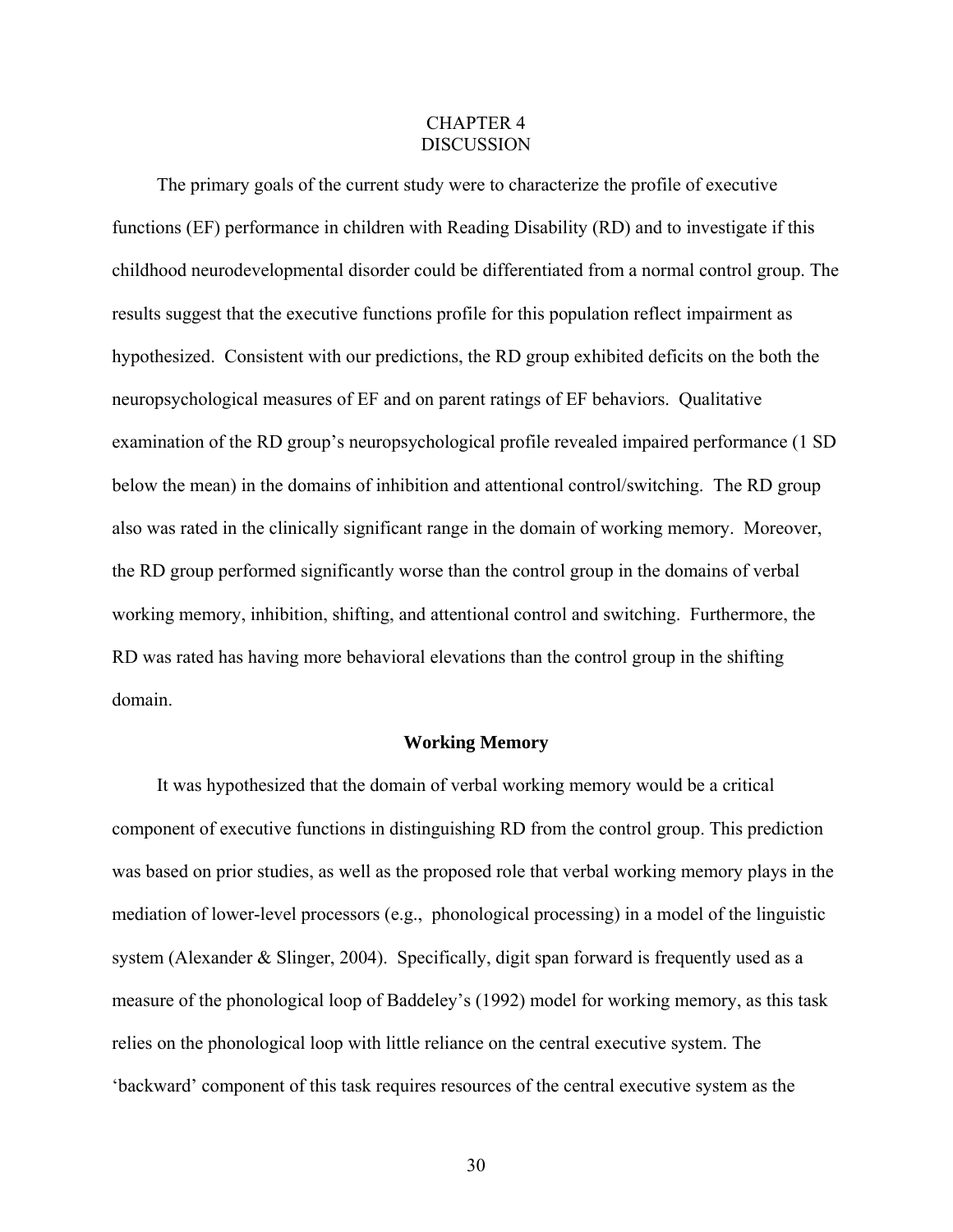<span id="page-30-0"></span>manipulation of information is needed (Lezak, 2004). Thus, current study results indicated that the RD group performed significantly worse than controls in the attentional aspects of this task as well as the executive control component. These findings are consistent with past research (Wilcutt, et al., 2001; Lezak, 1995; Reiter, Tucha, & Lange, 2005; Jeffries & Everatt, 2004; Kibby, Marks, & Morgan, 2004; Swanson, 2003; Poblano, 2000; Jong, 1998) and support the notion that the neural substrates underlying both verbal working memory and phonological processing appear to be located in overlapping brain regions in the left hemisphere (Shaywitz, 2005). However, this notion would need to be confirmed with functional neuroimaging.

#### **Inhibition**

As hypothesized, the RD group performed significantly worse on a neuropsychological measures of inhibition compared to the control group. The ability to inhibit prepotent responses was assessed using the score from the Interference trial from the D-KEFS Color-Word Interference test. Of note, the RD group did not differ from the control group in the total time taken to read the words for the Word trial, nor did they differ in their ability to rapidly name colors. Therefore, the RD group's difficulty on the Interference trial cannot be attributed to differences in reading rate or in color naming, and the statistical difference between groups is attributed to the inability to adequately inhibit the natural response of word reading.

Several studies using factor analyses and regression models have demonstrated that response inhibition tasks are implicitly involved in measures of the central executive system (Rucklidge and Tannock, 2002; Purvis and Tanock, 2000). These findings support the notion that inhibition and working memory are closely related, as proposed by Baddeley's model of working memory (Baddeley, 2002). For instance, working memory maintenance of task-set and items and the selection and manipulation of information in working memory requires cognitive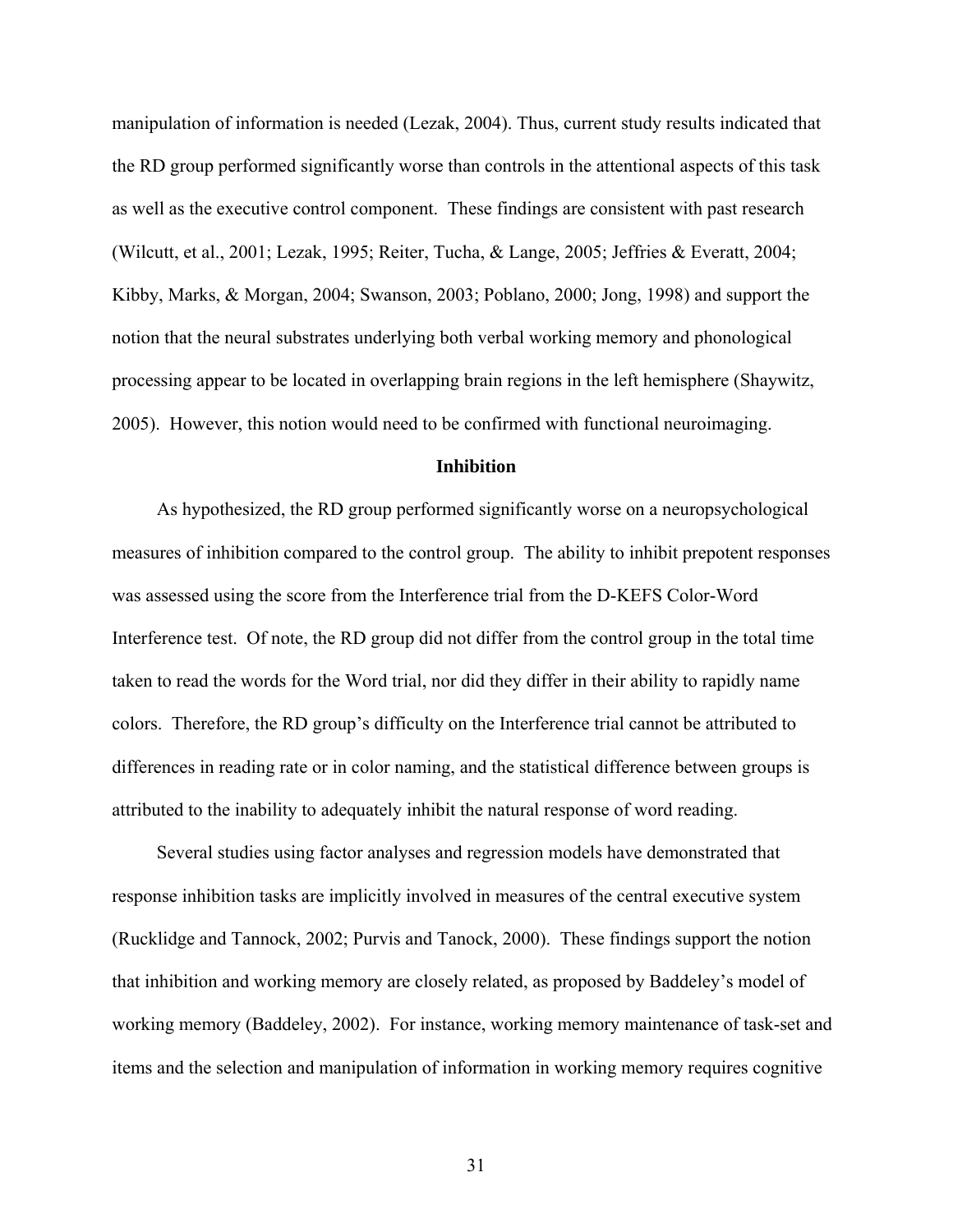<span id="page-31-0"></span>inhibition (Aron, Robbins, & Poldrack, 2004; Duncan & Owen, 2000). Furthermore, a close link has been found between reading and speeded inhibition measures, (Purvis and Tanock, 2000). These findings are also supported by the common neural substrates shared by both inhibition and phonological processing, distinctively in the inferior frontal gyrus (Aron, Robbins, & Poldrack, 2004; Shaywitz & Shaywitz, 2005). Taken together, these findings suggest that inhibition is a necessary component for successful reading.

## **Shifting**

Two measures were used to assess the shifting domain of executive functioning in this study. The Switching score from the D-KEFS Color-Word Interference test was found to significantly differentiate the groups, with the RD group performing worse. However, the WCST-64 failed to detect group differences. There are several potential explanations for these divergent findings. First, the Switching score from the D-KEFS Color-Word Interference test requires one to not only inhibit their prepotent response (as described above), but also to shift sets and, at times, read the word regardless of the ink color it is printed in. Specifically, when a word on the page has a box surrounding it, the correct response is to read the word and not name the ink color, but when there is no box surrounding the text, the correct response is to name the color of ink, not read the word. Successful completion of this task not only requires inhibition, but also the ability to shift between rules. There have been no studies that have used this scoring component of the D-KEFS Color-Word Interference subtest in the RD population. Given the reported deficits in inhibition and the role that inhibition plays in set-shifting in this task, it follows that children with RD would perform poorly (Asbjørnsen & Bryden, 1998; Keshner & Morton, 1990).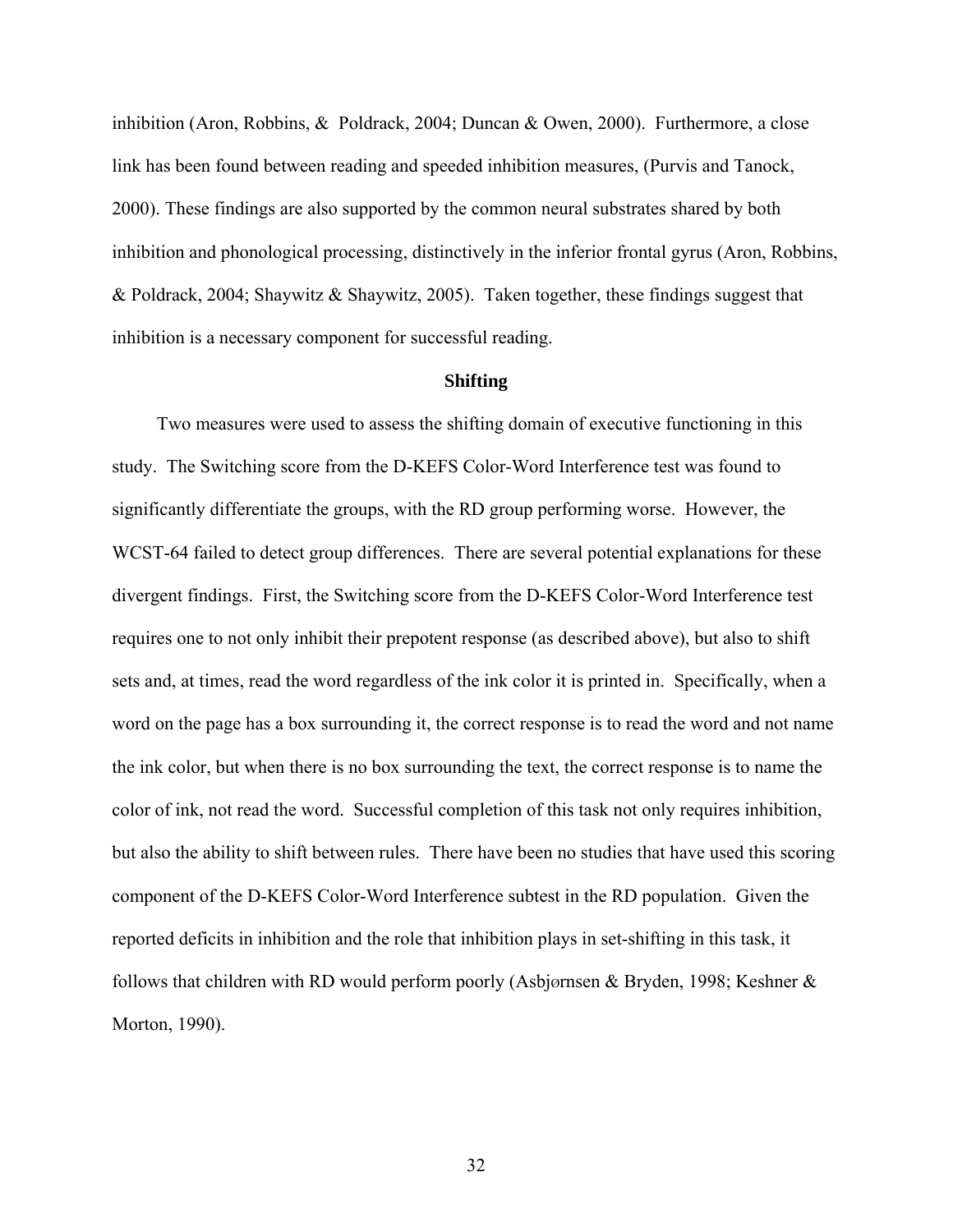<span id="page-32-0"></span>The WCST-64 was also used to assess set-shifting. Statistically significant differences were not found between groups for both perseverative and non-perseverative errors. First, this task does not have a time demand, and the participant may take as long as necessary to decide which card is the most appropriate match. The literature suggests that children with RD may have a marked deficit in tasks that require speeded processing (van der Sluis*,* de Jong, & van der Leij, 2004; Tallal, Allard, Miller, & Curtiss, 1997). Therefore, time demands for a task may be necessary in order for potential impairment in the domain to be observable. Furthermore, the WCST-64 may not be a specific enough task in detecting frontal lobe pathology explicitly in the shifting domain. For instance, there is a lack of association between WCST-64 errors and specific cognitive and neural processes (Barcelo & Knight, 2002).

#### **Attentional Control and Switching**

In support of our hypothesis, there was a significant group difference found in the domain of attentional control and switching, with the RD group performing significantly worse than the control group. One way to conceptualize the attentional control and switching subtests of the TEA-Ch is as tasks that combine the executive function components of inhibition and setshifting. Although this limits our ability to draw definitive conclusions regarding the specific components of EF that differ between RD and controls, we can infer that both aspects of this domain are impaired when considered relative to the findings in the current study. This suggests that children with RD do have a generalized impairment in set-shifting when this skill is used in conjunction with other cognitive skills such as inhibition and attentional control.

Many studies have investigated components of attention in children with RD and yielded equivocal results (Helland & Asbjørnsen, 2000; Pennington, 2006; Willcutt & Pennington, 2000; Wilcutt, Pennington Olsen, Chabildas, & Hulslander, 2005), in part because the rate of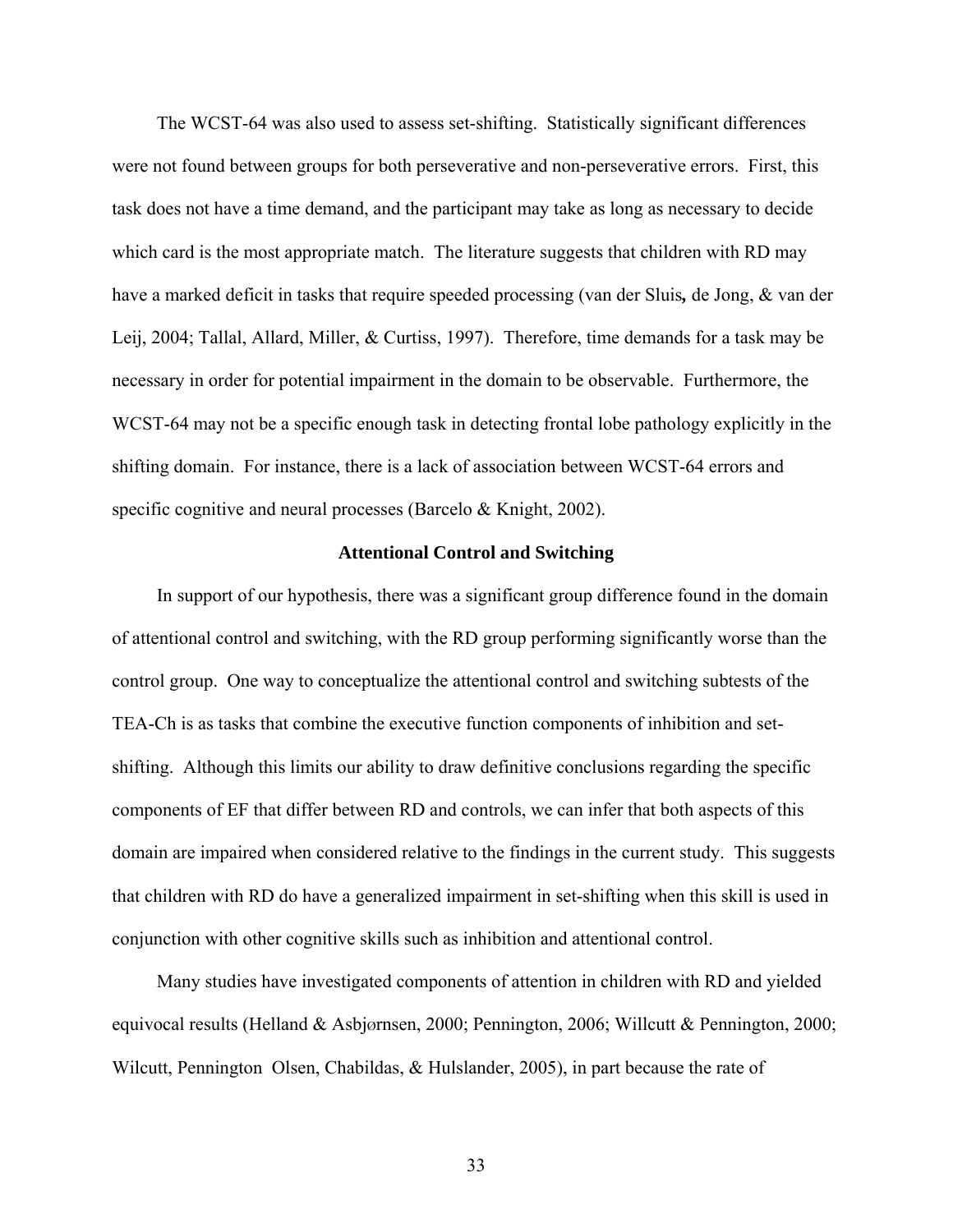<span id="page-33-0"></span>comorbidity between RD and Attention Deficit/Hyperactivity Disorder (ADHD) has been reported to be as high as 45% (Purvis & Tannock, 2000; Wilcutt, Pennington Olsen, Chhabildas, & Hulslander, 2005). The conventional methods of separating RD caused by deficits in decoding skills from poor reading caused by attention problems associated with ADHD have yielded equivocal results (Aron, Robbins, Poldrack, 2004). There are several hypotheses proposed to explain the high comorbidity rates, including phenotypic sources, in which the observable characteristics are similar (Wilcutt *et al*., 2001), genetic causes (Pennington, Bennet, McAteer, & Roberts, 1996; Wilcutt *et al*., 2002); and hereditary causes (Wilcutt *et al*., 2002). In particular, an extensive twin study found that approximately 95% of the phenotypic covariance between RD and symptoms of inattention was attributable to common genetic influences. Furthermore, 21% of the phenotypic overlap between RD and hyperactive and impulsive behaviors was due to common genetic factors (Wilcutt *et al*., 2002). These findings suggest that RD and ADHD do, in fact, share potential genetic overlap (Pennington, 2006).

The investigation of reading problems and EF impairment associated with both RD and ADHD remains an important avenue of research because of the potential implications in the ability differentially diagnosis and treat RD and ADHD. It is imperative to understand the underlying deficits in order to better conceptualize and treat a disorder.

#### **Parent-Rating of Executive Functions**

Neuropsychological testing alone may not fully capture the EF profile in this population. Therefore, three scales from the BRIEF Parent-report (Inhibit, Shift, and Working Memory) were compared between groups. Contrary to our hypothesis of group differences across these scales, only the Shift scale was significantly different between groups, with the RD group being rated as having more significant problems. Furthermore, only the Working Memory scale for the RD group was reported in the clinically significant range  $(T\geq 65)$ . All other scales were within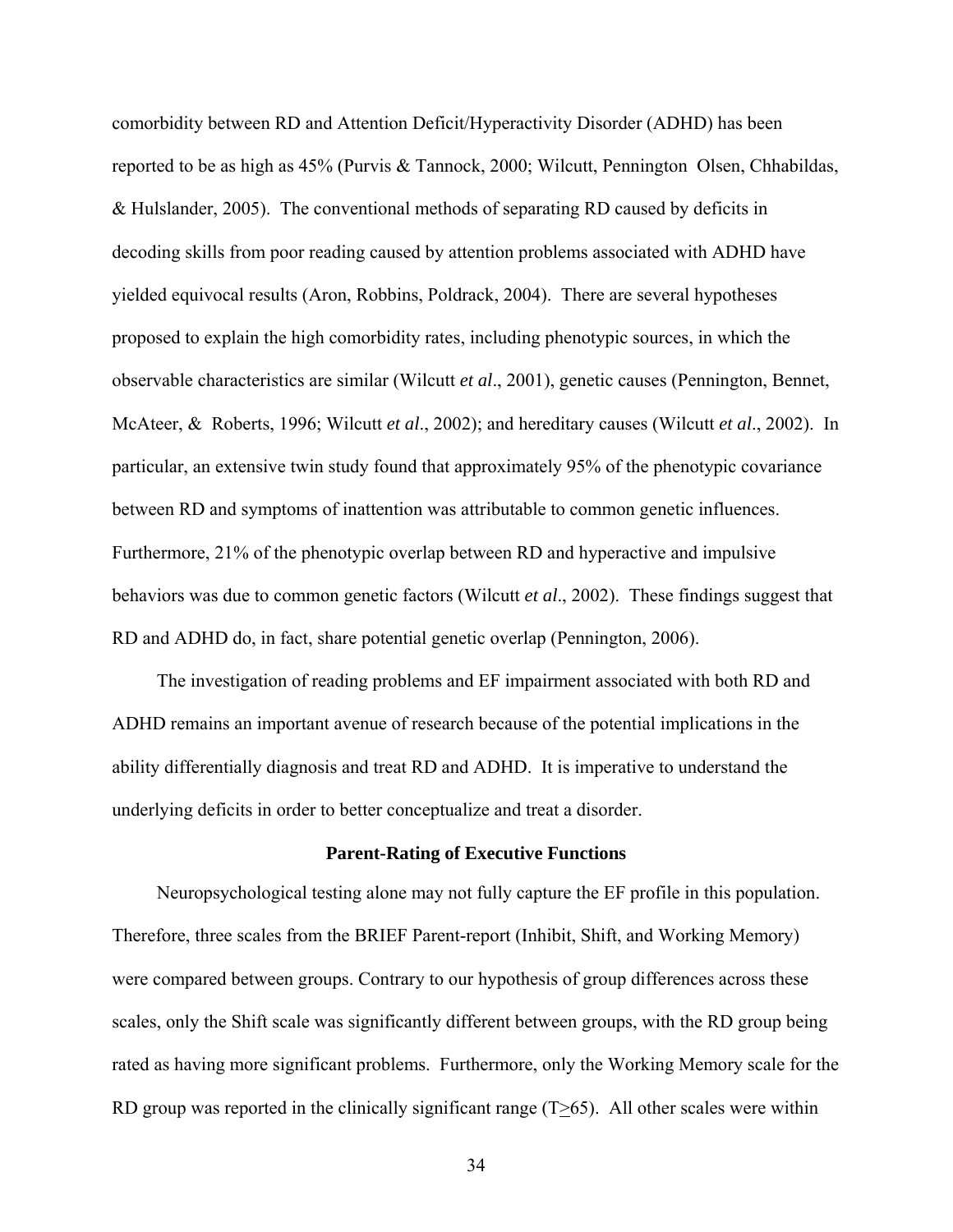<span id="page-34-0"></span>'normal limits' for both groups, suggesting that as a group, the RD group is not being reported by their parents to be displaying EF difficulties. These findings are somewhat contradictory to previous findings, in which group differences were found between RD and controls on the Working Memory scale, but not on the Inhibit or Shift scales (Gioia, Isquith, Kenworthy, & Barton, 2002). However, Gioia *et al*. (2002) failed to find the RD in the clinically significant range for the three scales of interest in this study, which is consistent with our findings.

Sample characteristics and limited power may help explain our failure to detect significant group differences for all three scales as hypothesized. If behavioral observations reflect executive function impairment as detected by neuropsychological measures, the RD group would be expected to have been rated has having more problems in these domains than our sample exhibited. The performance of the RD group in the current study suggests that these children may represent the milder end of the disorder's spectrum.

Additionally, the relatively small sample size of the current study may have impacted our ability to detect statistically significant group differences. Although the RD group received higher (more problematic) ratings than the control group, a larger sample may potentially demonstrate significant group differences on these scales, although the current study's effect sizes are small. Few studies of this population have included parent-ratings in addition to a neuropsychological battery, and it is difficult to determine the overall pattern of behaviorally manifested executive function problems.

#### **Limitations and Strengths of Current Study**

The implications of our findings are tempered by the limitations of the current study. Due to the nature of a pilot study our sample size, and therefore power, was relatively small.

It is important to note, however, that the significant differences found between groups on the neuropsychological measures of executive functions yielded medium effect sizes (Field,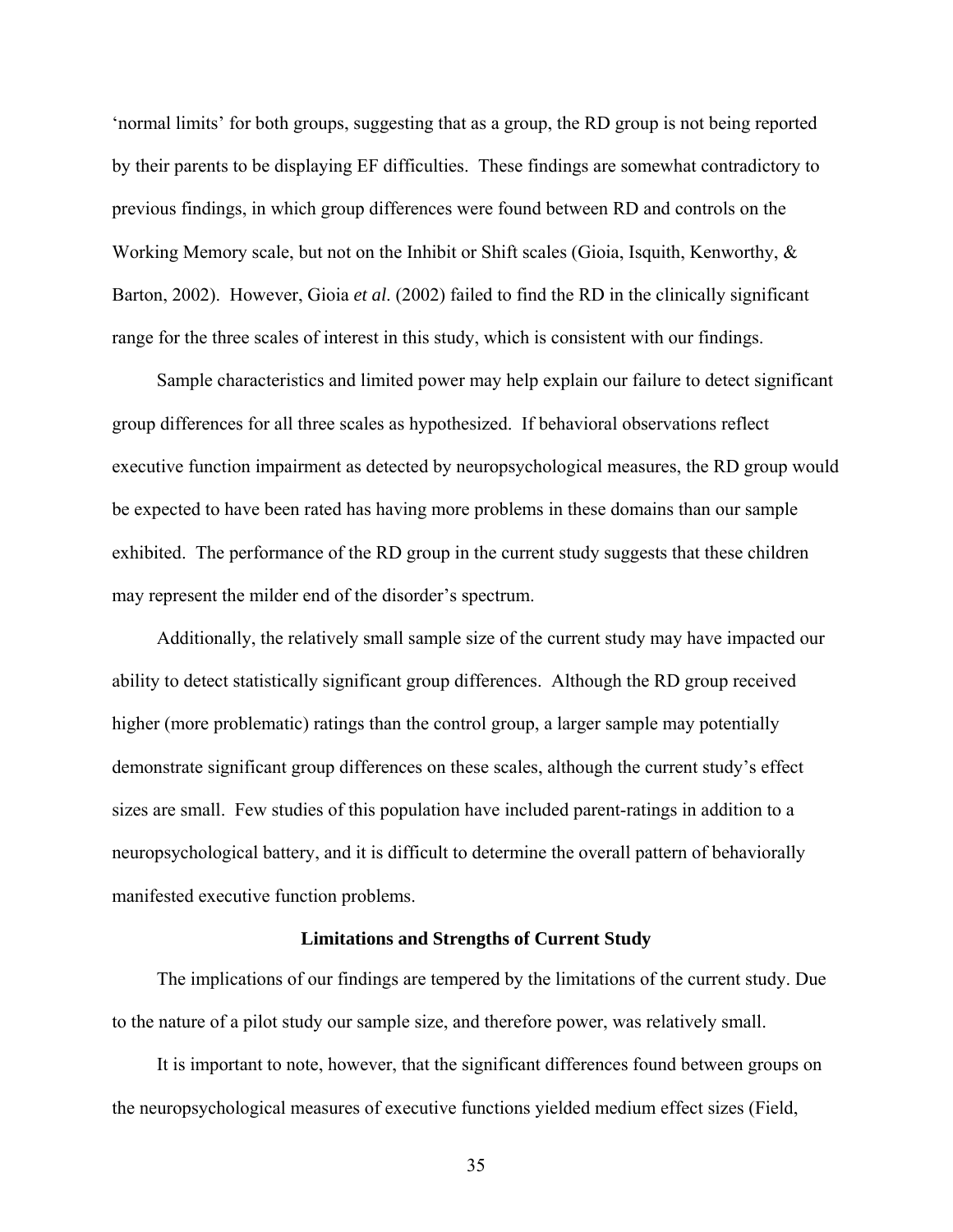2004), suggesting that the group differences found in the current study would be replicable with a larger sample. Also, neuropsychological measures inherently assess multiple domains of EF, creating difficulty in determining impairment in specific domains of EF. This limitation highlights the need for future test development to improve the utility of neuropsychological measures that focus on one component of EF.

Additionally, children with RD were compared with a group of controls that were not ageor reading age-matched. Snowling (1987) has emphasized that the value of considering studies without reading age-matched controls is limited, as conclusion drawn with regard to reading ability and executive functioning should be taken conservatively. The lack of phonological measures that specifically assess lower-level phonological processing limit our ability to more fully relate the proposed model of linguistic impairment in this population and executive functions. In order to explore the relationship between lower-level processes, such as phonological awareness, and the role executive functions may play in the mediation of reading ability, a range of assessment measures must be employed. Furthermore, the IFG is specifically involved in the phonological awareness and articulatory recoding aspects of reading, and therefore, it is difficult to draw conclusions regarding these abilities and the executive functions associated with activation of the brain region without more sensitive reading measures, and ultimately, without functional neuroimaging.

Finally, the RD group included children with comorbid ADHD (n=5, 45% of RD sample). All participants with comorbid ADHD and RD were being treated pharmacologically, which has been shown to alleviate EF impairment in ADHD. However, this could pose a potential limitation to the current study. Although it is not feasible for post-hoc examination of the RD group's performance because of sample size limitations, qualitative performance for the five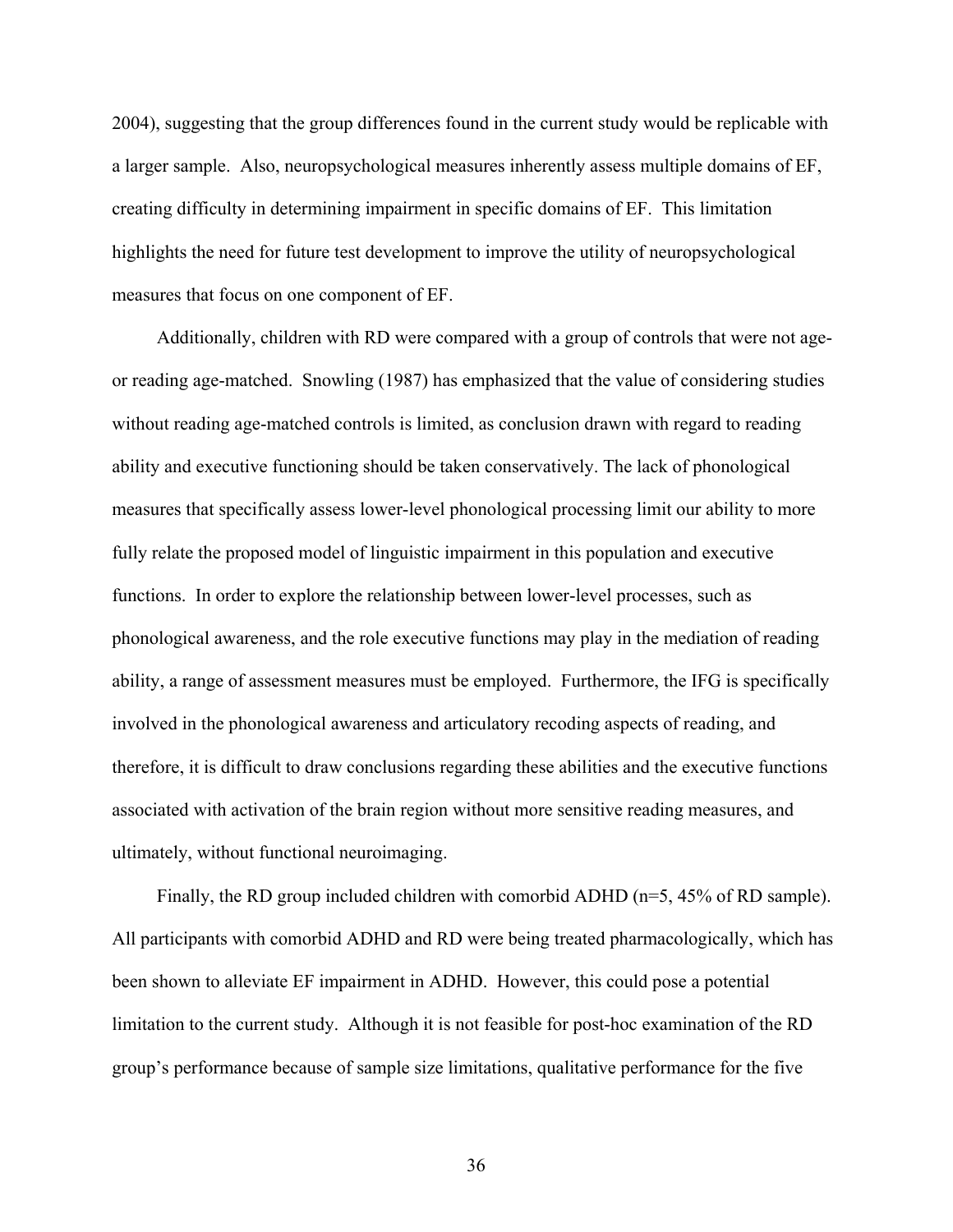<span id="page-36-0"></span>participants with only RD (i.e., no comorbid ADHD) was examined, revealing impairment for three participants in the working memory domain, four participants demonstrated impairment in the inhibition domain, four participants demonstrated impairment in the switching domain, and four participants demonstrated impairment in the attentional control domain. Additionally, on the parent-report measure of EF, two participants were rated in the clinically significant range for the Inhibit index, three participants were rated in the clinically significant range for the Shift index, and 3 participants were rated in the clinically significant range for the Working Memory index. This impairment profile suggests that children with RD without ADHD exhibit EF impairment and the comorbidity of ADHD is not a necessary condition for EF impairment to exist in this population.

There are a number of strengths to the study. For instance, few studies of children with RD have utilized a comprehensive neuropsychological test battery that focuses on the related domains of executive functions. Inhibition, working memory, and set-shifting have similar underlying cognitive and neural substrates, and few studies of this population have simultaneously investigated these domains in comparison to normal controls. In order to tease apart the specific fundamental executive function impairments within this population, systematic examinations of this nature must be performed. Executive functioning may affect not only the present cognitive functioning, but also the integrity of future cognitive functions and the effectiveness of remediation (Reiter, Tucha, & Lange, 2005).

#### **Future Directions**

Using a multidimensional model of executive functions and parent ratings of behavior, the current pilot study successfully describes an expected executive function profile for RD, as well as illustrates how the pattern of RD performance differs from a control group consisting of nonimpaired readers. The next step is to examine a pure sample of children with RD only, and then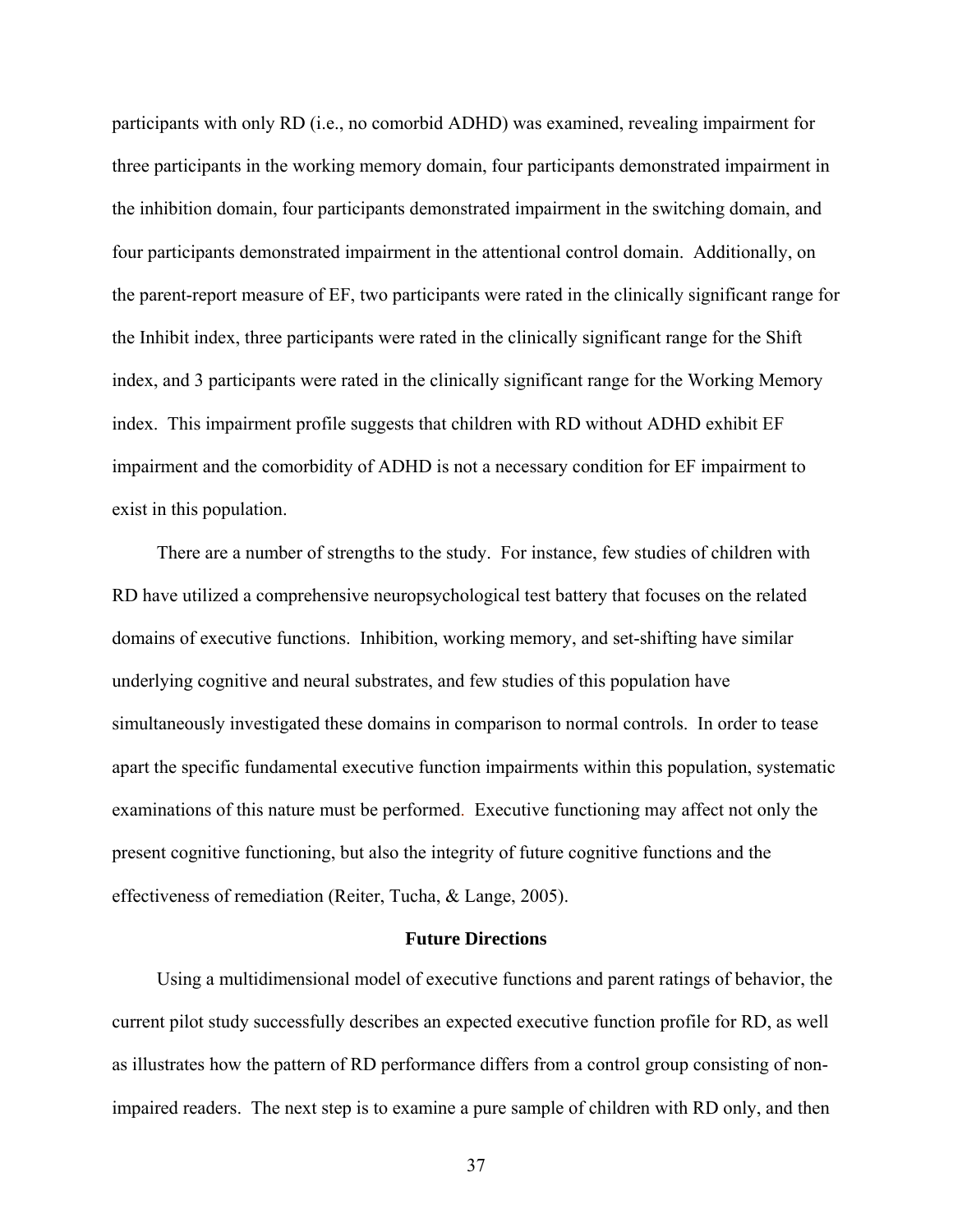look at a sample with comorbid ADHD, as clinical group comparisons (i.e., RD, RD+ADHD, and control) are warranted given the similar executive dysfunction pattern found in the ADHD population (Wilcutt *et al*., 2002; Wilcutt, Pennington, Olsen, Chhabildas, & Hulslander, 2005). Furthermore, the inclusion of more sensitive reading measures to the test battery would also be a beneficial addition. The relationship between the fundamental aspects of reading ability and executive functions could be addressed. Moreover, the utilization of functional neuroimaging (e.g., fMRI) would enable researchers to definitively investigate the relationships between EF and RD. Finally, the role that executive dysfunction plays in response to remediation is an important subject for further research. Previous research suggests that the possible differences in executive function may differentiate between children who will be more likely to respond to intervention and those who do not respond as well (Shaywitz *et al*., 2003). If such deficits could be detected early, potentially at the elementary school level, remedial treatment could be tailored to specific subgroups of reading impaired individuals.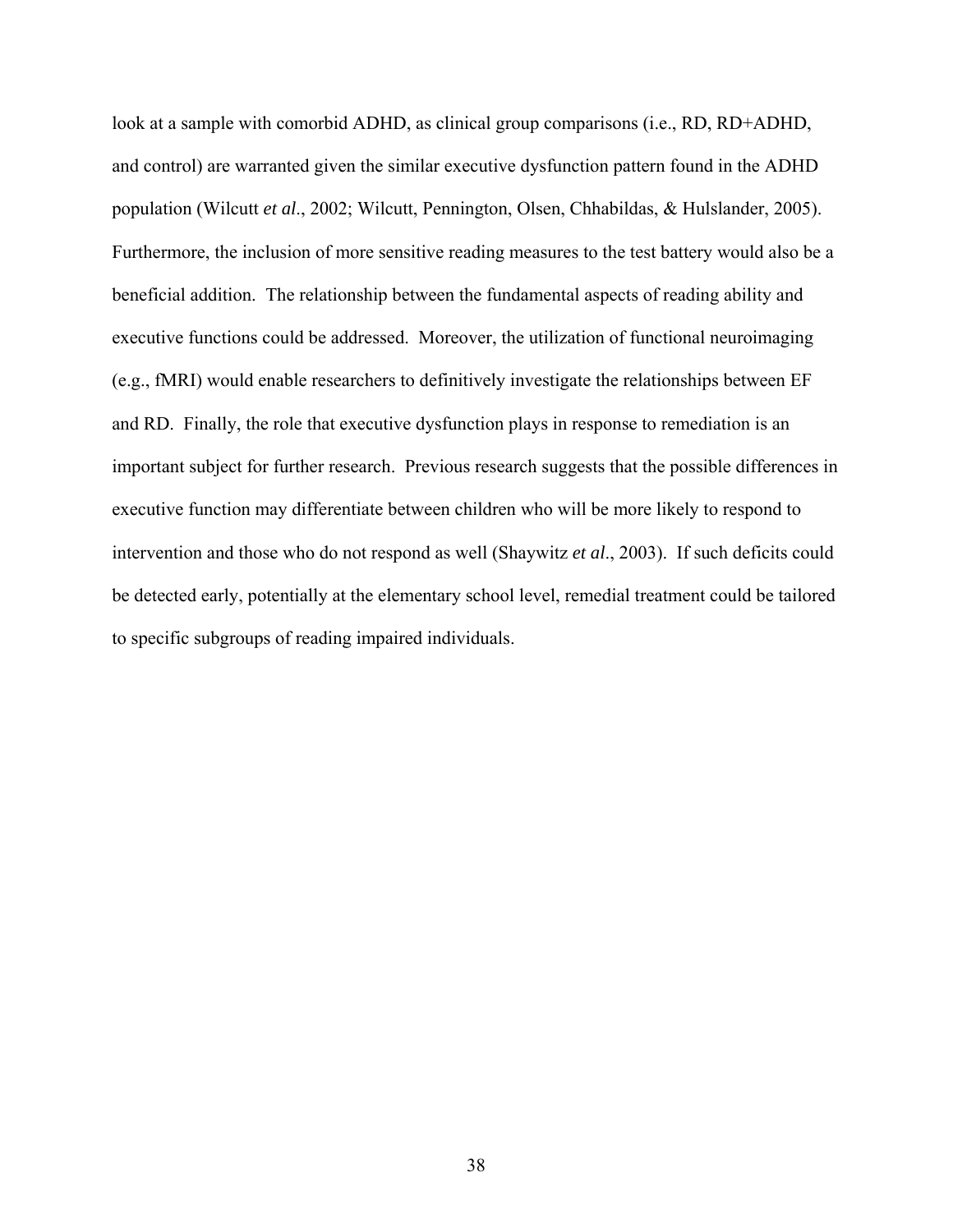#### LIST OF REFERENCES

- <span id="page-38-0"></span>Alexander, A.W. & Slinger-Constant, A.M. (2004). Current Status of Treatments for Dyslexia: Critical Review. *Journal of Child Neurology*, *19*, 744-758.
- American Psychiatric Association. (1994). *Diagnostic and statistical manual of mental disorders*   $(4<sup>th</sup>$  ed.). Washington, DC.
- Aron, A.R., Robbins, T.W., Poldrack, R.A. (2004). Inhibition and the right inferior frontal cortex. *Trends in cognitive science*, *8,* 170-177.
- Baddeley, A. (1986). *[Working memory.](http://web.ebscohost.com.lp.hscl.ufl.edu/ehost/viewarticle?data=dGJyMPPp44rp2%2fdV0%2bnjisfk5Ie46bZRtq2xTa%2bk63nn5Kx95uXxjL6orUqwpbBIrq2eUbioslKvr55oy5zyit%2fk8Xnh6ueH7N%2fiVauosEm2pq9Rt6ykhN%2fk5VXj5KR84LPui%2ffepIzf3btZzJzfhrunt1C0o7dQs6i0Ra6mrj7k5fCF3%2bq7fvPi6mzj7vIA&hid=105)* New York, NY, US: Clarendon Press/Oxford University Press.
- Baddeley, A. (1992). [Working memory.](http://web.ebscohost.com.lp.hscl.ufl.edu/ehost/viewarticle?data=dGJyMPPp44rp2%2fdV0%2bnjisfk5Ie46bZRtq2xTa%2bk63nn5Kx95uXxjL6orUqwpbBIrq2eUbioslKvr55oy5zyit%2fk8Xnh6ueH7N%2fiVauosEm2pq9Rt6ykhN%2fk5VXj5KR84LPui%2ffepIzf3btZzJzfhrunt1Gwo7BOr6uuRa6mrz7k5fCF3%2bq7fvPi6mzj7vIA&hid=105) *Science, 255*, 556-559.
- Baddeley, A. (1996). [Exploring the central executive.](http://web.ebscohost.com.lp.hscl.ufl.edu/ehost/viewarticle?data=dGJyMPPp44rp2%2fdV0%2bnjisfk5Ie46bZRtq2xTa%2bk63nn5Kx95uXxjL6orUqwpbBIrq2eUbioslKvr55oy5zyit%2fk8Xnh6ueH7N%2fiVauosEm2pq9Rt6ykhN%2fk5VXj5KR84LPui%2ffepIzf3btZzJzfhrunt1G0o65Lsq62Ra6mrz7k5fCF3%2bq7fvPi6mzj7vIA&hid=105) *The Quarterly Journal of Experimental Psychology A: Human Experimental Psychology*, *49*, 5-28.
- Barkley, R.A., Grodzinsky, G., & DuPaul, G. (1992). Frontal lobe functions in attention deficit disorder with and without hyperactivity: A review and research report. *Journal of Abnormal Child Psychology, 20,* 163-188.
- Benton, S.B. (2001). Executive function in subtypes of children with learning disability. *Dissertation abstracts international: Section B: The Sciences and Engineering*, *62*, 1564.
- Bitan, T., Booth, J.R., Choy, J., Burman, D.D., Gitelman, D.R., Mesulam, M.M. (2005). Shifts of effective connectivity within a language network during rhyming and spelling. *The Journal of Neuroscience*, *25*, 5394-5403.
- Brunswick, N. (1999). Explicit and implicit processing of words and pseudowords by development dyslexics: A search for Wernicke's Wortschatz? *Brain*, *122*, 1901-1917.
- Bruck, M. (1992). Persistence of dyslexics' phonological awareness deficits. *Developmental Psychology*, *25,* 874-887.
- Bushbaum, B.R., Greer, S., Chang, W.L,, Berman, K.F. (2005). Meta-analysis of neuroimaging studies of the Wisconsin Card-Sorting Task and component processes. *Human Brain Mapping*, *25,* 35-45.
- Cohen, M. (1997). *CMS: Children's Memory Scale Manual.* Harcourt Assessment, San Antonio, TX.
- Cooley, B. & Salvaggio, R. (2002). Ditching the 'dis' in disability: Supervising students who have a disability. *Australian Social Work, 25,* 50-59.
- Delis, D.C., Kaplan, E., and Kramer, J.H. (2001). *The Delis-Kaplan Executive Function System*. San Antonio: The Psychological Corporation.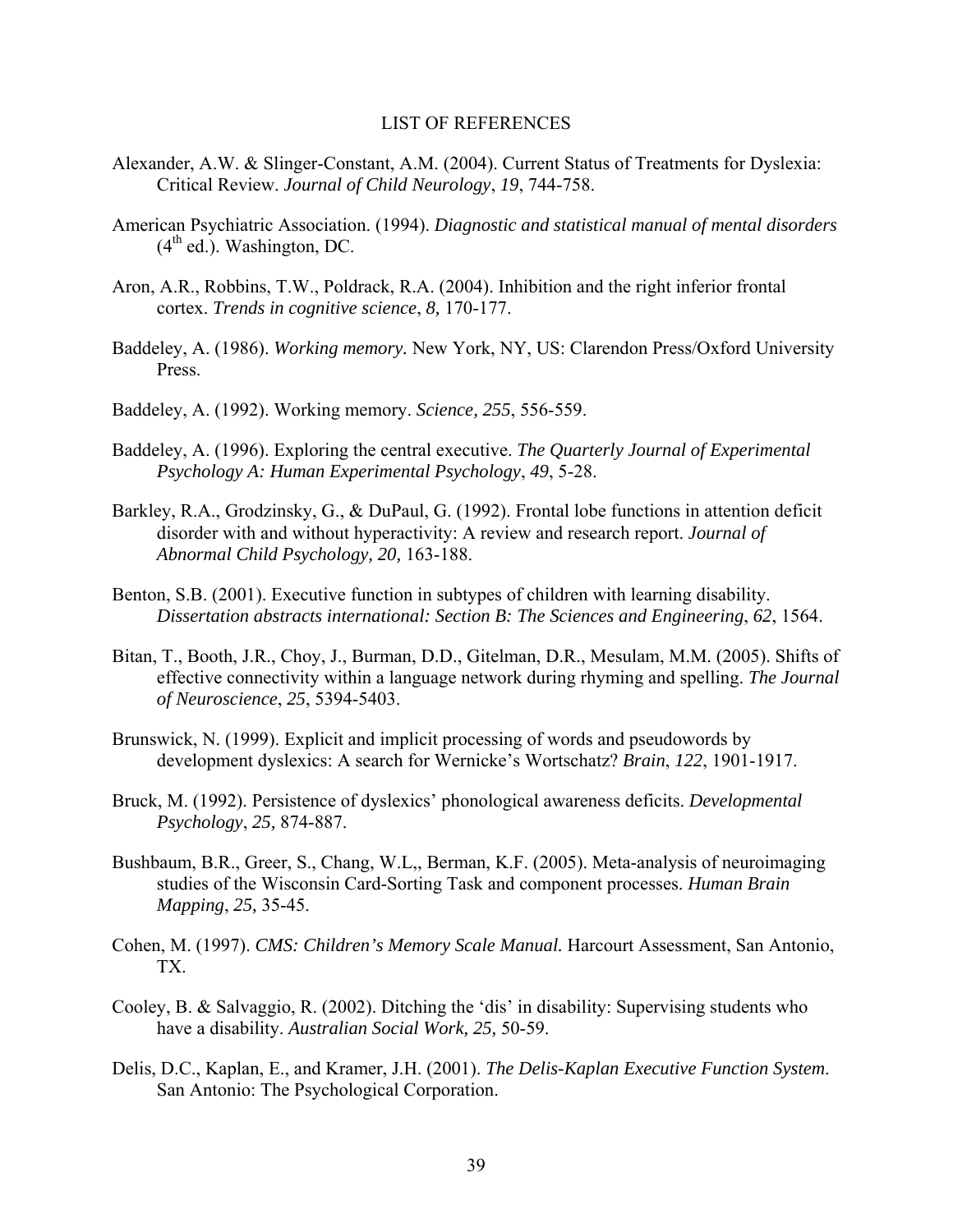- Demakis, G.J. (2003). [A meta-analytic review of the sensitivity of the Wisconsin Card Sorting](http://web.ebscohost.com.lp.hscl.ufl.edu/ehost/viewarticle?data=dGJyMPPp44rp2%2fdV0%2bnjisfk5Ie46bZRtq2xTa%2bk63nn5Kx95uXxjL6orUqwpbBIrq2eUbioslKvr55oy5zyit%2fk8Xnh6ueH7N%2fiVauosEm2pq9Rt6ykhN%2fk5VXj5KR84LPui%2ffepIzf3btZzJzfhruorkixo65IsKy1Ra6mtz7k5fCF3%2bq7fvPi6mzj7vIA&hid=105)  [Test to frontal and lateralized frontal brain damage.](http://web.ebscohost.com.lp.hscl.ufl.edu/ehost/viewarticle?data=dGJyMPPp44rp2%2fdV0%2bnjisfk5Ie46bZRtq2xTa%2bk63nn5Kx95uXxjL6orUqwpbBIrq2eUbioslKvr55oy5zyit%2fk8Xnh6ueH7N%2fiVauosEm2pq9Rt6ykhN%2fk5VXj5KR84LPui%2ffepIzf3btZzJzfhruorkixo65IsKy1Ra6mtz7k5fCF3%2bq7fvPi6mzj7vIA&hid=105) Neuropsychology, 17, 255-264.
- Demb, J.B., Boynton, G.M., Heeger, D.J. (1998). [Functional magnetic resonance imaging of](http://web.ebscohost.com.lp.hscl.ufl.edu/ehost/viewarticle?data=dGJyMPPp44rp2%2fdV0%2bnjisfk5Ie46bZRtq2xTa%2bk63nn5Kx95uXxjL6orUqwpbBIrq2eUbioslKvr55oy5zyit%2fk8Xnh6ueH7N%2fiVauosEm2pq9Rt6ykhN%2fk5VXj5KR84LPui%2ffepIzf3btZzJzfhrunt1G2o69Itqa2Ra6msz7k5fCF3%2bq7fvPi6mzj7vIA&hid=105)  [early visual pathways in dyslexia.](http://web.ebscohost.com.lp.hscl.ufl.edu/ehost/viewarticle?data=dGJyMPPp44rp2%2fdV0%2bnjisfk5Ie46bZRtq2xTa%2bk63nn5Kx95uXxjL6orUqwpbBIrq2eUbioslKvr55oy5zyit%2fk8Xnh6ueH7N%2fiVauosEm2pq9Rt6ykhN%2fk5VXj5KR84LPui%2ffepIzf3btZzJzfhrunt1G2o69Itqa2Ra6msz7k5fCF3%2bq7fvPi6mzj7vIA&hid=105). Journal of Neuroscience, *18*, 6939-6951.
- Denckla MB, Reader MJ. 1993. Education and psychosocial interventions: executive dysfunction and its consequences. In: Kurlan R, editor. Handbook of Tourette's syndrome and related tic and behavioral disorders. New York: Marcel Dekker. p 431–451.
- Fletcher, J. M., Shaywitz, S. E., Shankweiler, L., Katz, I.Y., Liberman, K. K., Stuebing, D. Francis, Fowler, A. E., & Shaywitz, B. A. (1994). Cognitive profiles of reading disability: Comparisons of discrepancy and low achievement definitions. Journal of Educational *Psychology, 86*, 6-23.
- Frackowiak, R.S., Friston, K.J., Frith C.D., Dolan, R.J., & Mazziotta, J.C. (1997). *Human Brain Function*. Academic Press, San Diego.
- Gioia, G.A., Isquith, P.K., Kenworthy, L., Barton, R.M. (2002). Profiles in everyday executive function in acquired and developmental disorders. *Child Neuropsychology*, *8*,121-137.
- Griffiths, P (1991). Word-finding ability and design fluency in developmental dyslexia. *British Journal of Clinical Psychology, 30,* 47-60.
- Hayes, S.C., Gifford, E.V., Ruckstuhl, L.E. (1996). Jr [Relational frame theory and executive](http://web.ebscohost.com.lp.hscl.ufl.edu/ehost/viewarticle?data=dGJyMPPp44rp2%2fdV0%2bnjisfk5Ie46bZRtq2xTa%2bk63nn5Kx95uXxjL6orUqwpbBIrq2eUbioslKvr55oy5zyit%2fk8Xnh6ueH7N%2fiVauosEm2pq9Rt6ykhN%2fk5VXj5KR84LPui%2ffepIzf3btZzJzfhrunt1Gzo7dQt6awRa6nsz7k5fCF3%2bq7fvPi6mzj7vIA&hid=105)  [function: A behavioral approach.](http://web.ebscohost.com.lp.hscl.ufl.edu/ehost/viewarticle?data=dGJyMPPp44rp2%2fdV0%2bnjisfk5Ie46bZRtq2xTa%2bk63nn5Kx95uXxjL6orUqwpbBIrq2eUbioslKvr55oy5zyit%2fk8Xnh6ueH7N%2fiVauosEm2pq9Rt6ykhN%2fk5VXj5KR84LPui%2ffepIzf3btZzJzfhrunt1Gzo7dQt6awRa6nsz7k5fCF3%2bq7fvPi6mzj7vIA&hid=105). In: Attention, memory, and executive function. Lyon, G.R., Krasnegor, N.A., Baltimore, MD, US: Paul H Brookes Publishing, 279-305.
- Health and Human Services, Education, and Related Agencies: United States Congress and Senate Committee on Appropriations (2000). *Report of the National Reading Panel*.
- Heaton, R.K. (1981). *The Wisconsin Card Sorting Test.* Odessa: Psychological Assessment Resources.
- Helland, T. & Asbjornsen, A. (2000). Executive functions in dyslexia. *Child Neuropsychology*, *6,*37-48.
- Hickock, G. & Poeppel, D. (2004). Dorsal and ventral streams: a framework understanding aspects of the functional anatomy of language. *Cognition, 92,*67-99.
- Jeffries, S., Everatt, J. (2004). Working memory: Its role in dyslexia and other specific learning difficulties. *Dyslexia*, *10,* 196-214.
- Jonides, J. (1995). [Working memory and thinking.](http://web.ebscohost.com.lp.hscl.ufl.edu/ehost/viewarticle?data=dGJyMPPp44rp2%2fdV0%2bnjisfk5Ie46bZRtq2xTa%2bk63nn5Kx95uXxjL6orUqwpbBIrq2eUbioslKvr55oy5zyit%2fk8Xnh6ueH7N%2fiVauosEm2pq9Rt6ykhN%2fk5VXj5KR84LPui%2ffepIzf3btZzJzfhrunt1G0o7dPr6%2bwRa6mtT7k5fCF3%2bq7fvPi6mzj7vIA&hid=105) In*: Thinking: An invitation to cognitive science*, Volume 3 (2nd ed.). Smith, E.E., Osherson, D.N., Cambridge, MA, US: The MIT Press, 215-265.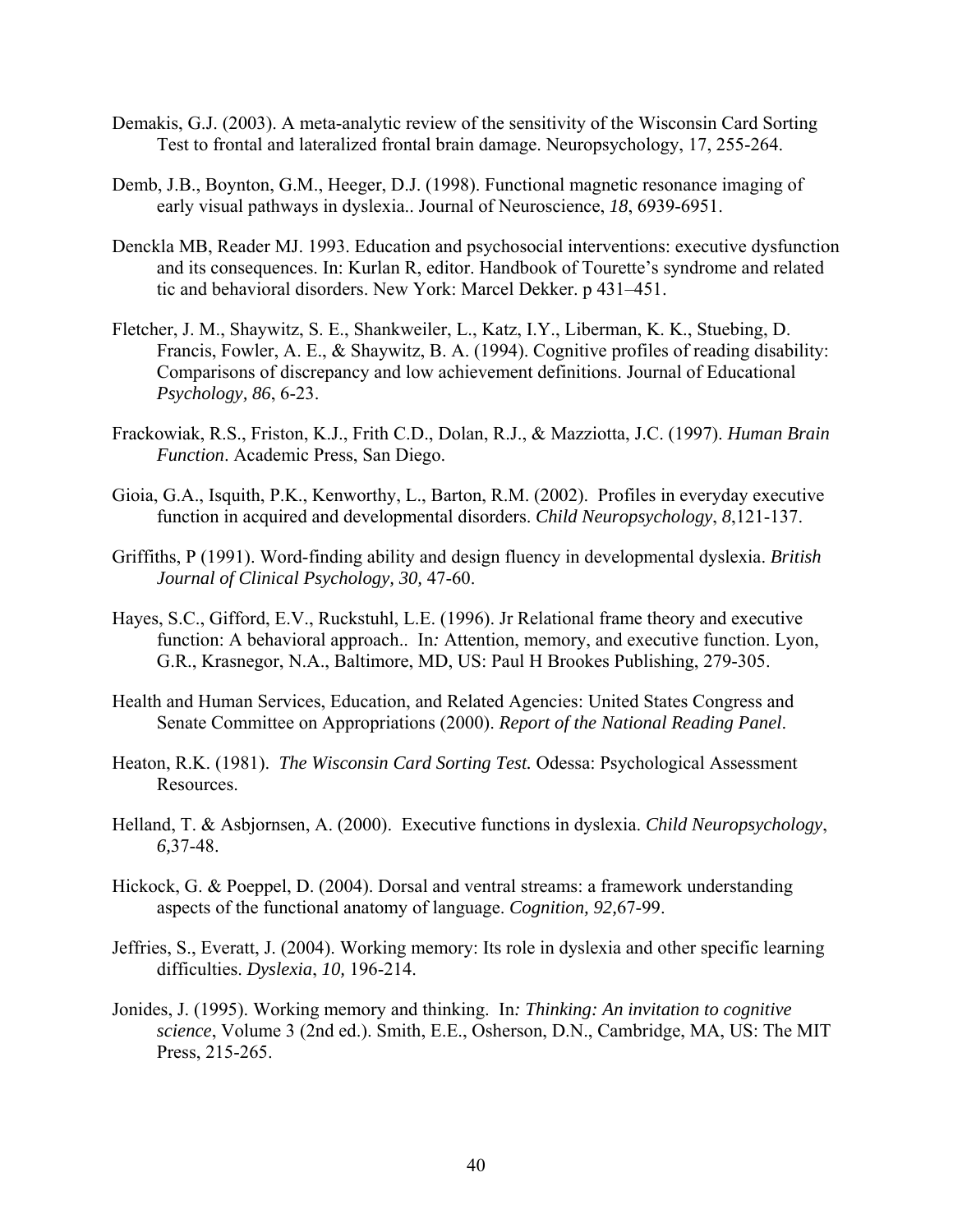- Johnston, M.V. & Blue, M.E. (2006). [Neurobiology of Autism.](http://web.ebscohost.com.lp.hscl.ufl.edu/ehost/viewarticle?data=dGJyMPPp44rp2%2fdV0%2bnjisfk5Ie46bZRtq2xTa%2bk63nn5Kx95uXxjL6orUqwpbBIrq2eUbioslKvr55oy5zyit%2fk8Xnh6ueH7N%2fiVauosEm2pq9Rt6ykhN%2fk5VXj5KR84LPui%2ffepIzf3btZzJzfhruorki0o69Itq6xRa6mtD7k5fCF3%2bq7fvPi6mzj7vIA&hid=105) In*: Autism: A neurological disorder of early brain development.* Tuchman, R. & Rapin, I., London NW3 5RN, England: Mac Keith Press, 79-92.
- Kibby, M.Y., Marks, W., & Morgan, S. (2004). [Specific Impairment in Developmental Reading](http://web.ebscohost.com.lp.hscl.ufl.edu/ehost/viewarticle?data=dGJyMPPp44rp2%2fdV0%2bnjisfk5Ie46bZRtq2xTa%2bk63nn5Kx95uXxjL6orUqwpbBIrq2eUbioslKvr55oy5zyit%2fk8Xnh6ueH7N%2fiVauosEm2pq9Rt6ykhN%2fk5VXj5KR84LPui%2ffepIzf3btZzJzfhruorkiyo69Orqy1Ra6mtD7k5fCF3%2bq7fvPi6mzj7vIA&hid=105)  [Disabilities: A Working Memory Approach.](http://web.ebscohost.com.lp.hscl.ufl.edu/ehost/viewarticle?data=dGJyMPPp44rp2%2fdV0%2bnjisfk5Ie46bZRtq2xTa%2bk63nn5Kx95uXxjL6orUqwpbBIrq2eUbioslKvr55oy5zyit%2fk8Xnh6ueH7N%2fiVauosEm2pq9Rt6ykhN%2fk5VXj5KR84LPui%2ffepIzf3btZzJzfhruorkiyo69Orqy1Ra6mtD7k5fCF3%2bq7fvPi6mzj7vIA&hid=105) *Journal of Learning Disabilities*, *37,* 349- 363.
- Klorman, R., Hazel-Fernandez, L., Shaywitz, S., Fletcher, J., Marchione, K., Holahan, J., Stuebing, K., Shaywitzh, B. (1999). Executive functioning deficits in attentiondeficit/hyperactivity disorder are independent of oppositional defiant or reading disorder. *Journal of the American Academy of Child & Adolescent Psychiatry*, *39,*1148-1155.
- Lazar, W.J. & Yitzchak, F. (1998). Frontal Systems Dysfunction in Children with ADHD and LD. *The Journal of Neuropsychiatry*, *10,* 160-167.
- Lezak, M. D. (1995) *Neuropsychological Assessment* (3rd ed.). New York: Oxford University Press.
- Liberman, I., Shankweiler, D, & Liberman, A. (1998). The alphabetic principle and learning to read. In Shankweiler, D. & Liberman, A (Eds.). *Phonology and Reading Disability.* Ann Arbor: University of Michigan Press.
- Manly, T., Robertson, I., Anderson, V., & Nimmo-Smith, I. (1999). *TEA-Ch: The Test of Everyday Attention for Children Manual.* Bury St. Edmunds, England, Thames Valley Test Company Limited.
- Monsell, S. (2003). [Task-set reconfiguration processes do not imply a control homunuculus:](http://web.ebscohost.com.lp.hscl.ufl.edu/ehost/viewarticle?data=dGJyMPPp44rp2%2fdV0%2bnjisfk5Ie46bZRtq2xTa%2bk63nn5Kx95uXxjL6orUqwpbBIrq2eUbioslKvr55oy5zyit%2fk8Xnh6ueH7N%2fiVauosEm2pq9Rt6ykhN%2fk5VXj5KR84LPui%2ffepIzf3btZzJzfhruorkixo65PtqyzRa6mtj7k5fCF3%2bq7fvPi6mzj7vIA&hid=105)  [Reply to Altmann.](http://web.ebscohost.com.lp.hscl.ufl.edu/ehost/viewarticle?data=dGJyMPPp44rp2%2fdV0%2bnjisfk5Ie46bZRtq2xTa%2bk63nn5Kx95uXxjL6orUqwpbBIrq2eUbioslKvr55oy5zyit%2fk8Xnh6ueH7N%2fiVauosEm2pq9Rt6ykhN%2fk5VXj5KR84LPui%2ffepIzf3btZzJzfhruorkixo65PtqyzRa6mtj7k5fCF3%2bq7fvPi6mzj7vIA&hid=105) *Trends in Cognitive Sciences*, *7,* 341-342.
- Morris, R.D., Stuebing, K.K., Fletcher, J.M., Shaywitz, S.E., Lyon, G.R., Shankweiler, D.P., Katz, L., Francis, D.J. & Shaywitz, B.A. (1998). Subtypes of reading disability: Variability around a phonological core. *Journal of Educational Psychology, 90,* 347-373.
- Narhi, H.E., Rasanen, P., Mesapelto, R.L. & Ahonen, T. (1997). Trail making test in assessing children with reading disabilities: A test of executive functions or content information. *Perceptual Motor Skills*, *84,* 1355-1362*.*
- Nicolson, R. I., & Fawcett, A. J. (1990). *Automaticity: A new framework for dyslexia research*. Cognition , *35,* 159-182.
- Pennington, B., Bennet, L., McAteer, O., & Roberts, R. (1996) Executive function and working memory: theoretical and measurement issues. In: Lyon, G. & Krasnegar, N. (Eds.). *Attention, memory and executive functions.* Baltimore, MD, Paul H. Brookers Publishing Co., 1996.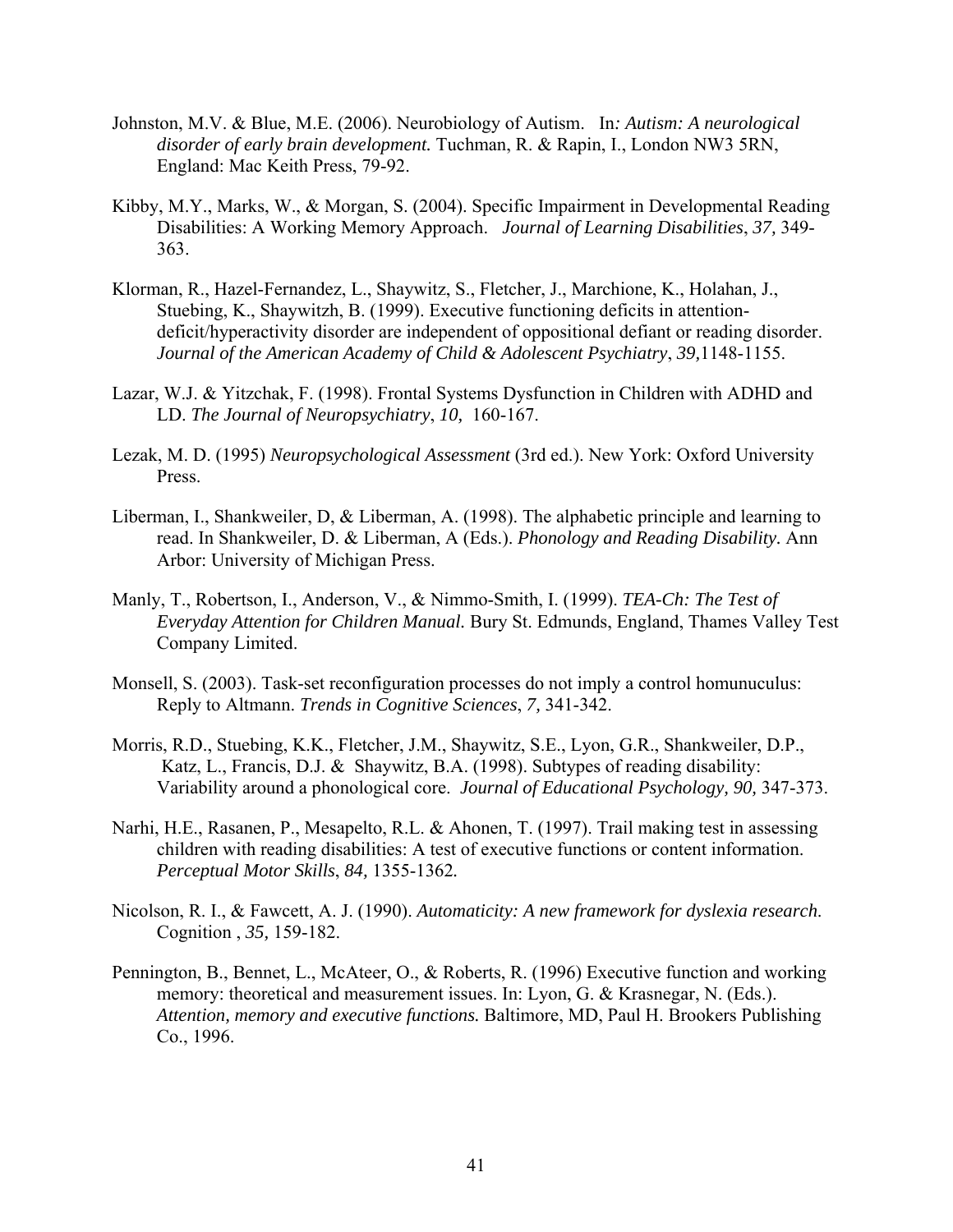- Pennington, B.F., & Ozonoff, S. (1996). Executive functions and developmental psychopathology. Journal of Child Psychology and Psychiatry, 37, 51-87.
- Pugh, K.R., Mencl, W.E., Jennar, A.R., Katz, L., Frost, S.J., Lee, J.R., Shaywitz, S.E., & Shaywitz, B.E. (2000). Functional neuroimaging studies of reading and reading disability (Developmental dyslexia). *Mental Retardation and Developmental Disabilities Research Reviews*, *6,* 201-213.
- Reiter, A., Tucha, O., & Lange, K.W. (2005). Dyslexia [executive functions in children with](http://web.ebscohost.com.lp.hscl.ufl.edu/ehost/viewarticle?data=dGJyMPPp44rp2%2fdV0%2bnjisfk5Ie46bZRtq2xTa%2bk63nn5Kx95uXxjL6orUqwpbBIrq2eUbioslKvr55oy5zyit%2fk8Xnh6ueH7N%2fiVauosEm2pq9Rt6ykhN%2fk5VXj5KR84LPui%2ffepIzf3btZzJzfhruorkizo65Nt6uvRa6msT7k5fCF3%2bq7fvPi6mzj7vIA&hid=105)  [dyslexia.](http://web.ebscohost.com.lp.hscl.ufl.edu/ehost/viewarticle?data=dGJyMPPp44rp2%2fdV0%2bnjisfk5Ie46bZRtq2xTa%2bk63nn5Kx95uXxjL6orUqwpbBIrq2eUbioslKvr55oy5zyit%2fk8Xnh6ueH7N%2fiVauosEm2pq9Rt6ykhN%2fk5VXj5KR84LPui%2ffepIzf3btZzJzfhruorkizo65Nt6uvRa6msT7k5fCF3%2bq7fvPi6mzj7vIA&hid=105) *An International Journal of Research and Practice*, *11,* 116-131.
- Roberts, R.J., Hager, L.D., & Heron, C. (1994). [Prefrontal cognitive processes: Working](http://web.ebscohost.com.lp.hscl.ufl.edu/ehost/viewarticle?data=dGJyMPPp44rp2%2fdV0%2bnjisfk5Ie46bZRtq2xTa%2bk63nn5Kx95uXxjL6orUqwpbBIrq2eUbioslKvr55oy5zyit%2fk8Xnh6ueH7N%2fiVauosEm2pq9Rt6ykhN%2fk5VXj5KR84LPui%2ffepIzf3btZzJzfhrunt1Gzo65QsK2zRa6mrz7k5fCF3%2bq7fvPi6mzj7vIA&hid=105)  [memory and inhibition in the antisaccade task.](http://web.ebscohost.com.lp.hscl.ufl.edu/ehost/viewarticle?data=dGJyMPPp44rp2%2fdV0%2bnjisfk5Ie46bZRtq2xTa%2bk63nn5Kx95uXxjL6orUqwpbBIrq2eUbioslKvr55oy5zyit%2fk8Xnh6ueH7N%2fiVauosEm2pq9Rt6ykhN%2fk5VXj5KR84LPui%2ffepIzf3btZzJzfhrunt1Gzo65QsK2zRa6mrz7k5fCF3%2bq7fvPi6mzj7vIA&hid=105) *Journal of Experimental Psychology, 123,*  374-393.
- Sattler, J.M. (1988) [Assessment of children \(3rd ed.\).](http://web.ebscohost.com.lp.hscl.ufl.edu/ehost/viewarticle?data=dGJyMPPp44rp2%2fdV0%2bnjisfk5Ie46bZRtq2xTa%2bk63nn5Kx95uXxjL6orUqwpbBIrq2eUbioslKvr55oy5zyit%2fk8Xnh6ueH7N%2fiVauosEm2pq9Rt6ykhN%2fk5VXj5KR84LPui%2ffepIzf3btZzJzfhrunt1C1o7dQtqm1Ra6mrj7k5fCF3%2bq7fvPi6mzj7vIA&hid=105) San Diego, CA, England: Jerome M. Sattler, xxviii, 995.
- Sengstock, S.K. (2001). [The contribution of working memory and inhibition to the executive](http://web.ebscohost.com.lp.hscl.ufl.edu/ehost/viewarticle?data=dGJyMPPp44rp2%2fdV0%2bnjisfk5Ie46bZRtq2xTa%2bk63nn5Kx95uXxjL6orUqwpbBIrq2eUbioslKvr55oy5zyit%2fk8Xnh6ueH7N%2fiVauosEm2pq9Rt6ykhN%2fk5VXj5KR84LPui%2ffepIzf3btZzJzfhruorkivo7dNrqeuRa%2brrj7k5fCF3%2bq7fvPi6mzj7vIA&hid=105)  [functioning of children with attention deficit hyperactivity disorder and children with](http://web.ebscohost.com.lp.hscl.ufl.edu/ehost/viewarticle?data=dGJyMPPp44rp2%2fdV0%2bnjisfk5Ie46bZRtq2xTa%2bk63nn5Kx95uXxjL6orUqwpbBIrq2eUbioslKvr55oy5zyit%2fk8Xnh6ueH7N%2fiVauosEm2pq9Rt6ykhN%2fk5VXj5KR84LPui%2ffepIzf3btZzJzfhruorkivo7dNrqeuRa%2brrj7k5fCF3%2bq7fvPi6mzj7vIA&hid=105)  [reading disability.](http://web.ebscohost.com.lp.hscl.ufl.edu/ehost/viewarticle?data=dGJyMPPp44rp2%2fdV0%2bnjisfk5Ie46bZRtq2xTa%2bk63nn5Kx95uXxjL6orUqwpbBIrq2eUbioslKvr55oy5zyit%2fk8Xnh6ueH7N%2fiVauosEm2pq9Rt6ykhN%2fk5VXj5KR84LPui%2ffepIzf3btZzJzfhruorkivo7dNrqeuRa%2brrj7k5fCF3%2bq7fvPi6mzj7vIA&hid=105) *Dissertation Abstracts International: Section B: The Sciences and Engineering, 61(11-B):* 6148.
- Share, D.L & Silva, P.A. (2003) Gender bias in IQ-discrepency and post-discrepency definitions of reading disability. *Journal of Learning Disabilities*, *36,* 4-14.
- Shaywitz, S.E. & Shaywitz, B.A. (2005). Dyslexia (Specific Reading Disability). *Biological Psychiatry*, *57,* 1301-1309.
- Shaywitz, S.E., Shaywitz, B.A., Fulbright, R.K., Skudlarski, P., Mencl, W.E., Constable, R.T., Pugh, K., R., Holahan, J.M., Marchione, K.E., Fletcher, J.M., Lyon, G.R., & Gore, J.C. (2003). Neural systems for compensation and persistence: Young adult outcome of childhood reading disability. *Society of Biological Psychiatry*, *54,* 25-33.
- Shaywitz, S.E., Shaywitz, B.A., Pugh, K.R., Fulbright, R.K., Constable, R.T., Mencl, W.E., Shankweiler, D.P., Liberman, A.M., Skudlarski, P., Fletcher, J.M., Katz, L., Marchione, K.E., Lacadie, C., Gatenby, C., & Gore, J.C. (1998). *National Academy of Sciences*, *95,* : 2636-2641.
- Simos, P.G. (2002). Brain activation profiles during the early stages of reading acquisition. *Journal of Child Nurology, 17,* 159-163.
- Simos, P.G. (2000). Cerebral mechanisms involved in word reading in dyslexic children: a magnetic source imaging approach. *Cerebral Cortex*, *18,* 809-816.

Snowling, M. (1987). *Dyslexia*. Oxford: Basil Blackwell, 87-99.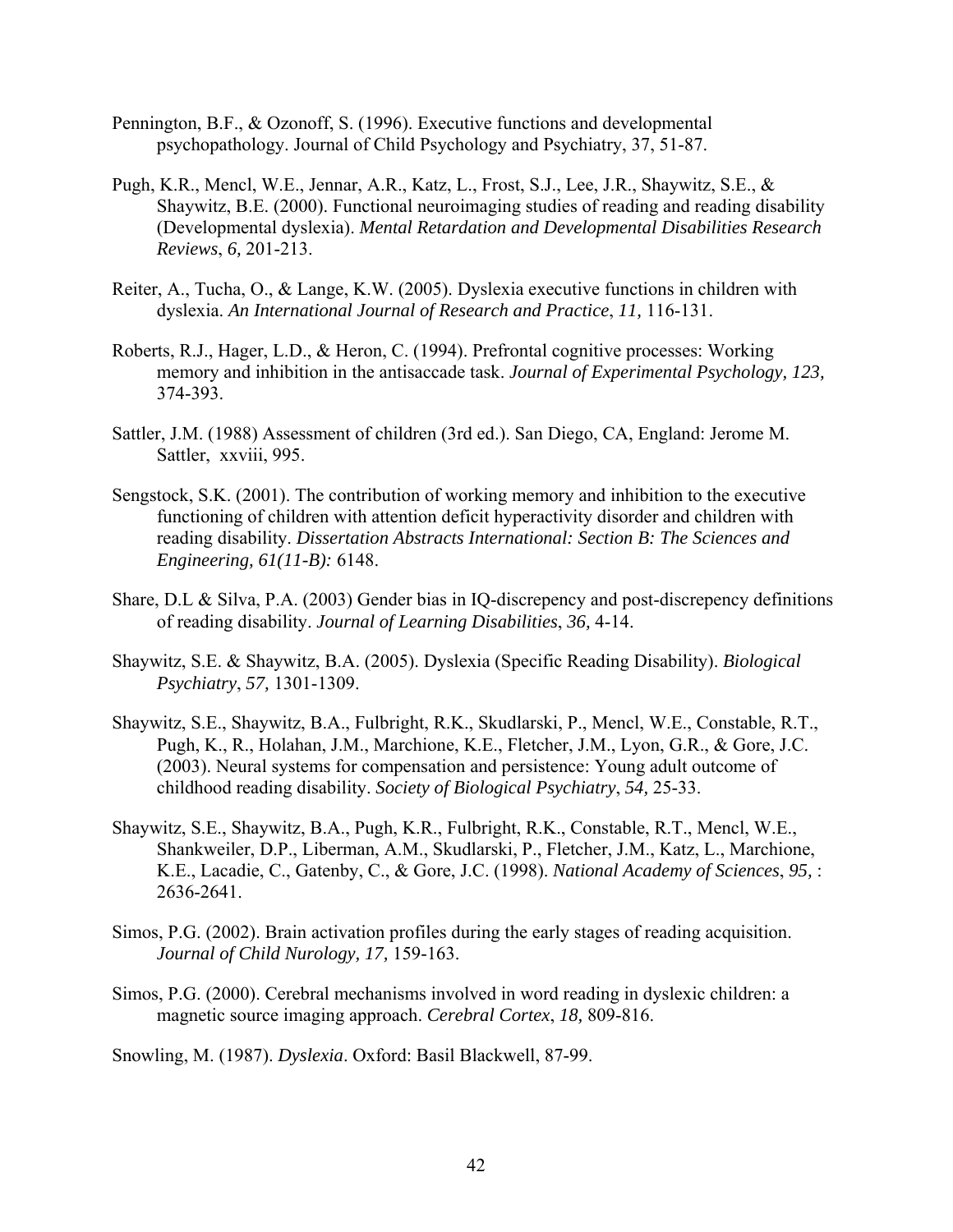- Tallal, P., Allard, L., Miller, S., & Curtiss, S. (1997). Academic outcomes of language impaired children. In C. Hulme, & M. Snowling (Eds.), *Dyslexia: Biology, cognition, and intervention.* London, Whurr Publishers.
- Temple, E., Deutsch, G.K., Poldrack, R.A., Miller, S.L., Tallal, P., Merzenich, M.M., & Gabrieli, J.D. (2003). Neural deficits in children with dyslexia ameliorated by behavioral remediation: Evidence from functional MRI. *National Academy of Sciences*, *85,* 2860- 2865.
- Torgesen, J.K (2004). [Lessons Learned from Research on Interventions for Students Who Have](http://web.ebscohost.com.lp.hscl.ufl.edu/ehost/viewarticle?data=dGJyMPPp44rp2%2fdV0%2bnjisfk5Ie46bZRtq2xTa%2bk63nn5Kx95uXxjL6orUqwpbBIrq2eUbioslKvr55oy5zyit%2fk8Xnh6ueH7N%2fiVauosEm2pq9Rt6ykhN%2fk5VXj5KR84LPui%2ffepIzf3btZzJzfhruorkizo65Ot621Ra6nsz7k5fCF3%2bq7fvPi6mzj7vIA&hid=105)  [Difficulty Learning to Read.](http://web.ebscohost.com.lp.hscl.ufl.edu/ehost/viewarticle?data=dGJyMPPp44rp2%2fdV0%2bnjisfk5Ie46bZRtq2xTa%2bk63nn5Kx95uXxjL6orUqwpbBIrq2eUbioslKvr55oy5zyit%2fk8Xnh6ueH7N%2fiVauosEm2pq9Rt6ykhN%2fk5VXj5KR84LPui%2ffepIzf3btZzJzfhruorkizo65Ot621Ra6nsz7k5fCF3%2bq7fvPi6mzj7vIA&hid=105) In*: The voice of evidence in reading research*. McCardle, P., Chhabra, V., Baltimore, MD, US: Paul H Brookes Publishing, 355-382.
- Tsuchiya, E., Oki, J., Yahara, N., & Fujieda, K. (2004). Computerized version of the Wisconsin card sorting test in children with high-functioning autistic disorder or attentiondeficit/hyperactivity disorder. *Brain & Development, 27,* 233-236.
- van der Sluis*,* S., de Jong, P.F., van der Leij, A. (2004). [Inhibition and shifting in children with](http://web.ebscohost.com.lp.hscl.ufl.edu/ehost/viewarticle?data=dGJyMPPp44rp2%2fdV0%2bnjisfk5Ie46bZRtq2xTa%2bk63nn5Kx95uXxjL6orUqwpbBIrq2eUbioslKvr55oy5zyit%2fk8Xnh6ueH7N%2fiVauosEm2pq9Rt6ykhN%2fk5VXj5KR84LPui%2ffepIzf3btZzJzfhruorkiyo7BJtK63Ra6msj7k5fCF3%2bq7fvPi6mzj7vIA&hid=105)  [learning deficits in arithmetic and reading.](http://web.ebscohost.com.lp.hscl.ufl.edu/ehost/viewarticle?data=dGJyMPPp44rp2%2fdV0%2bnjisfk5Ie46bZRtq2xTa%2bk63nn5Kx95uXxjL6orUqwpbBIrq2eUbioslKvr55oy5zyit%2fk8Xnh6ueH7N%2fiVauosEm2pq9Rt6ykhN%2fk5VXj5KR84LPui%2ffepIzf3btZzJzfhruorkiyo7BJtK63Ra6msj7k5fCF3%2bq7fvPi6mzj7vIA&hid=105) *Journal of Experimental Child Psychology*, *87,*  239-266.
- Wilcutt, E.G., Pennington, B.F., Smith, S.D., Cardon, L.R., Gay-n, J., Knopic, V.S., Olson, R.K., & DeFries, J.C. (2002). Quantitative trait locus for reading disability on chromosome 6p is pleiotropic for attention-deficit/hyperactivity disorder. *American Journal of Medical Genetics (Neuropsychiatric Genetics)*, *114*, 260-268.
- Wilcutt, E. G., Pennington B. F., Olsen, R. K., Chhabildas, N., & Hulslander, J. (2005). Neuropsychological Analyses of Comorbidity Between Reading Disability and ADHD. *Developmental Neuropsychology, 27,* 35-78.
- Woodcock, R.J., McGrew, K.S., & Mather, N. (2001). *Woodcock Johnson III Tests of Achievement Manual*. Riverside Publishing Company.
- Zhang, J., Su, L., & Li, X. (2004). [Cognitive Function in Children with Learning Disorder.](http://web.ebscohost.com.lp.hscl.ufl.edu/ehost/viewarticle?data=dGJyMPPp44rp2%2fdV0%2bnjisfk5Ie46bZRtq2xTa%2bk63nn5Kx95uXxjL6orUqwpbBIrq2eUbioslKvr55oy5zyit%2fk8Xnh6ueH7N%2fiVauosEm2pq9Rt6ykhN%2fk5VXj5KR84LPui%2ffepIzf3btZzJzfhruorkiyo69Lta%2b3Ra6mtj7k5fCF3%2bq7fvPi6mzj7vIA&hid=105)  *Chinese Mental Health Journal*, *18,* 239-241.